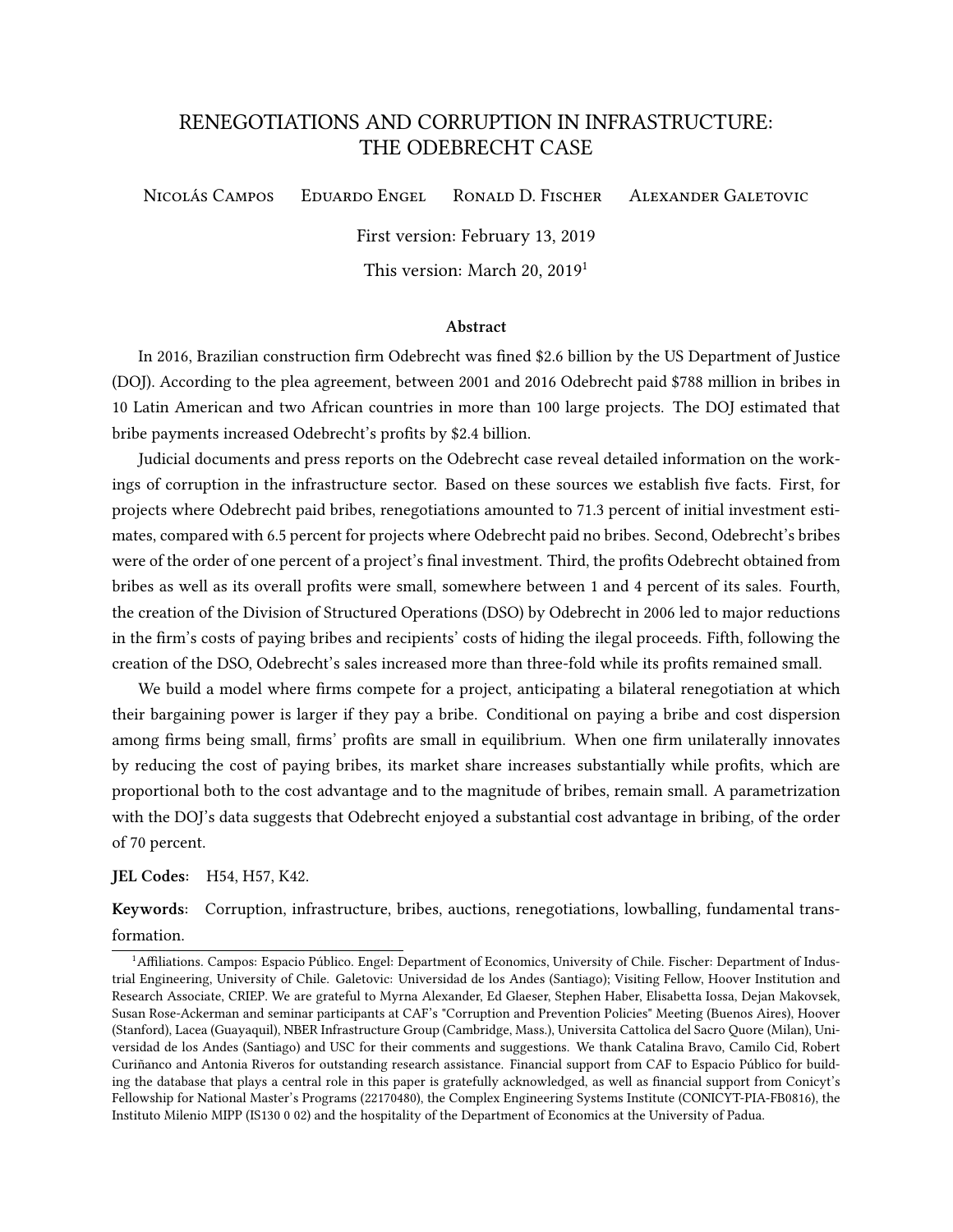# 1 Introduction

It is commonly believed that corruption in infrastructure is widespread and costly, and that the bribes that firms pay to public officials and politicians are large. Yet the evidence on which these beliefs are based is limited. Indeed, there are many open questions on how corruption works, how much firms pay to politicians and public officials, and what firms receive in exchange for these payments. $^2$  In this paper we present novel evidence on how corruption works in the infrastructure sector, report reliable data on the amounts of bribes paid, and build a model consistent with our findings.

Our window into the workings of corruption is the Odebrecht case. In 2016 the Brazilian construction firm Odebrecht was fined \$2.6 billion by the US Department of Justice (DOJ). Between 2001 and 2016, Odebrecht paid \$788 million in bribes to politicians and public officials in ten Latin American and two African countries in more than 100 contracts for major infrastructure projects. The DOJ estimated that by paying bribes, Odebrecht increased its profits by \$2.4 billion (net of bribes), the highest amount among cases prosecuted under the Foreign Corruption Practices Act passed in 1977. The DOJ data on bribe payments, the legal statements of almost a hundred Odebrecht executives who planned, designed and managed the corruption scheme, and a host of media reports reveal several novel facts about corruption in infrastructure.

One of the striking facts emerging from the Odebrecht case is that the size of contract renegotiations is much larger for projects where bribes were paid. We analyze all projects won by Odebrecht in eight countries during the period considered in the plea agreement with the DOJ. We find that in the 63 projects where Odebrecht paid bribes, renegotiations increased investments by 71.3 percent, more than ten times as much as in the 27 projects were it did not pay bribes (6.5 percent). Second, despite the fact that renegotiated amounts were large, the bribes that Odebrecht paid were small relative to total investment in the project: of the order of 1 percent of initial investments.

Similarly, over the entire period of the plea agreement, Odebrecht made small profits, of the order of one percent of sales.<sup>3</sup> The last fact is that Odebrecht became an innovator in bribing in 2006, by creating the Division of Structured Operations (DSO), a stand-alone department in charge of vetting bribes and substituting transfers to off-shore accounts for cash payments.<sup>4</sup> The creation of the DSO was followed by major increases in both sales and bribe payments, with no significant increase in profits.

Some of the facts described above tightly constrain the assumptions in the model we propose. In particular, the observation that profits are small and renegotiations are large when bribes are paid, compel us to assume that firms compete in an auction anticipating that they will earn significant rents in a renegotiation—Williamson's 'fundamental transformation.'<sup>5</sup>

 ${}^{2}$ For recent surveys see Svensson (2005), Zitzewitz (2012), Banerjee et al. (2012), Olken and Pande (2012) and Burguet et al. (2016)

<sup>&</sup>lt;sup>3</sup>As shown in Appendix B, for an industry that is a byword for corruption, engineering and construction has low rates of profits on sales worldwide. The average return on assets is also low. This indicates fairly competitive markets for infrastructure, at least among the groups of countries considered in the appendix.

<sup>&</sup>lt;sup>4</sup>"Odebrecht, Latin America's biggest construction firm, had an upper hand over competitors by developing a secretive system to hide its bribes to foreign officials, politicians and political parties. It set up a special office, called the Division of Structured Operations, that funneled illicit money never reported on the company's balance sheet, according to the settlement." Wall Street Journal, December 22, 2016. Odebrecht Bribery Scandal Shakes Up Latin America.

<sup>&</sup>lt;sup>5</sup>Firms have good estimates of the various sources that may affect their costs, see Bajari et al. (2014).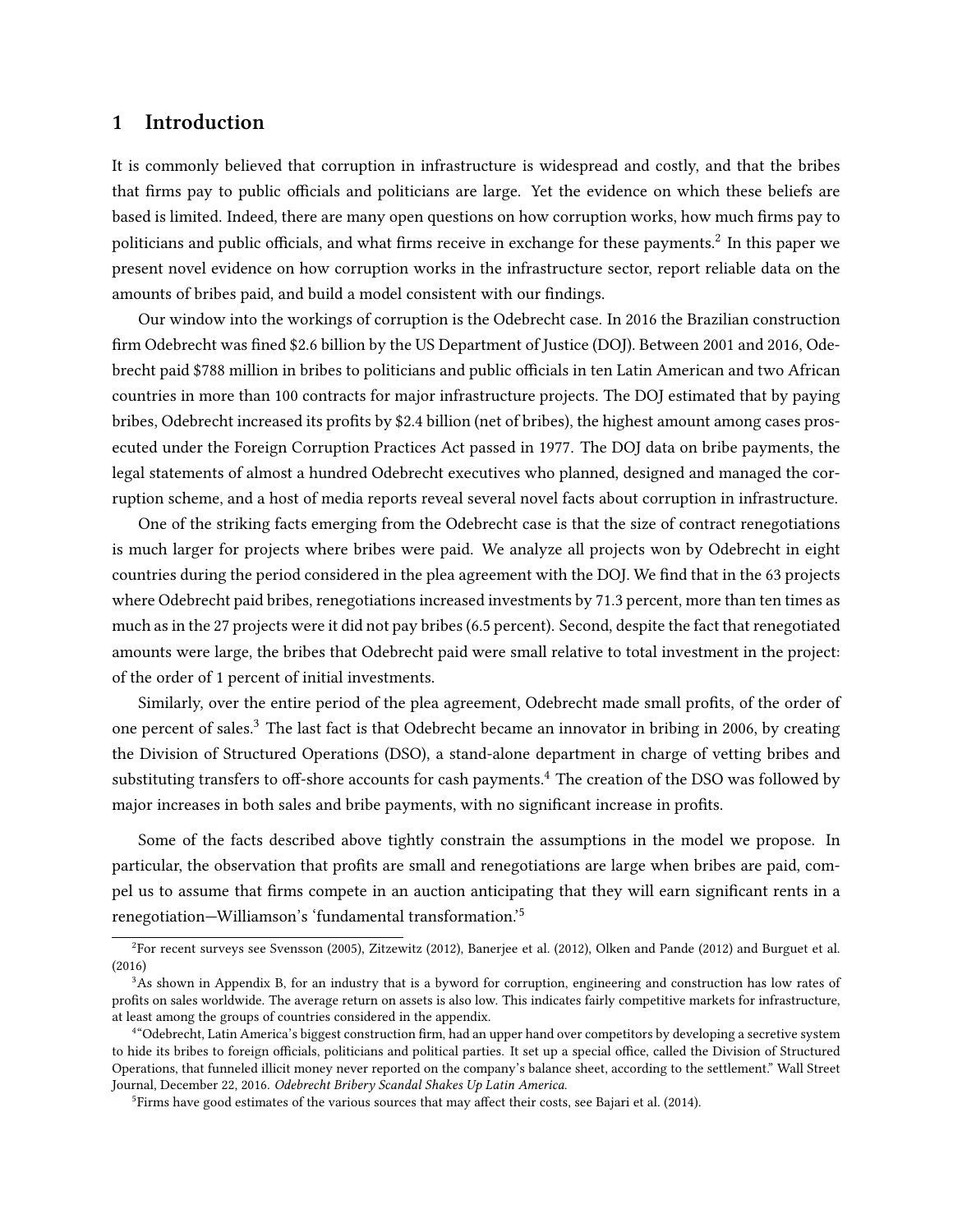We begin by analyzing our model in the case where firms draw their cost parameter from the same distribution and are equally efficient in bribing. This describes the equilibrium prior to the creation of the DSO. In the first stage of the game, firms compete in an auction for the contract; in the second stage the contract is renegotiated. In equilibrium, firms anticipate that, conditional on winning, they will renegotiate the contract. Because renegotiations are not competitive, firms obtain ex post rents, but competition in the auction forces each firm to bid below cost and dissipate rents. Our model shows that when firms pay bribes, in equilibrium lowballing increases and renegotiated amounts are larger than when they do not pay bribes.

Our model has additional implications that go beyond the observed correlation between bribes and renegotiations, and which are driven by competition in the auction. First, cost overruns are not unexpected, but result from the low bids in anticipation of renegotiations. Moreover, we provide content to the belief that large cost overruns suggest corruption. Essentially, bribes stimulate cost overruns because they increase renegotiation rents, thereby leading to lowballing in the auction. Second, we show that when all firms are equally efficient in paying bribes, their profits do not depend on the size of the bribes they pay, nor on the probability of renegotiation nor the size of renegotiation rents. Thus there is no relation between bribes and firm profits. The reason is that when firms are symmetric in willingness to bribe and renegotiation ability, they compete away the rents created through renegotiation by lowballing in the auction. Because of this, the auction is decided only by cost differences and the most efficient firm wins. Bribes come at the expense of social surplus and the public purse and have no effect on firms' profits. Thus, from the point of view of the outcome of the auction, corruption and bribes do not distort firm selection. At the same time, because firms that pay bribes expect to earn more in renegotiations, they can bid more aggressively. Thus, firms that do not pay bribes are excluded from the auction—competition does not "protect" them.

Next we analyze the equilibrium when one firm enjoys a cost advantage in bribing, which represents the situation of Odebrecht after the creation of the DSO.<sup>6</sup> We asume that bribes are relatively small. When competition in the auction is intense, an advantage in bribing buys a large increase in the probability of winning, but only a modest increase in profits. Moreover, the increase in profits is proportional and of the same order as the size of the bribes—exactly what we see in the data. This is reminiscent of Bertrand competition with homogeneous products: a small cost advantage generates a large change in market share but no commensurate increase in profits. Note that now the allocation in the auction may be inefficient since there is a probability (which depends on the relative efficiency of the DSO) that the most efficient firm is not selected in the auction. Nevertheless, if the cost advantage is small, the size of the inefficiency is also small.

The magnitude of the cost advantage enjoyed by Odebrecht following the creation of the DSO is necessary to explain the observed increase in its market share without a significant increase in its profits. Indeed, our model implies that observed bribes and profits from bribing can be used to compute a lower bound of the cost advantage in bribing. When we estimate the lower bound with the DOJ data, we find

<sup>&</sup>lt;sup>6</sup>Alternatively, we could view the cost advantage in bribing obtained by Odebrecht as providing an out-of-equlibrium test of our model.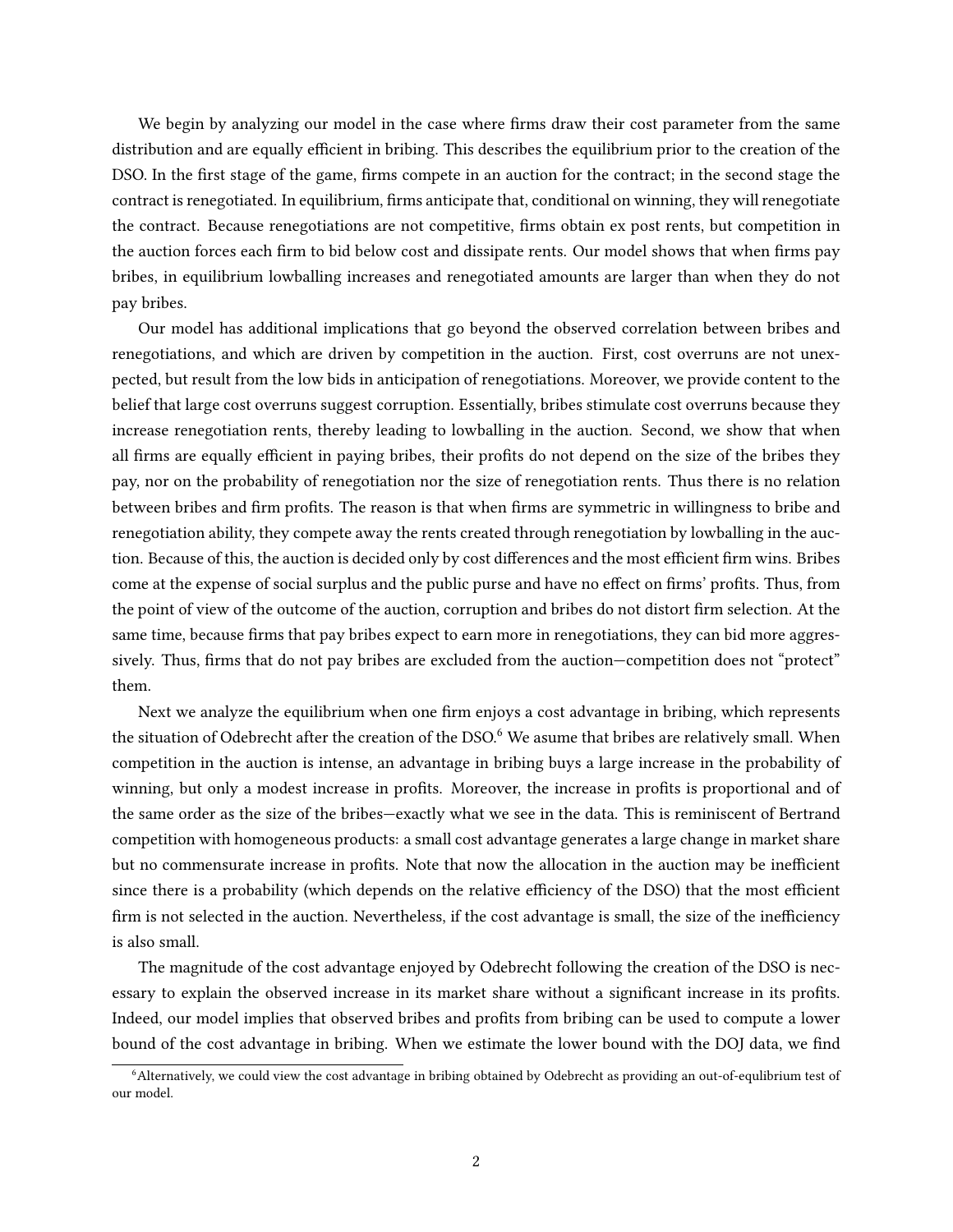that Odebrecht enjoyed a cost advantage of at least 70 percent in bribing—that is, Odebrecht had to spend only \$3 million to achieve the same as a competitor paying a \$10 million bribe. We are also able to gauge the social costs of corruption, both before and after the innovation in bribing, and find that both are small, approximately 3 and 2 percent of investment, respectively. Social welfare increased after the creation of the DSO because Odebrecht was substantially more efficient paying bribes, which compensated for the fact that it was able to win projects despite not being the most efficient firm.

The remainder of the paper is organized as follows. Section 2 discusses this paper's relation to the literature. Section 3 describes the facts on corruption in infrastructure revealed by the Odebtrecht case. Section 4 builds a model aimed at explaining these fact in a coherent framework. Section 5 uses the evidence of Section 3 to gauge the size of the model's parameters. Section 6 concludes and is followed by several appendices.

## 2 Relation to the literature

Our paper contributes to the measurement of corruption. As Rose-Ackerman (1975, p. 187) notes, one essential aspect of corruption is bribing—an illegal transfer of money made to induce a public official in a position of power to act against the interest of the government.<sup>7</sup> This definition is a clear prescription for measurement, but its use is limited because bribes and the quid pro quo are seldom observed. $8$  For this reason, in the case of infrastructure researchers have estimated the magnitude of theft instead. For example, Golden and Picci (2005) measured the difference between the cumulative disbursements made by the government when building the existing infrastructure and separate estimates of the physical quantity of existing public infrastructure in each Italian province. Olken (2007) measured the difference between what an Indonesian village government spent on a road, and a cost estimate by expert engineers. He estimated that missing expenditures averaged approximately one fourth of the total cost of the road.<sup>9</sup> Other researchers have developed proxy indicators for corruption—an outcome variable likely to be correlated with bribes. For example, Fazekas and Toth (2018) argue that the percentage of single-bidder contracts awarded in the European Union measures the degree of unfair restriction of competition in the procurement of transport projects and signals corruption. Collier et al. (2016) showed that unit cost of roads is 15 percent higher in countries with corruption, as measured by the World Governance Indicators, above the median.<sup>10</sup>

<sup>&</sup>lt;sup>7</sup>Similarly, the World Bank (2004) defines a "corrupt practice" as "[...] the offering, giving, receiving, or soliciting, directly or indirectly, of anything of value to influence the action of a public official in the procurement process or in contract execution."

<sup>8</sup>Exceptions are McMillan and Zoido (2004) (Montecinos in Peru); Olken and Barron (2009) (bribes paid by truckers in Indonesia); and Sequeira and Djankov (2010) (ports in Africa). Gorodnichenko and Peter (2007) estimated bribes paid to public officials in the Ukraine comparing government aggregate salary payments with the household expenditures of public employees reported in consumption household surveys.

<sup>&</sup>lt;sup>9</sup>Several studies estimate theft by public officials in different activities. See, for example, Reinikka and Svensson (2004) (schools in Uganda), Fisman and Wei (2004) (custom's inspections between, Hong-Kong and China), Hsieh and Moretti (2006) (Food for Energy humanitarian program, Irak), Olken (2006, 2007) (income redistribution through a food program and public works -respectively, Indonesia), Ferraz and Finan (2008, 2011) (electoral accountability, Brasil), and Niehaus and Sukhtankar (2010) (welfare programs, India).

 $10$ In the data base, Collier et al. (2016) use unit costs per kilometer or per square meter measured for 3,322 work activities in ninety-nine low- and middle-income countries.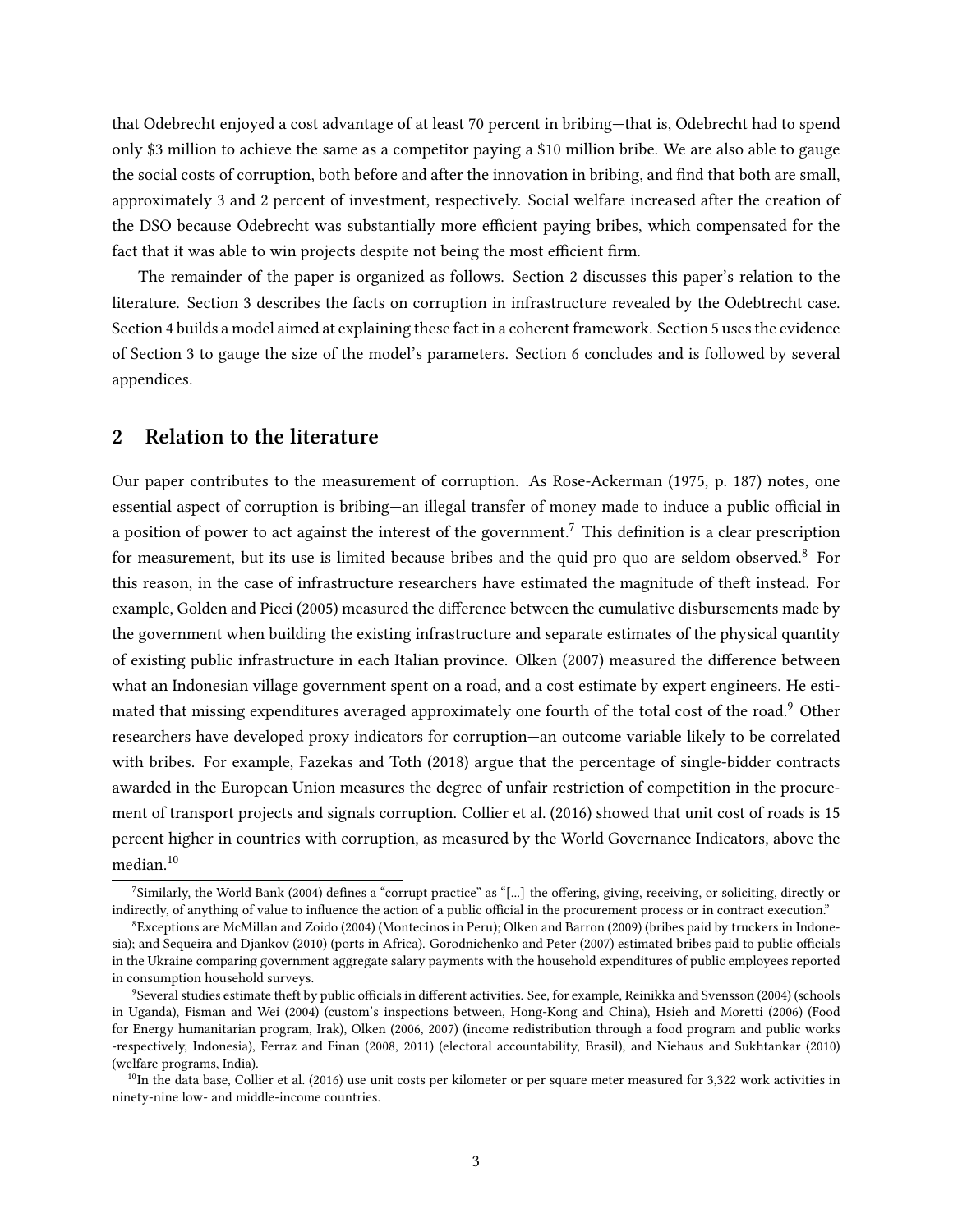In the case considered in this paper, however, the DOJ measured bribes and the prots they generated directly. Odebrecht's executives described the quid pro quos, confessed to whom they paid bribes, and explained how they paid them. When this information is combined with the amounts invested and renegotiated in each project, and profit and sales information from Odebrecht's financial statements, a fairly accurate estimate of the relative size of bribes and profits emerges.

It is fair to say that the generalized perception is that in major infrastructure projects firms pay large bribes and obtain large economic rents generated by overpriced contracts.<sup>11</sup> According to this perception, bribed public officials use their discretionary authority to restrict entry, raise prices and steal vast amounts from the public purse. Nevertheless, our evidence suggests that –at least for most of the countries in which Odebrecht operated– firms do not receive large economic rents, and that public officials do not obtain huge bribes, at least relative to the size of the projects they oversee and influence. Thus, as Olken (2009) warns, studies that estimate the intensity of corruption by surveying perceptions should be viewed with caution.<sup>12</sup>

Our paper is also related to the literature on the industrial organization of corruption. A basic insight, due to Shleifer and Vishny (1993), is that a corrupt public official with power to exclude firms from a market can extract bribes by restricting quantity, thus increasing the value of a bribe, in the same way that a monopolist creates a market power rent by restricting output.<sup>13</sup> When several corrupt public officials have power to exclude, bribes are stacked, and quantity falls even more than with just one corrupt public official.<sup>14</sup>

Nevertheless, the confessions indicate that Odebrecht bought influence from politicians and public officials, but did not restrict quantity—that is, the number of projects—to raise price in any meaningful way. Moreover, relatively small bribes and profits indicate that a different mechanism was at work– Williamson's fundamental transformation. As Williamson (1979, 1985) argued, when a contract is put to tender, there is ex ante competition when bidding for the contract, but a bilateral monopoly ex post. We add to this insight by providing evidence that ex ante competition can dissipate rents and profits through lowballing, even when bribes buy influence and increase the firm's ex post bargaining power. Moreover, we show that when bribes buy influence and increase the firm's bargaining power, a clear

<sup>&</sup>lt;sup>11</sup>For example, Kenny (2009b) claims that in infrastructure between 5 and 20 percent of construction costs are lost to bribe payments. Mauro (1997) argues that the cost of a large infrastructure project is difficult to monitor. Rose-Ackerman and Palifka (2016) argue that large infrastructure projects are complex and, moreover, even a small fraction of the investment value creates large corruption rents. Golden and Picci (2005) and Kenny (2009a) argue that in large projects information is asymmetric, which makes it hard to detect inflated prices, inferior quality, or sluggish delivery. Also, in 2004 the American Society of Civil Engineers claimed that corruption accounts for an estimated \$340 billion of worldwide construction costs each year, around 10 percent of the global construction market value added of \$3.2 trillion.

 $12$ Olken (2009) compared the measure of theft he developed in Olken (2007) with perceptions by villagers. He found that perceptions tend to be biased and that the individual characteristics of the survey respondent (e.g., educational level) predict perceived corruption more accurately than actual corruption.

 $13$ Firms often pay bribes in order to use an input or to obtain a permit which allows the firm to execute an activity. Because of this, the demand for bribes is derived from the demand for the final good and resulting bribes tend to be a significant percentage of the final good's price.

<sup>&</sup>lt;sup>14</sup>This is the well-known problem of Cournot complements. In 1838, Augustin Cournot demonstrated that when two upstream monopolists both post their prices to a downstream producer independently of one another, they charge higher prices and sell less than if they collude and choose a single, profit-maximizing price for both inputs. The implication is that two monopolies are worse than one. See Olken and Barron (2009) for a test of this theory with data from a field experiment, in which surveyors accompanied Indonesian truck drivers along a route and registered the bribes demanded by police, soldiers, and weigh station attendants.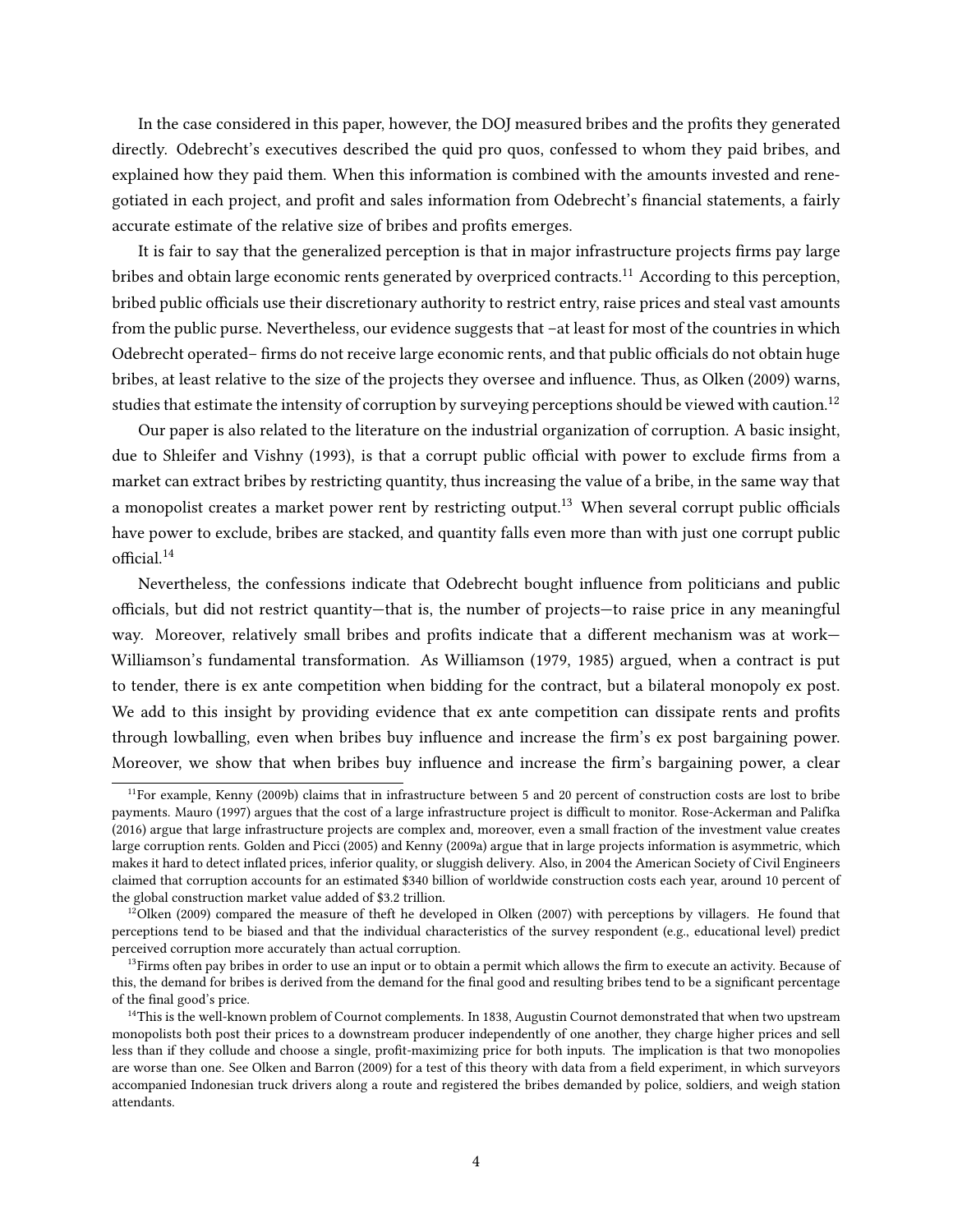relation between bribes and renegotiated amounts emerges. Last, and somewhat surprisingly, we show that if the fundamental transformation is at work, large lowballing and renegotiated amounts indicate that bribes are relatively small, not that they are large.

When modeling the interaction between the fundamental transformation, bribes and renegotiations in infrastructure, we borrow from—and also contribute to—three strands of the corruption literature. One strand studies the relation between competition among firms and the intensity of bribing. Rose-Ackerman (1975, p. 188) observed long ago that a competitive auction for a contract may eliminate bribes. Indeed, as shown by Ades and di Tella (1999), when competition dissipates rents firms have little left to pay bribes. The fact that Odebrecht made relatively small profits and paid relatively small bribes, therefore, suggests that competition in the tendering stage worked as the literature indicates. Of course, as Bliss and Di Tella (1997) show, public officials with power and discretion to restrict access can endogenously create the surplus to extract bribes.<sup>15</sup> Nevertheless, small bribes relative to investment suggest that public officials could not restrict access. More generally, the confessions of Odebrecht's executives confirm that public officials in charge of the tenders did not have enough discretion to sell access to projects, and were subjected to controls that limited their discretion. This is an important insight, because many papers show that competitive auctions can be vulnerable to bribes and corruption.<sup>16</sup> Yet the evidence of the Odebrecht case suggests that in several Latin American countries the institutions ensuring competitive auctions worked to a signicant extent, despite rampant and widespread bribe payments.

A second strand of the literature notes that public officials that provide similar services may compete, thus reducing the size of the equilibrium bribe. This is the so-called supply side competition for bribes.<sup>17</sup> The level of bribes is exogenous in our model. Nevertheless, the fact that observed bribes are small relative to the size of the projects, and that Odebrecht developed a large network of bribed public officials suggests that public officials compete, or that the amount of discretion they have is limited.

A third strand of the literature studies corruption in bilateral relationships, the appropriate setting to study renegotiations of infrastructure contracts. Rose-Ackerman (1975) argued that bribing was attractive when waiting was costly for the firm. Essentially, by bribing, the firm induces the public officials to reach an agreement faster.<sup>18</sup> The literature, however, typically assumes that bargaining is about the size of the bribe. In contrast, in our model the firm bribes to increase its bargaining power in a legitimate renegotiation, and this yields novel results. First, our theoretical analysis shows that ex post bargaining generates adverse selection—firms that are unwilling to bribe cannot compete for contracts.<sup>19</sup> Second, we show that there is a direct link between (relatively) small bribes and large renegotiated amounts, a prediction of the model which appears in the data. Third, small profits even after large renegotiated amounts suggest

<sup>15</sup>See also Amir and Burr (2015).

 $16$  For example, bribes may buy favoritism in the auction: see Arozamena and Weinschelbaum (2009), Burguet and Perry (2007), Koc and Neilson (2008); or buy favoritism ex-post—the favored bidder can change her bid to match a better bid—: see Burguet and Che (2004), Compte et al. (2005), Lengwiler and Wolfstetter (2010), Menezes and Monteiro (2006).

 $17$ See Rose-Ackerman (1975, ch. 7), Klitgaard (1988) and Shleifer and Vishny (1993). For recent empirical studies see Drugov (2010), Burgess et al. (2012) and Kiselev (2012).

 $18$ On bargaining and bribes see also Fisman and Gatti (2011). Svensson (2003) studies how the level of an outside option affects the bribe that firms negotiate with corrupt public officials.

<sup>&</sup>lt;sup>19</sup>Boas, Hidalgo and Richardson (2014) show that in Brazil, campaign donors win more public works contracts when their supported candidate is elected. The adverse selection effect is consistent with this finding.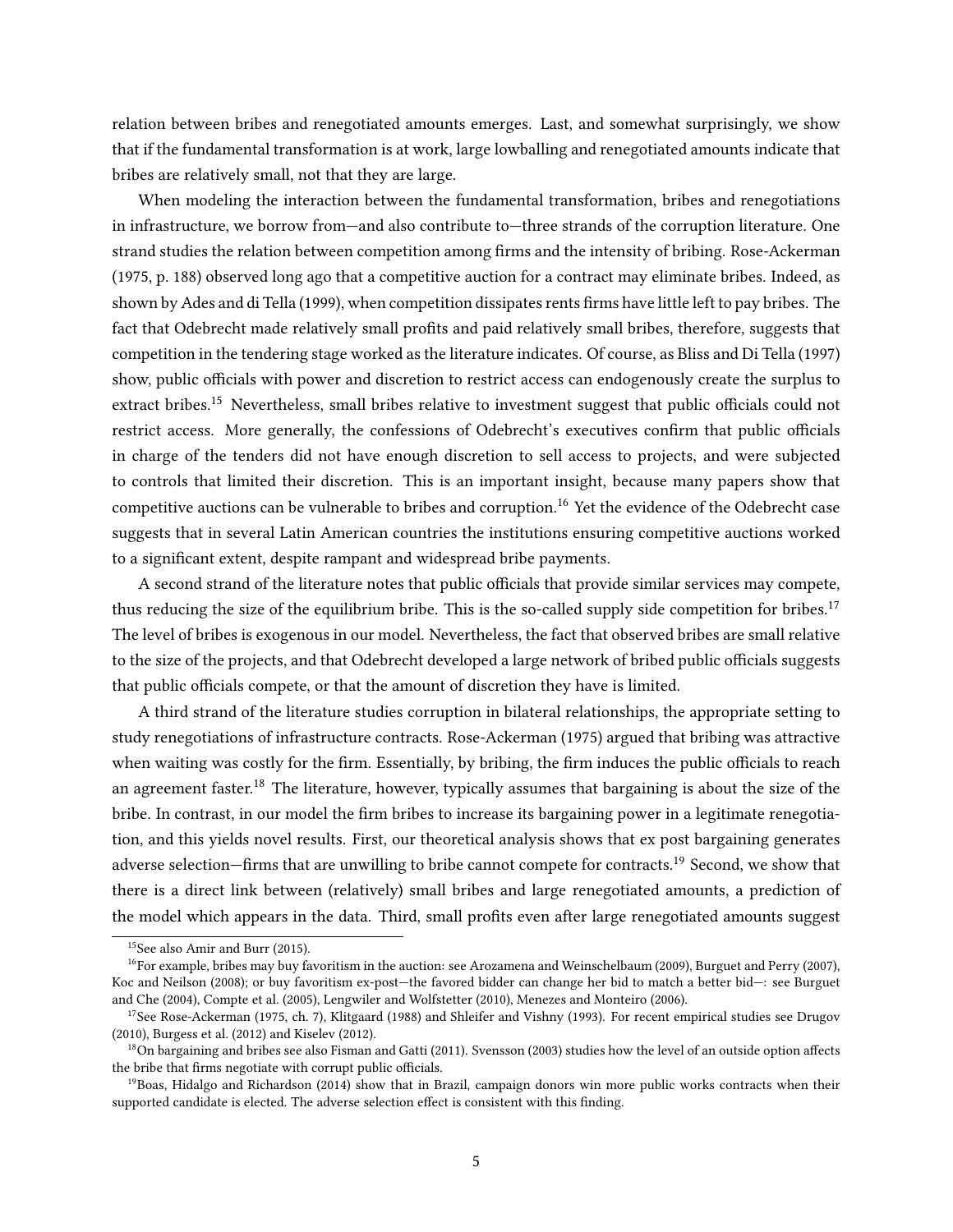that Odebrecht seemed condent it would be able to secure large increases in contracted amounts, despite paying small bribes. Lastly, the data suggests that Odebrecht accurately anticipated how much it would renegotiate in each project. Thus Odebrecht renegotiated small amounts when it did not pay bribes and large amounts when it paid bribes, but it did not incur losses in either case, on average.

Large renegotiations suggest that the governance of the post-tender stage is considerably weaker than the governance that oversees the tendering stage. This is consistent with Piga's (2011) observation that post-tender corruption is monitored less effectively by judges, authorities and the media. He argues that post-tendering monitoring is expensive and time consuming, more difficult, and requires more expertise than overseeing auctions.<sup>20</sup> In any case, corruption in the post tender stage has attracted less research than corruption during auctions. An exception is Iossa and Martimort (2016). In their model a firm bribes a public official to induce him to misreport the realization of a shock. As in Iossa and Martimort (2016), in our model there is no bargaining over the bribe, and the bribe is paid in order to receive more favorable treatment, We contribute to this (still small) literature by endogenizing the link between post tender renegotiations and the auction for the contract.

Our application of the fundamental transformation also sheds light on the mechanism underlying large cost overruns, which routinely emerge in large infrastructure projects.<sup>21</sup> The endogeneity of overruns and its relation with renegotiations has been pointed out by Dewatripont and Legros (2005) and Engel et al. (2019a). We contribute to this literature by linking theoretically and empirically cost overruns, the anticipation of renegotiations, and bribing. Indeed, by establishing a systematic link between bribes paid and cost overruns, we provide some grounds to the conjecture in the literature that cost overruns signal corruption.<sup>22</sup>

Finally, our paper is also related to the literature on renegotiations of public-private partnerships (PPP) infrastructure contracts.<sup>23</sup> The first comprehensive empirical study of renegotiations of PPPs is Guasch (2004), who analyzed more than 1.000 concession contracts in Latin America and established a number of stylized facts, prominent among them that renegotiations are pervasive and that a large fraction occur during the construction stage. Several theoretical and empirical papers followed. Guasch et al. (2006) and Guasch and Straub (2006) developed a theory of the determinants of renegotiations. Guasch et al. (2007) and later Bitrán et al. (2013) applied the theory empirically to quantify the determinants of government-led renegotiations in Latin America. Guasch et al. (2008) empirically studied renegotiations in transport and water in Latin America.<sup>24</sup> Nevertheless, only Guasch and Straub (2009) studied the correlation between the frequency of renegotiations in transportation and water concessions in Latin America and a corruption indicator.<sup>25</sup> They found that in countries with worse corruption indicators, firm-led renegotiations occurred more often but government-led renegotiations were less frequent. Our study is the first that documents the explicit link between renegotiations and bribes.

<sup>&</sup>lt;sup>20</sup>See aldo Soreide (2002) who explains corrupt practices that emerge during contract execution.

 $21$ <sup>21</sup>The classic book is Flyvbjerg, Bruzelius and Rothengatter (2002).

<sup>22</sup>See, for example, Locatelli et al. (2017).

 $^{23}$ In our database, 21 of the 90 projects are PPPs, while the remainder are public works.

<sup>&</sup>lt;sup>24</sup>Guasch and Straub (2006), Andrés and Guasch (2008) and Andrés et al. (2008a, 2008b) are useful overviews of this line of research.

 $^{25}$ The corruption indicator is the annual country-level index from Political Risk Service, International Country Risk Guide.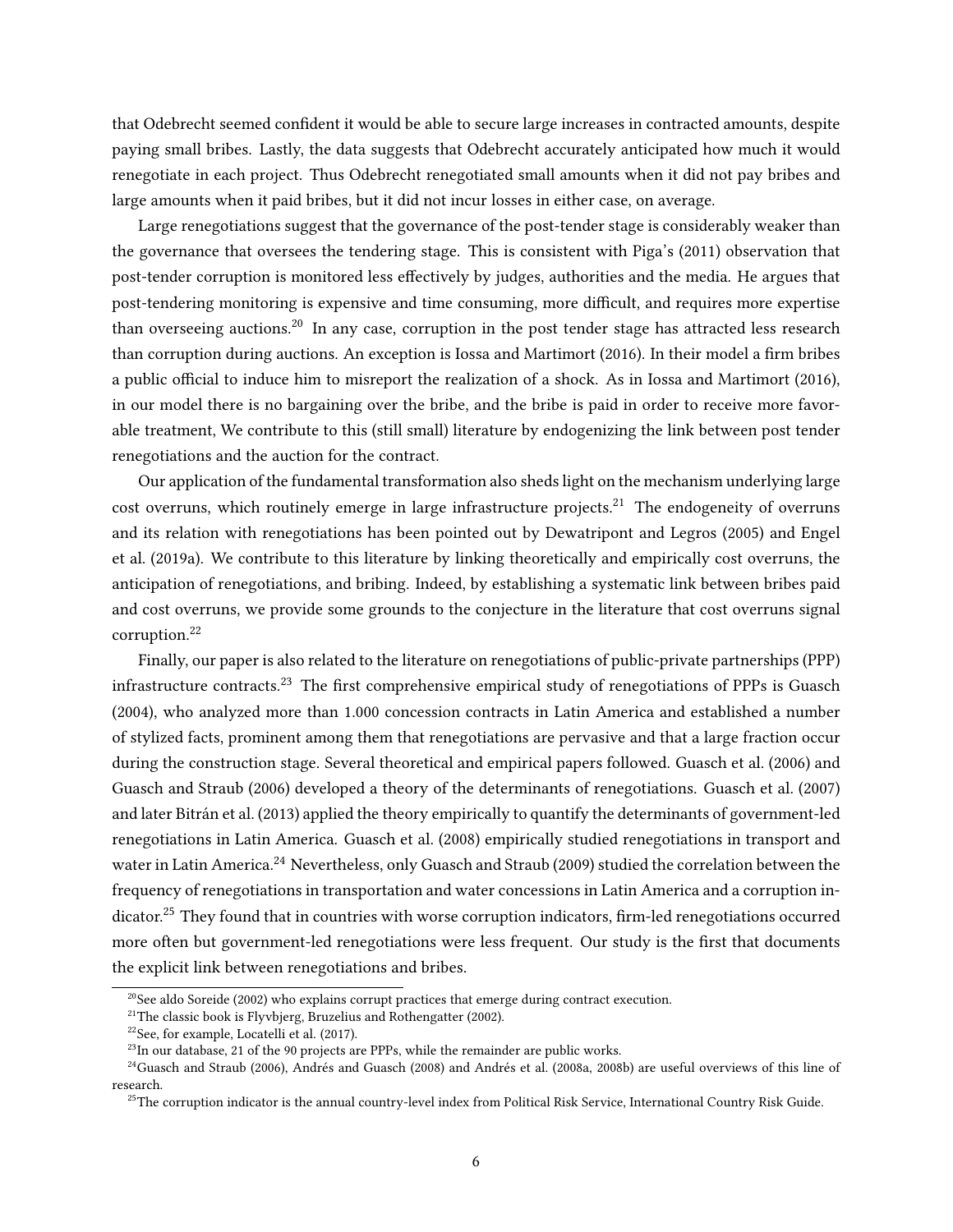## 3 Facts

Table 1 shows information about corruption, culled from Odebrecht's plea agreement with the DOJ. The first two columns are derived directly from Odebrecht's plea agreement. The first column reports bribes paid by Odebrecht in each country. The second column reports, as stated in the Statement of Facts in the agreement, "any profit earned on a particular project for which a profit was generated as the result of a bribe payment."

| Country                           | <b>Bribes</b><br>US\$MM* | Gross<br>Profits<br>US\$MM** | Bribes/<br>Profits<br>(%) | Investment<br>$(US$MM)***$ | Period    | Projects |
|-----------------------------------|--------------------------|------------------------------|---------------------------|----------------------------|-----------|----------|
| Argentina                         | 35                       | 278                          | 12.6                      | 12.416                     | 2007-2014 | 8        |
| Colombia                          | 11                       | 50                           | 22.0                      | 1.828                      | 2009-2014 | 4        |
| Dominican Republic                | 92                       | 163                          | 56,4                      | 4.534                      | 2001-2014 | 16       |
| Ecuador                           | 33,5                     | 116                          | 28.9                      | 3.466                      | 2007-2016 | 10       |
| Guatemala                         | 18                       | 34                           | 52.9                      | 384                        | 2013-2015 | 1        |
| Mexico                            | 10,5                     | 39                           | 26.9                      | 2.158                      | 2010-2014 | 6        |
| Panama                            | 59                       | 175                          | 33.7                      | 8.844                      | 2010-2014 | 21       |
| Peru                              | 29                       | 143                          | 20.3                      | 15.473                     | 2005-2014 | 24       |
| Total (8 ctries. full info.)***** | 288                      | 998                          | 28.9                      | 49.103                     | 2001-2016 | 90       |
| Angola                            | 50                       | 262                          | 19.1                      |                            | 2006-2013 |          |
| <b>Brazil</b>                     | 349                      | 1900                         | 18.4                      |                            | 2004-2016 |          |
| Mozambique                        | 0,9                      |                              |                           |                            | 2011-2014 |          |
| Venezuela                         | 98                       |                              |                           |                            | 2006-2015 |          |
| Total (all ctries.)****           | 788                      | 3159,9                       | 24.9                      | 49.103                     | 2001-2016 | 90       |

Table 1: Profits and bribes according to the Department of Justice

\*The information comes from the Plea Agreement between Odebrecht S,A. and the Department of Justice (DOJ) United States of America, \*\*The term benefit as used in the Statement of Facts relates to any profit earned on a particular project for which a profit was generated as the result of a bribe payment. As stated in the agreement, for projects that resulted in profits to Odebrecht that were less than the amount of the associated bribe payment, the amount of the bribe payment was used to calculate the benefit, \*\*\*Investment: authors' calculations based upon legal and media sources, as described in Appendix A. \*\*\*\*The totals reported in this line consider only data from the eight countries for which we have full information, that is, all countries except Brazil, Venezuela, Angola and Mozambique. \*\*\*\*\*The totals reported in this line add up the available information for every variable. Note that the number of countries considered differs across the entries.

So far we have been able to determine the amount invested, both before and after renegotiations, as well as whether bribes were paid or not, for all Odebrecht projects in eight countries during the period considered in the agreement.<sup>26</sup> This includes all countries in Latin America mentioned in the plea bargain, with the exception of Venezuela (because of data limitations) and Brazil (which we plan to include in future versions). This amounts to 90 projects procured either as a public work (69 projects) or a public-private partnership (21 projects).

With the data from these 90 projects (and additional sources) we establish the following facts. First, renegotiations were much larger when bribes were paid. Second, bribes were small relative to investments. Third, profits also were "modest" relative to investments. Fourth, Odebrecht made important innovations in bribing. Fifth, Odebrecht increased its volume more than three-fold following this innovation.

<sup>26</sup>The countries are Argentina, Colombia, Dominican Republic, Ecuador, Guatemala, Mexico, Panama and Peru. See Appendix A for how we determined whether bribes were paid by Odebrecht for each of the projects considered.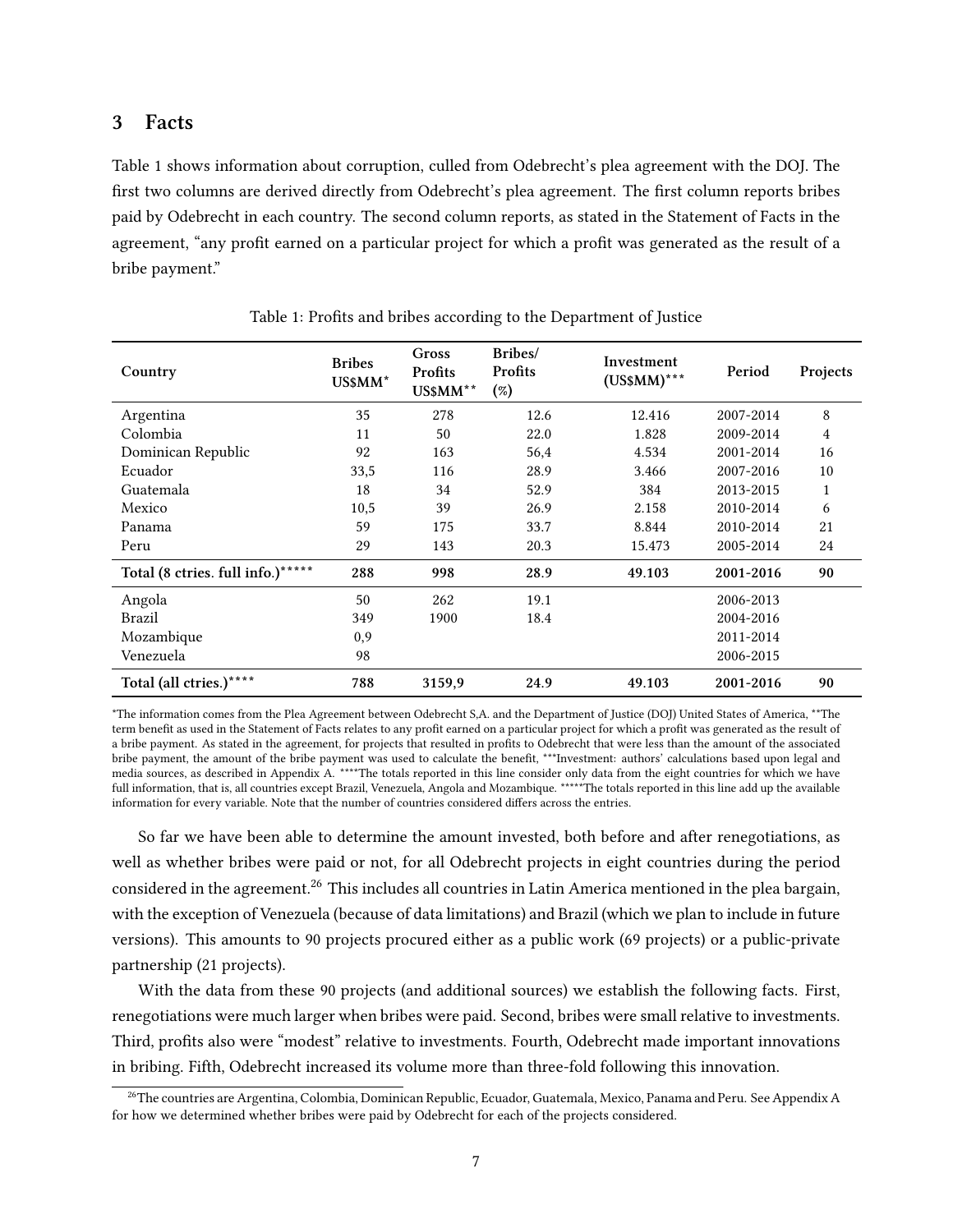#### 3.1 Bribes and the size of renegotiations

Contract renegotiations of infrastructure projects, especially in the case of public-private partnerships, have long been suspected of being associated with corruption,<sup>27</sup> yet we are not aware of any previous direct evidence. The Odebrecht case confirms that there is a large and positive association between bribe payments and the size of contract renegotiations.

|           |                     | Evidence on bribes |                |  |  |  |
|-----------|---------------------|--------------------|----------------|--|--|--|
|           |                     | Legal              | Legal or Media |  |  |  |
| No bribes | Number of projects: | 50                 | 27             |  |  |  |
|           | Simple avge.:       | 27.6%              | 18.4%          |  |  |  |
|           | Weighted avge:      | 11.8%              | 6.5%           |  |  |  |
| Bribes    | Number of projects: | 40                 | 63             |  |  |  |
|           | Simple avge.        | 67.8%              | 57.1%          |  |  |  |
|           | Weighted avge.      | 80.9%              | 71.3%          |  |  |  |

Table 2: Increase of investments after renegotiations

Authors' calculations using data from DOJ, media and investments as reported by government agencies..

Table 2 shows the number of projects with bribes and the increase in project investments after renegotiations. The column labeled 'Legal' considers evidence on bribes from documents issued by courts and prosecutors. The column 'Legal or Media' also considers evidence on bribes from the investigative media.<sup>28</sup> The fraction of projects with evidence of bribe payment is 44 percent under the first definition and 70 percent under the second definition. The second and third rows in each set show the increase in investment in the project after renegotiation, both weighted by initial project investments, and unweighted. It is clear that renegotiations of projects with bribes are far more generous to Odebrecht than in cases when no bribe has been paid.<sup>29</sup> For example, if we consider evidence from legal documents and media sources, total investment in the 63 projects where Odebrecht paid bribes grew by 71.3 percent after renegotiations, compared with 6.5 percent for projects with no bribes. $30,31$ 

### 3.2 Bribes and profits are small relative to investments

The second and third columns in Table 3 show bribe payments, as a fraction of both initial investments,  $I_0$ , and investments including renegotiations,  $I_1$ .

Bribes as a fraction of initial investments are small: less than 1 percent if we consider all projects, around 1.5 percent if we only consider projects with bribes.<sup>32</sup> When we normalize by total investment, the

<sup>&</sup>lt;sup>27</sup>See Guasch and Straub (2009).

<sup>&</sup>lt;sup>28</sup>In Appendix A we explain the distinction.

 $^{29}$ In Appendix C we show that this difference is statistically significant.

 $30$ Bajari et al. (2014) examined 819 highway procurement contracts in California and found that the final price was, on average, 5.8% higher.

<sup>&</sup>lt;sup>31</sup>The fact that the difference between renegotiations with and without bribes is larger when considering weighted averages, suggests that the correlation between bribe payments and renegotiations increases with the size of the project.

 $32$ For Colombia, Ecuador and Peru the National Attorney has presented evidence suggesting that higher bribes than those men-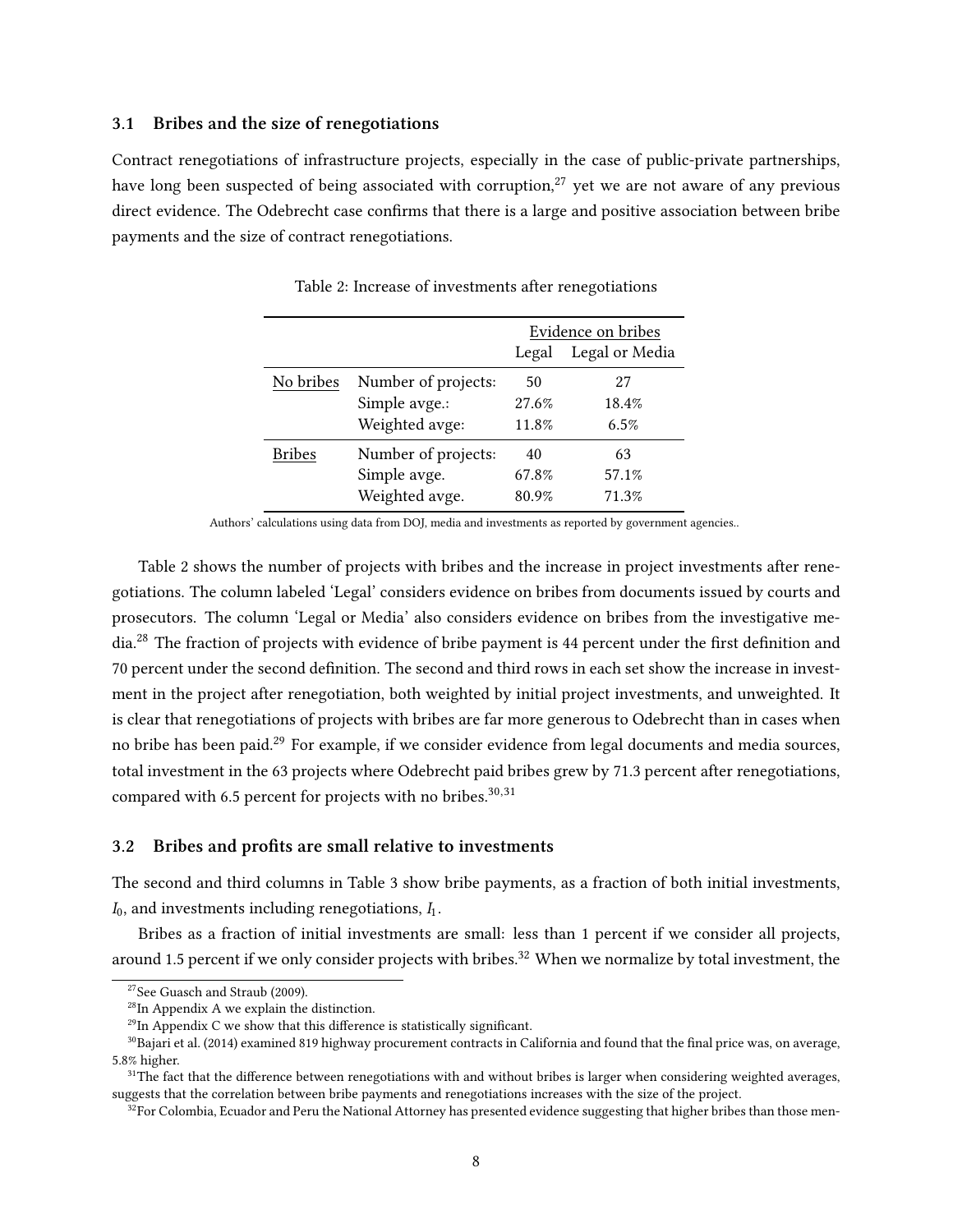fractions are obviously smaller: less than one percent in all cases.<sup>33</sup>

|                                                | Number | Bribes/ <sub>h</sub> | Bribes/I <sub>1</sub> | Profits from<br>bribes/ <i>I</i> <sub>0</sub> | Profits from<br>bribes/I <sub>1</sub> |
|------------------------------------------------|--------|----------------------|-----------------------|-----------------------------------------------|---------------------------------------|
| Projects with bribes (legal sources):          | 40     | 1.52%                | 0.84%                 | 3.74%                                         | 2.07%                                 |
| Projects with bribes (legal or media sources): | 63     | 1.19%                | 0.69%                 | 2.93%                                         | 1.71%                                 |
| All projects:                                  | 90     | 0.59%                | 0.42%                 | 1.45%                                         | 1.04%                                 |

#### Table 3: Bribes and associated profits, relative to investment

Authors' calculations. Projects with bribes determined from legal and media sources. Investment data obtained from government agencies. See Appendix A for details.

The fourth and fifth columns in Table 3 show profits from bribes, as a fraction of both initial investments,  $I_0$ , and investments including renegotiations,  $I_1$ . Profits generated by bribes are somewhat larger than bribes, but still small. The largest value of 3.7 percent is obtained when only considering projects for which there are legal documents with evidence of bribes and normalizing by investments before renegotiations.

Next we present three pieces of evidence that, taken together, suggest that Odebrecht's overall profits, relative to sales, also were small. First, Odebrecht's financial statements show that profits from its entire operation during the 2004-2014 period were \$2.5 billion, with sales of \$286.8 billion. That is, profits were approximately one percent of sales.<sup>34</sup> Second, the DOJ initially imposed a \$4.5 billion fine on Odebrecht, yet the firm successfully argued that such a fine would lead to bankruptcy and ended up paying a fine of \$2.6 billion. Third, during the last decade, according to Forbes, the net worth of the Odebrecht family remained in the US\$4-6 billion range.

While Odebrecht's profits as a percentage of sales were fairly low—approximately one percent—, paying bribes was profitable. To see this, note that according to its financial statements over the period covered by the plea agreement, Odebrecht made around US\$2.4 billion in profits. This is a reasonable 11.3 percent rate of return on equity in the period ending in 2014,<sup>35</sup> albeit only a 1 percent return on assets. Moreover, recall that the DOJ estimated that by paying US\$788 MM in bribes, Odebrecht made about US\$3.2 billion in gross profits, that is, around US\$2.4 billion net (which happens to be close to the fine that the DOJ ultimately imposed, and close to the aggregate profits for the period). Therefore, it seems that most of the profits Odebrecht made during the period were due to bribes.

tioned in the DOJ-Odebrecht plea agreement were paid. Nonetheless, these percentages continue being small if these additional bribes are included.

<sup>&</sup>lt;sup>33</sup>Kaufmann (2005) and IMF (2016) estimate worldwide bribe payments at roughly 2 percent of GDP. The numbers we present here suggest that, at least in the infrastructure sector, bribe payments are less than one half of this estimate.

 $34$ There is no publicly available data for Odebrecht's profits in 2008.

<sup>&</sup>lt;sup>35</sup>Though lower than the 15.8 percent average for our sample of Brazilian construction companies, see Appendix A.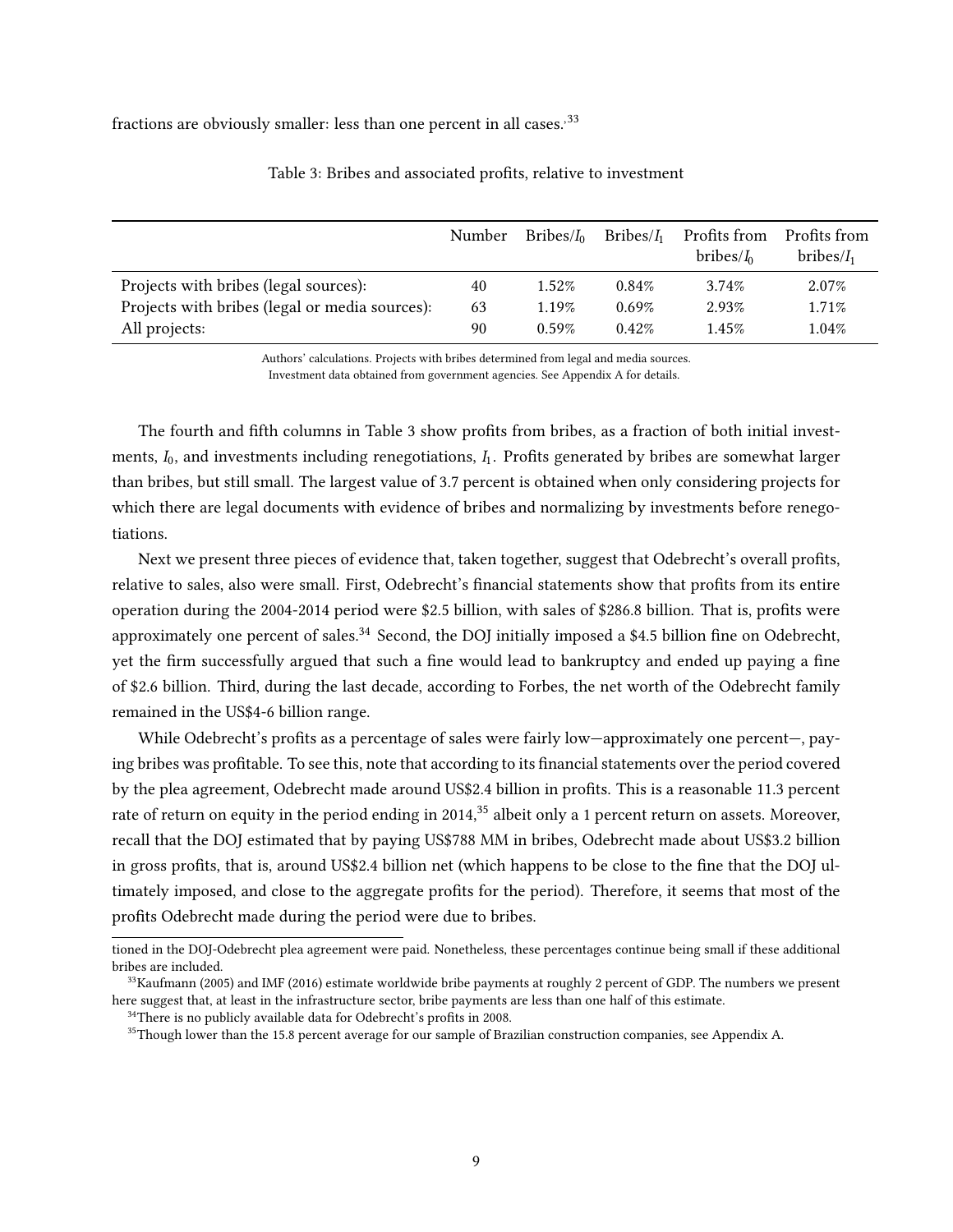### 3.3 The Division of Structured Operations<sup>36</sup>

In its 2016 plea agreement with the DOJ, Odebrecht admitted engaging in a massive bribery scheme beginning in 2001, in order to win business in many countries. A major development in this scheme occurred in 2006, when Odebrecht created the Division of Structured Operations (DSO) to manage bribe payments and illegal campaign contributions and make them more efficient. According to the DOJ, the DSO effectively functioned as a stand-alone bribe department within Odebrecht. The creation of the DSO was followed by strong growth both in sales and in bribe payments.<sup>37</sup> We argue next that the DSO provided Odebrecht with a competitive advantage in bribing that explains its rapid growth in market share.

Three Odebrecht executives and four experienced assistants worked at the DSO and were in charge of paying bribes into foreign accounts.<sup>38</sup> As mentioned by the DOJ, "to conceal its activities, the Division of Structured Operations utilized an entirely separate and off-book communications system [...] to communicate with one another and with outside financial operators [...] via secure emails and instant messages, using codenames and passwords." The DSO also used a bespoke information management system (MyWebDay) for bookkeeping and to track information flow.

Bribe payments followed a clear organizational flow. Until 2009, the head of the DSO reported to the highest executives of Odebrecht to obtain approval of bribe payments. Thereafter, a contract manager would deal with potential bribe recipients—public officials and politicians—and reported to the country manager. The country manager decided and paid small bribes with local funds, while larger bribes had to be approved in Brazil by a business leader who reported directly to the company CEO, Marcelo Odebrecht, who made the final decision.

Once a bribe was authorized, the DSO registered, managed, and made the payment through a complex network of shell companies, off-book transactions and off-shore bank accounts, that included the Antigua subsidiary of Austria's Meinl Bank, acquired for this purpose by Odebrecht. An independently funded parallel cash trove (Caixa 2) was used to pay bribes and campaign contributions. In this way, the DSO reduced transaction costs for bribe recipients and helped establish long-term relationships between the company and corrupt officials.

Thanks to the DSO, the center knew how much was being paid in bribes and to whom, which minimized 'leakage', an important inefficiency associated with bribe payments,<sup>39</sup> as suggested by a major corruption case uncovered recently in Argentina.<sup>40</sup> In addition, paying bribes electronically is cheaper

<sup>&</sup>lt;sup>36</sup>This subsection is based on "Odebrecht and Braskem Plead Guilty and Agree to Pay at Least \$3.5 Billion in Global Penalties to Resolve Largest Foreign Bribery Case in History." US Department of Justice. Office of Public Affairs. December 21, 2016, and other sources.

<sup>&</sup>lt;sup>37</sup>In his confession, Mascarenhas da Silva, the executive who headed the DSO, told the DAs that after the division was created in 2006, the amounts paid in bribes grew from an annual average of BR\$ 60-70 MM (no period mentioned) before the creation of the DSO to BR\$ 420MM in 2010 and BR\$ 720 MM in 2012. During the period 2005-2012, the exchange rate was approximately 1US\$=2BR\$. Source: https://idl-reporteros.pe/asi-perdio-el-juego-odebrecht/.

<sup>38</sup>According to Marcelo Odebrecht's plea bargain with the DOJ, the DSO combined three compensation options: legal contributions to political campaigns, illegal contributions to political campaigns, and bribes paid to public officials and politicians.

<sup>&</sup>lt;sup>39</sup> According to the executive who headed the DSO: "When you are working with cash that's off the books, it can disappear. So they needed someone who could guarantee it wouldn't disappear." See Michael Smith, Sabrina Valle, and Blake Schmidt. "No One Has Ever Made a Corruption Machine Like This One: There's graft, and then there's Odebrecht graft." Bloomberg Businessweek. June 8, 2017.

<sup>40</sup>This is the Bribery Notebooks scandal, also involving infrastructure projects. A driver transferred bagfuls of US Dollars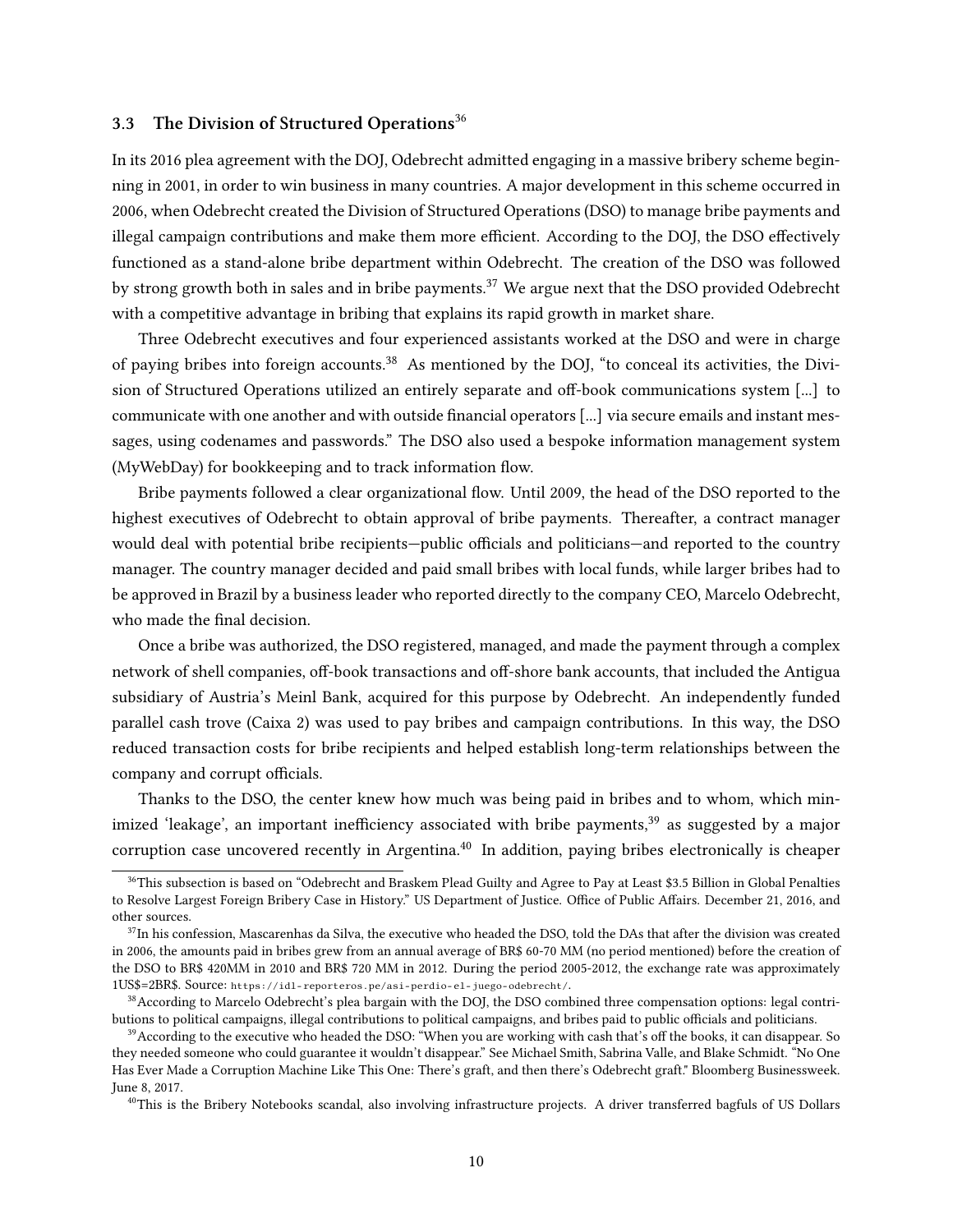than carrying and laundering cash. And providing a sophisticated network to help conceal bribe receipts is also valuable for the corrupt officials involved and fosters long term relationships between bribe payer and bribe recipient.

### 3.4 Profitability and sales: Before and after the creation of the DSO

In this section we show that the creation of the DSO led to a rapid increase in Odebrecht's revenues, without a corresponding growth in profits. While there were years of high profits, on average profits represented a small fraction of sales.<sup>41</sup>



Figure 1: Total revenues and profit/revenue ratio of Odebrecht

Using data obtained from Odebrecht's annual reports, there is a large increase in sales in 2007, the year after introducing the improvement in their corruption technology. Sales increased by 57 percent that year, and until the Lava Jato case in 2014, the rate of increase in sales was 20 percent per year. However, the protability on these sales remained limited and on average was close to 1 percent. This can be seen in Figure 1 which shows both sales and profits for the years  $2004-2014$ .<sup>42</sup>

In summary, the effect of improving the corruption technology was to increase sales, without affecting the low ratio of profit over sales. At the same time, bribing helped Odebrecht's profits, which nonetheless were low by various measures.

between locations in Buenos Aires, including the house of then President Kirchner. In an interview with a newspaper, the official in charge of making the payments claimed that the cost of paying bribes in cash, which probably includes leakages, is about half the amount paid.

<sup>&</sup>lt;sup>41</sup>In Appendix B we present evidence suggesting that on average construction firms worldwide have a low ratio of profits to revenue. Moreover, their return on assets is low and the average return on equity of the firms we examined is below the average for all sectors in the US (see http://pages.stern.nyu.edu/~adamodar/New\_Home\_Page/datafile/roe. html). Indeed, Bajari et al. (2014) report that the profit margins of the publicly traded firms in their sample of contractors that bid for highway construction contracts in California is 3 percent.

 $42$ There is no publicly available data for Odebrecht's profits in 2008.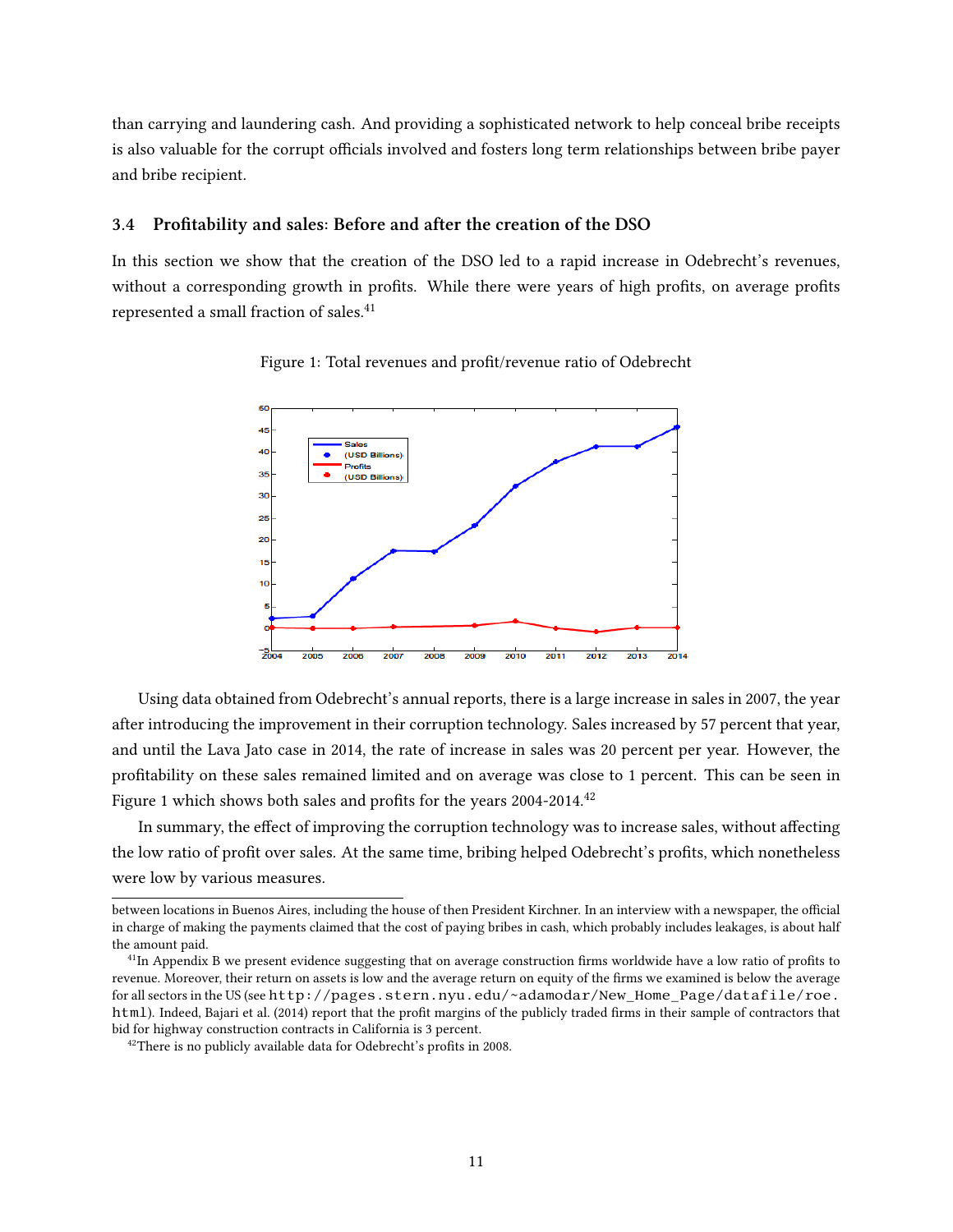## 4 Model

Our aim is to explain four facts within a unified framework. First, when bribes are paid, the model should lead to substantial lowballing and large renegotiations. Second, when no bribes are paid, the model should yield small lowballing and small renegotiations. Third, even when paying bribes, firms should make small profits in equilibrium. Lastly, a firm enjoying a cost advantage in bribing should see a major increase in market share without a significant increase in profits.

Two assumptions, which are consistent with the facts presented in Section 3, are central in our model. First, when the firm pays a bribe it obtains a larger share of the surplus at the renegotiation stage than when it does not pay a bribe. Second, we assume that auctions are competitive and firms know that they play a dynamic game. It follows that the project is awarded to the lowest bid and that firms incorporate into their bids expected rents from renegotiations.

### 4.1 Basic set up

Consider a project with gross value  $W$ . This value may reflect social welfare or, as in Rose-Ackerman (1975), the willingness to pay for the project, perhaps determined by the available budget that can be spent on it. There are many ex ante identical construction firms who can build the project. The cost of each firm is an i.i.d. draw from a normal distribution with mean  $\bar{\theta}$  and variance  $\sigma^2$ , and is private information. Hence, firms have asymmetric private information about the costs of production. We also assume that  $W > \theta$ <sup>43</sup> and that the project is in charge of a public official, who may be corrupt or not corrupt; only a corrupt official asks for bribes.

The time line of the game is shown in Figure 2. At the beginning of the game, nature decides whether the public official in charge of the project is corrupt or not corrupt. Knowing the type of the public official, firms compete in a sealed-bid, second-price auction with bidding variable equal to the amount they ask for building the project. Nevertheless, in the second stage of the game, the winner of the auction and the public official renegotiate the contract. When renegotiating the contract the surplus "up for grabs" is  $V = W - R$ , the difference between the social welfare (or willingness to pay) and the second lowest bid R.

Note that the game models Williamson's (1979, 1985) fundamental transformation: construction firms compete in the auction, but the firm and the government are bilateral monopolies when they bargain at the renegotiation stage. We assume that if the public official is not corrupt, the firm receives a fraction  $\rho^N \in (0,1)$  of the surplus up for grabs, and the country retains the rest. In this case, the firm's total payoff increases from  $R - \theta$  to  $(R - \theta) + \rho^N V$ , and the country's payoff is  $(1 - \rho^N)V$ .

By contrast, if the public official is corrupt, he will ask for a bribe equal to a fraction  $x \in (0,1)$  of the surplus, but in exchange the firm will increase its bargaining power to  $\rho^B > \rho^N$ , where superscripts denote the case with bribes (B) and with no bribes (N).<sup>44</sup> Thus, with a corrupt official the firm's total payoff increases from  $R - \theta$  to  $(R - \theta) + \rho^{B}(1 - x)V$ , and the country's payoff is  $(1 - x)(1 - \rho^{B})V$ . As discussed

<sup>&</sup>lt;sup>43</sup>Strictly speaking, we assume  $\sigma$  much smaller than  $\bar{\theta}$  so that the probability that  $W < \theta$  is negligible.

<sup>&</sup>lt;sup>44</sup>We assume  $\rho^N$  and  $\rho^B$  are constant for a given project. Since firms are risk neutral, all results presented in this section extend to the case where  $\rho^B$  and  $\rho^N$  are the expected value of the random variable that describes the firm's bargaining power when the official is corrupt and not corrupt, respectively.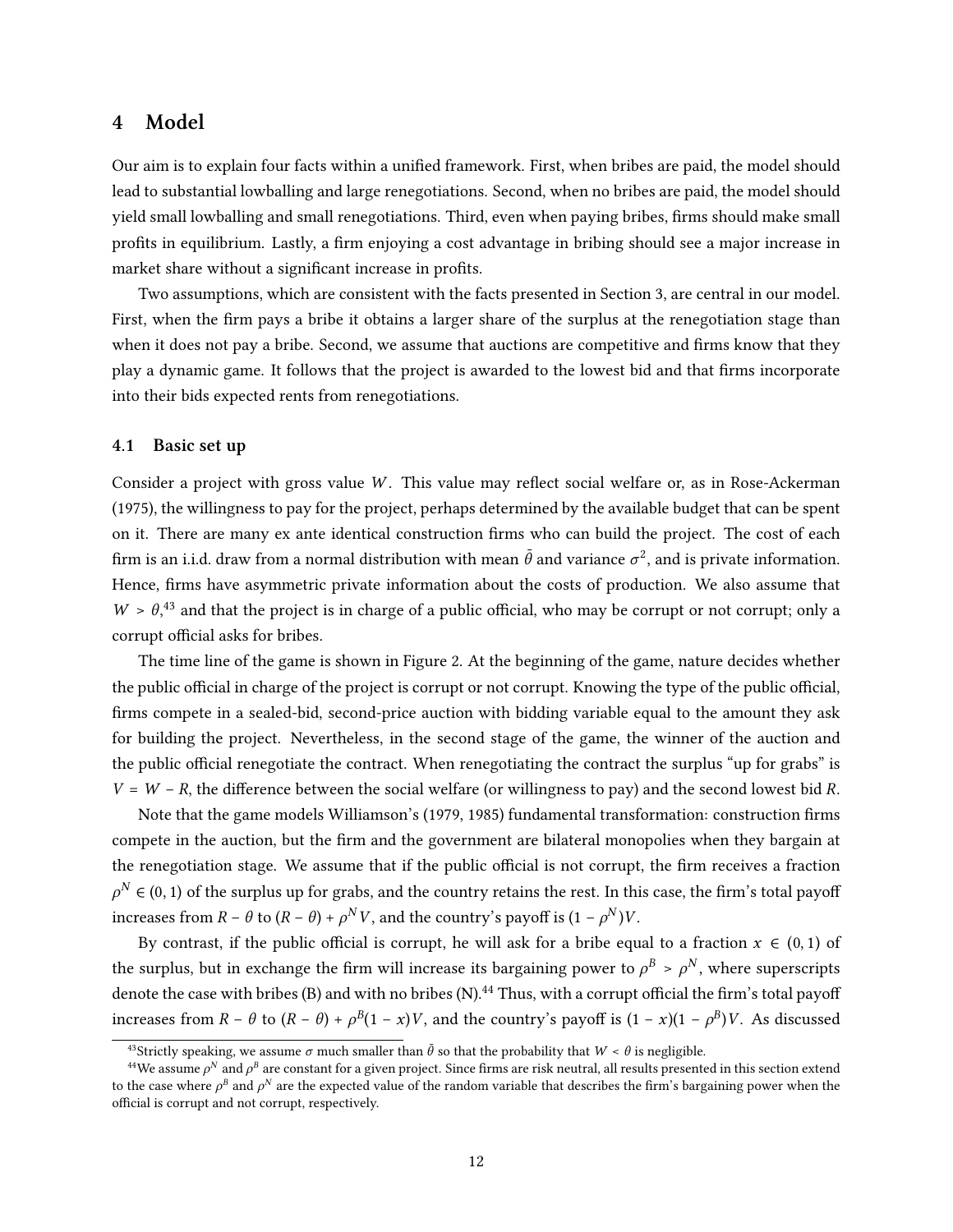



in Section 3.1, the assumption that the firm increases its bargaining power by bribing follows from the depositions of Odebrecht's executives (see Table 2).

We can now solve the game by backwards induction. Before proceeding, however, note that we are assuming that construction firms have perfect foresight—they know whether the official is corrupt and they know that the contract will be renegotiated. Perfect foresight regarding contract renegotiation can be naïvely interpreted as the firms knowing the parameters of the actual second-stage bargaining game. Nevertheless, as argued by Bajari et al. (2014), by assuming that firms are risk neutral, one can rationalize the more compelling assumption that firms have symmetric uncertainty about the ex post bargaining game. Independent of how one interprets rational expectations, this assumption is consistent with the empirical finding in Bajari et al. (2014), that construction firms correctly anticipate the post tender renegotiation game and contract modifications on average when bidding in the auction. As we will see next, the assumption of rational expectation is necessary to rationalize the facts of the Odebrecht case, in particular, Odebrecht's overall modest profit

#### 4.2 Competitive auction and renegotiation

Next we solve the auction. We consider the case where the firm pays a bribe and, for ease of notation, we write  $\rho$  instead of  $\rho^B$ . Also note that, by setting  $\rho = \rho^N$  and  $x = 0$ , the results that follow also apply to the case where the firm does not pay a bribe.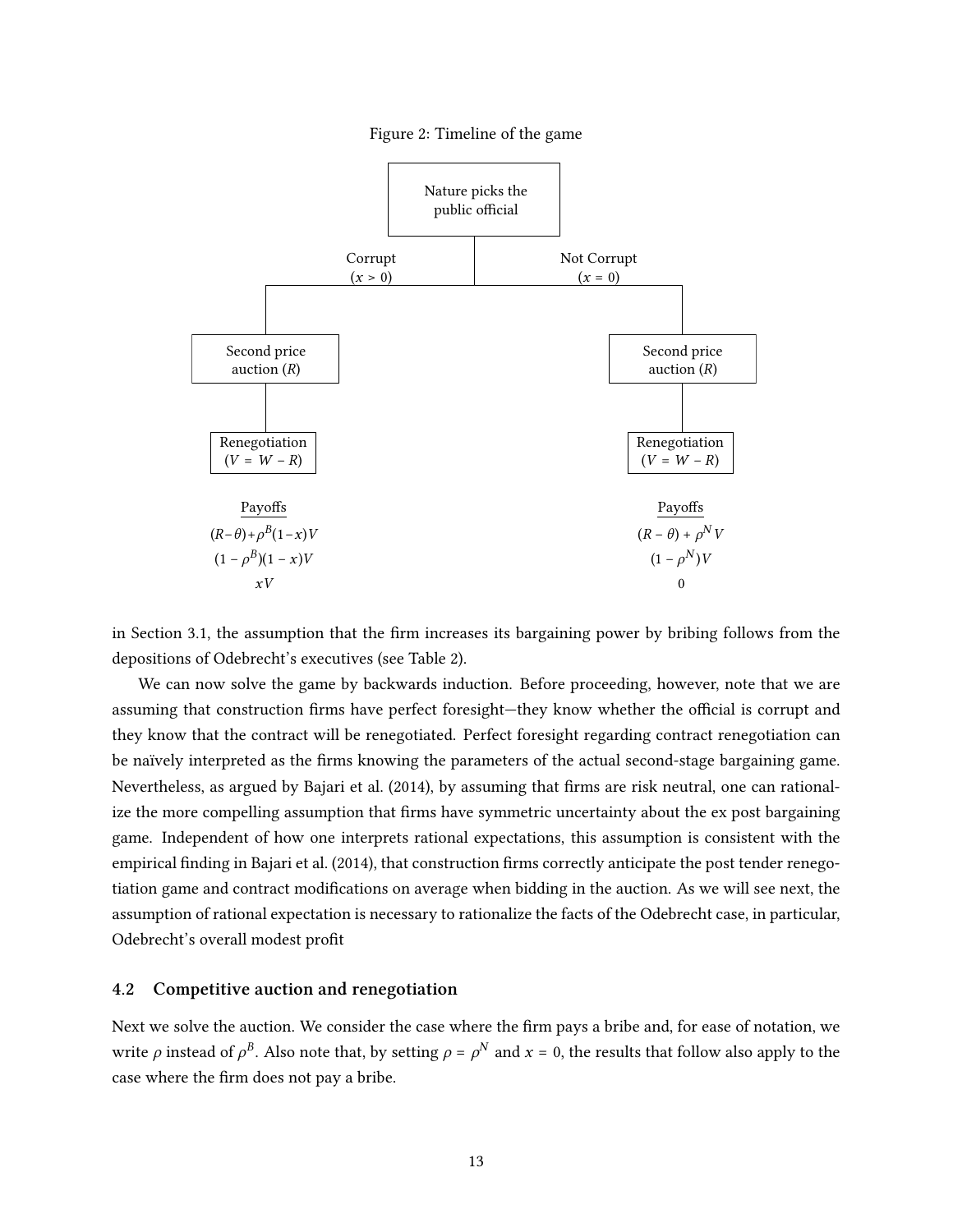If the firm wins and the second lowest bid is  $\tilde{R}$ , its profits are

$$
\Pi(\tilde{R}) = \tilde{R} - \theta + \rho(1 - x)(W - \tilde{R}), \qquad (1)
$$

where  $\tilde{R}$  –  $\theta$  represents profits if no renegotiation takes place and  $\rho(1-x)(W - \tilde{R})$  corresponds to expected profits from renegotiation. These benefits are higher if the firm's bargaining power is higher (larger  $\rho$ ). They also grow with the amount up for grabs at a renegotiation,  $W$  –  $\tilde{R}$ .

Because firms compete in a second price auction it is a dominant strategy to make a zero-profit bid. Hence, bids can be derived from the firm's zero profit condition:

$$
R-\theta+\rho(1-x)(W-R)=0.
$$

This yields

$$
R = \theta - \frac{\rho(1-x)}{1-\rho(1-x)}(W-\theta). \tag{2}
$$

Expression (2) implies that firms bid below their costs, that is, they anticipate that, conditional on winning, they will renegotiate the contract. Because renegotiations are not competitive, firms obtain a rent when they renegotiate. Competition in the auction then forces each firm to bid below cost to dissipate the renegotiation rent. Thus, the assumption of competition in the auction rationalizes the observation that firms obtain low profits even though renegotiations are large. Otherwise the firms would make rents when renegotiating in scenarios when their bargaining power is positive—i.e., when dealing with corrupt officials—and these profits would show up in the financial statements.

It follows from  $(2)$  that the firm lowballs by

$$
\mathcal{L} = \theta - R = \frac{\rho(1 - x)}{1 - \rho(1 - x)} (W - \theta) > 0.
$$
\n(3)

This amount is increasing in  $\rho$  and  $W - \theta$ . By contrast, a higher bribe (larger x) reduces the amount up for grabs during renegotiation of the contract and therefore reduces the amount of lowballing  $\mathcal{L}$ . We also have that the combination of a large value of  $\rho$  and small x leads to substantial lowballing. The following results follow directly and describe the relations between bribes and large renegotiations that we observe in the data.

Result 1 A combination of large  $\rho$ , small x, and large  $W - \theta$ , yields substantial lowballing and large renegotiations.

Result 2 Assume  $\rho^B(1-x) > \rho^{N}$ .<sup>45</sup> Then bids are lower and there is more lowballing when bribes are paid.

Results 1 and 2 explain the first two facts described in Section 3. Conditional on bribing, the firm obtains a larger fraction of any surplus that can be appropriated in a renegotiation. In equilibrium, lowballing increases and renegotiated amounts are larger. The relation between bribes and renegotiated amounts

<sup>&</sup>lt;sup>45</sup>This condition provides a lower bound on the increase in bargaining power that justifies paying a bribe.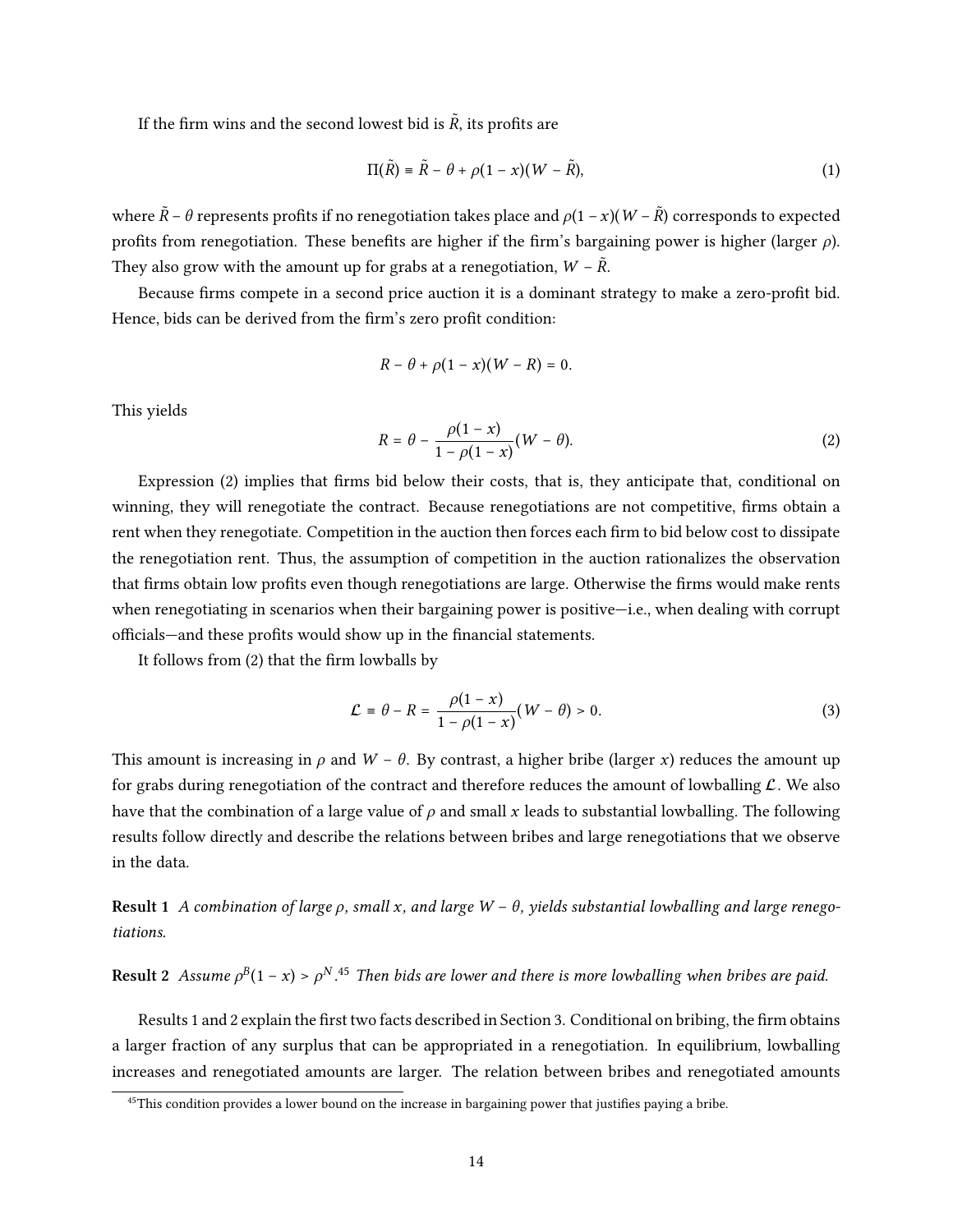thus suggests that firms bribe to obtain better terms in the renegotiation. However, competition in the auction dissipates the rents thus acquired.

Renegotiations are often attributed to unexpected cost overruns. Nevertheless, Results 1 and 2 suggest that cost "overruns" are endogenous and a result of the expectation of a renegotiation. Moreover, the fact that construction firms make small profits even though renegotiated amounts are large, suggests that overruns are anticipated.

The following result reveals a surprising relation between the size of the bribes and the magnitude of renegotiations (and lowballing).

Result 3 When the public official demands a high fraction of the surplus in renegotiations (a large  $x$ ), there are low levels of lowballing and small amounts renegotiated. However, total bribes increase.

The mechanics of Result 3 is straightforward.<sup>46</sup> Intuitively, if  $x$  is large and close to 1, there is little net surplus left for the firm in a renegotiation. In this case, when firms compete in the auction their bids tend to be close to cost and renegotiations are small. Result 3 suggests, therefore, that large renegotiations indicate that small bribes are being paid.

The last implication is that bribes, renegotiations and competitive auctions may exclude firms that do not pay bribes.47,<sup>48</sup>

**Result 4** Assume  $\rho^B(1-x) > \rho^N$  . Then, a firm that decides not to bribe, when others are willing to bribe, faces a competitive disadvantage.

Consider the firm's decision of whether to bribe or not in a project where bribes buy a larger value of  $\rho$  so that  $\rho^B(1-x) > \rho^N$ . The logic of Result 4 can then be appreciated by noting that using (2),

$$
R^B=\theta-\frac{\rho^B(1-x)}{1-\rho^B(1-x)}(W-\theta)<\theta-\frac{\rho^N}{1-\rho^N}(W-\theta)=R^N,
$$

where  $R^B$  and  $R^N$  denote the firm's bid with and without bribes. That is, firms that pay bribes expect to earn more in renegotiations and bid more aggressively, thereby leaving at a competitive disadvantage identical firms unwilling (or unable) to pay bribes. Even though the auction is competitive, firms that do not pay bribes cannot compete because they cannot lowball enough.

#### 4.3 Pre-innovation equilibrium

We analyze the equilibrium prior to Odebrecht's innovation in the bribing technology in 2006. We consider a competitive auction with two identical firms.<sup>49</sup> The project-specific values of  $\theta$  for both firms are

<sup>&</sup>lt;sup>46</sup>To see that total bribes increase with x, note that bribe payments satisfy  $B = xV = x(W - R) = x(W - \theta)/(1 - \rho(1 - x))$ , where we used (2). Then  $dB/dx = 1 - \rho > 0$ .

 $47$ The result that follows considers an extension of our model where firms may decide whether to pay a bribe or not when a corrupt official is in charge of the renegotiation

<sup>&</sup>lt;sup>48</sup>This result may explain why US firms rarely participate in the Latin American market for big infrastructure projects. The Foreign Corrupt Practices Act makes it less attractive for US firms to pay bribes than for local firms (or firms from other advanced economies), thereby deterring their participation.

<sup>&</sup>lt;sup>49</sup>The extension from two to *n* firms, with  $n \geq 3$  given, is straightforward.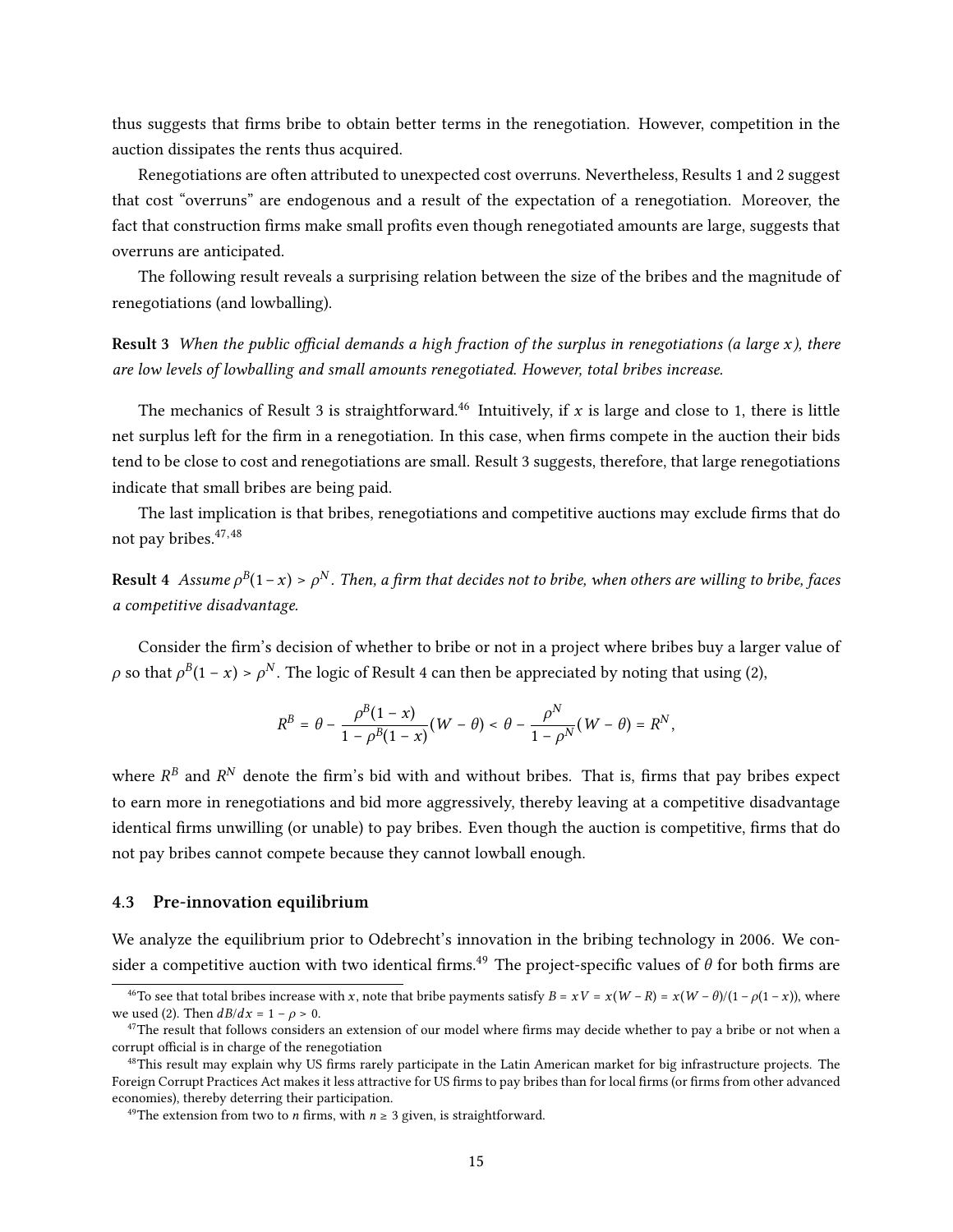independent draws from a normal distribution with mean  $\bar{\theta}$  and variance  $\sigma^2.5^0$  The two firms have the same expected renegotiation parameter,  $\rho^{.51}$ 

Denoting by  $\theta_i$  and  $R_i$  the draw of  $\theta$  and the bid of firm *i*, *i* = 1, 2, it follows from (2) that

$$
R_i = \theta_i - \frac{\rho(1-x)}{1-\rho(1-x)}(W - \theta_i), \quad i = 1, 2.
$$

Firm 1 wins if and only if  $R_1 \le R_2$  which is equivalent to  $\theta_1 \le \theta_2$ , which happens with probability 1/2. It follows from  $(1)$  that when it wins, firm 1's profits are given by

$$
\Pi_1(R_2) = R_2 - \theta_1 + \rho(1 - x)(W - R_2) = \theta_2 - \theta_1.
$$
\n(4)

We conclude that firms' profits do not depend on the size of bribes nor on the renegotiation parameter. The intuition is that because firms are symmetric, they all lowball by the same amount and the auction is decided only by cost heterogeneity.

The public official expects to collect bribes in the amount of

$$
B = x(W - R_2) = \frac{x}{1 - \rho(1 - x)}(W - \theta_2),
$$
\n(5)

so that bribe payments are increasing in  $x$ ,  $\rho$  and  $W$  and decreasing in the cost of the less efficient firm. Social surplus (the country's payoff we referred to above) is given by

$$
S = \frac{(1 - \rho)(1 - x)}{1 - \rho(1 - x)} (W - \theta_2).
$$
 (6)

It follows that total surplus, that is, the sum of  $\Pi_1$ , B and S, is equal to  $W - \theta_2$ . And since firms' profits depend only on productivity differences and not on the fraction of the surplus dedicated to bribes, we conclude that bribes are paid at the expense of social surplus. Also note that all projects that are socially valuable (or valuable to the politician) get built.

We end this section with an explicit expression for expected profits.

Proposition 1 (Pre-innovation equilibrium) Consider projects where bribes are paid and two firms with the same parameter  $\rho$ . Assume the values of  $\theta$  for both firms are i.i.d. draws from a normal distribution with mean  $\bar{\theta}$  and variance  $\sigma^2$ .

Then, firm 1 wins if  $\theta_1 < \theta_2$ , which happens with probability 1/2. In this case profits and bribe payments are given by (4) and (5), respectively. Bribes do not lead to allocative inefficiencies—only projects with positive

<sup>&</sup>lt;sup>50</sup>We will see below that the data suggest that  $\sigma$  is small. It follows that the fact that a normal distribution can take negative values is irrelevant in what follows as long as  $W - \bar{\theta}$  is sufficiently larger than  $\sigma$ , say at least three times as large.

<sup>&</sup>lt;sup>51</sup>As mentioned above, we consider two firms that bribe, so that  $\rho = \rho^B$  and  $x > 0$ . Nonetheless, the results also apply in the case with no bribes, albeit with  $\rho = \rho^N$  and  $x = 0$ .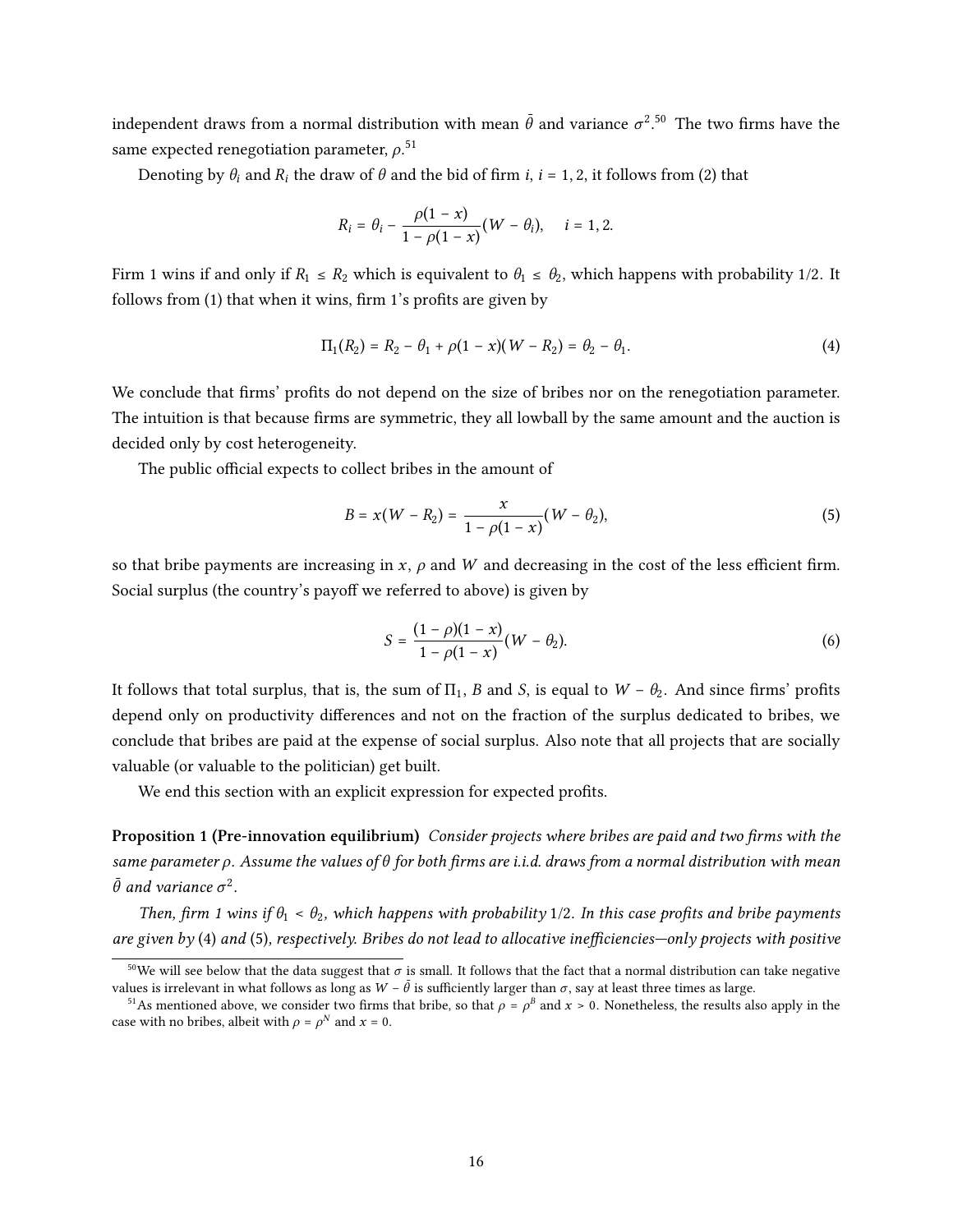value get built— and expected profits for firm 1 (as well as firm 2) are given by: $52$ 

$$
E[\Pi_1] = \frac{\sigma}{\sqrt{\pi}}.\tag{7}
$$

Proof See Appendix D.

Observe that when  $\sigma$  is small, construction firms have similar costs and compete intensely in the auction. Consequently, profits are small, despite the fact that renegotiations are large. On the other hand, if cost dispersion is large, competition is less intense and profits are larger.

Also, from Proposition 1 it follows that expected profits do not depend on the bribing parameter  $x$ , nor on the renegotiation parameter  $\rho$ , that is, there is no relation between resources destined to bribes and firm profits.<sup>53</sup> Technically this occurs because the lowballing expression vanishes from the firm's profit. The economics is that when firms are symmetric in terms of bribing and renegotiation, each pays the same bribe, and all bids are scaled down by the same amount. Thus, the auction is decided only by cost heterogeneity. An additional implication is that bribes do not affect firms' profits, because they are factored dollar-by-dollar into each firm?s bid. Thus, because firms compete, bribes are fully paid by taxpayers

#### 4.4 Post-innovation equilibrium

We show next that heterogeneity in bribing is key to explain Odebrecht's increase in market share. Starting at the equilibrium described above we assume that firm 1 (Odebrecht) innovates in the bribing business and only needs to pay a fraction  $(1 - \gamma)x$  of the renegotiated amount to the corrupt official, instead of x. The parameter  $\gamma \in (0, 1]$  measures the size of the innovation, combining the reduction in leakage for the bribing firm and the decrease in transaction costs for the corrupt official that resulted from the creation of the DSO (see Section 3.3). Otherwise the assumptions are the same as in Section 4.3.

With the same rationale that led to (2), and denoting  $x_1 = (1 - \gamma)x$  and  $x_2 = x$ , we obtain that the *i*-th firm's bid will be:

$$
R_i = \theta_i - \mathcal{L}_i,
$$

with

$$
\mathcal{L}_i = \frac{\rho(1-x_i)}{1-\rho(1-x_i)}(W-\theta_i).
$$

As before, the amount by which a firm lowballs in the auction increases with  $\rho$ . Note however, that the firm with the advantage in bribing technology will lowball by more than its competitor. Facing a reduced bribe payment increases the net surplus to be divided in the renegotiation, which in turn leads to a more aggressive bid.

 $52$ The expression that follows include the possibility that firm 1 does not win the auction. Expected profits conditional on firm 1 winning the auction are twice as large.

<sup>&</sup>lt;sup>53</sup>Thus, in particular, (7) also is valid for projects where no bribes are paid, as long as the renegotiation parameter,  $\rho^N$ , also takes the same value for both firms in this case.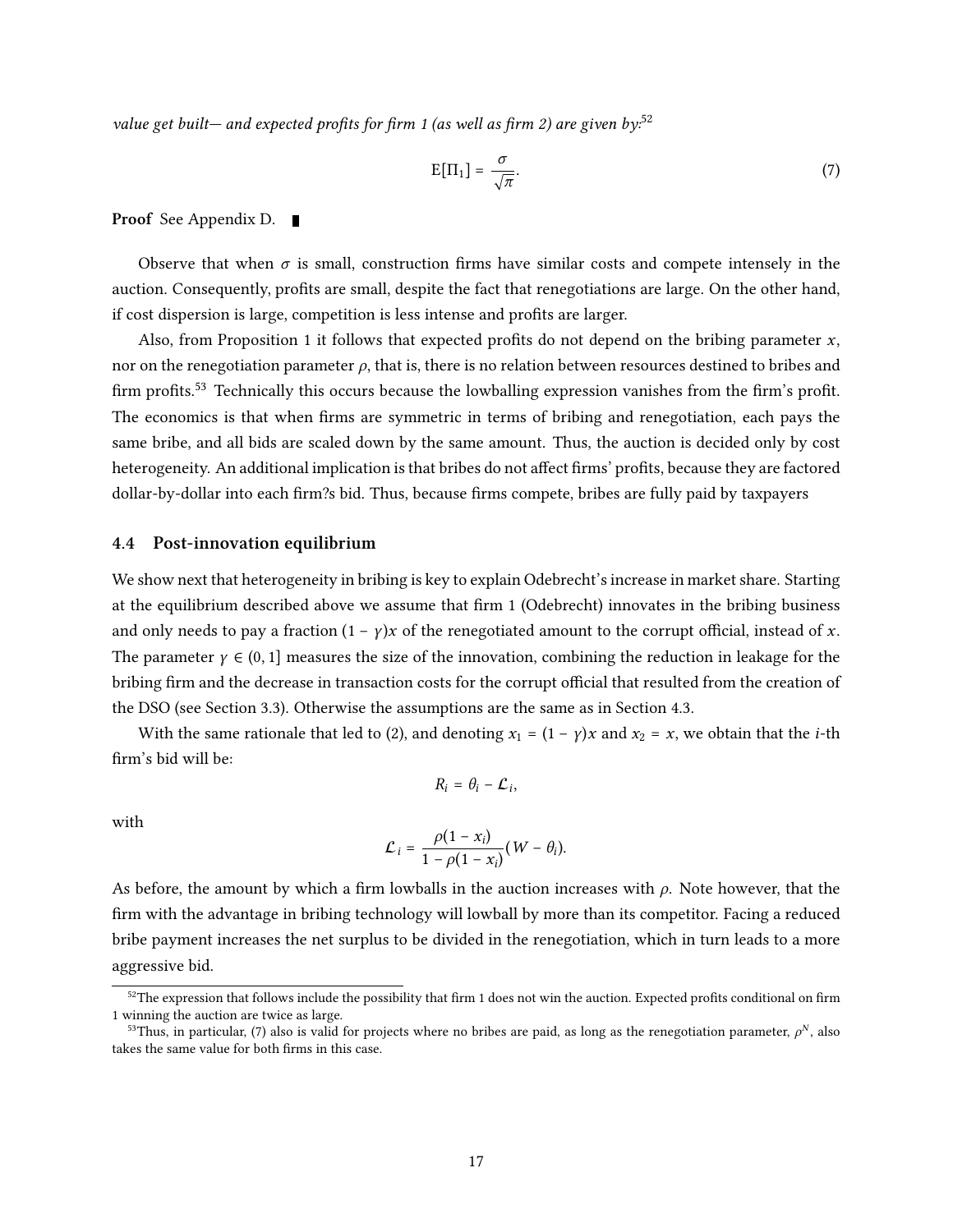Firm 1 wins if  $R_1$  <  $R_2$ , that is if

$$
\theta_1 < \theta_2 + \frac{\rho \gamma x}{1 - \rho(1 - x)} (W - \theta_2). \tag{8}
$$

It follows that firm 1 may win even when it is less efficient than firm 2, a scenario that is impossible when firms have identical bribing technologies. This introduces an allocative inefficiency in the post-innovation equilibrium that was not present in the symmetric case.

The expression for  $R$  in (2) in the symmetric case generalizes to

$$
R_i = \theta_i - \frac{\rho(1 - x_i)}{1 - \rho(1 - x_i)} (W - \theta_i), \quad i = 1, 2,
$$
\n(9)

and therefore

$$
W - \theta_i = [1 - \rho(1 - x_i)](W - R_i), \quad i = 1, 2. \tag{10}
$$

It follows from  $(1)$  and  $(9)$  that when firm 1 wins, its profit are equal to

$$
\Pi_1(R_2) = R_2 - \theta_1 + \rho(1 - x_1)(W - R_2) = (\theta_2 - \theta_1) + \frac{\rho \gamma x}{1 - \rho(1 - x)}(W - \theta_2).
$$
\n(11)

The competitive advantage in bribing increases the firm's profits through two channels. First, the firm obtains higher profits in projects it would have won anyway (the intensive margin). Compared with the symmetric case where the firm's profits are  $\theta_2 - \theta_1$ , for these projects the firm obtains an extra profit ('bribing rent') equal to the last term on the r.h.s. of (11). These rents are increasing both in the parameter that determines the importance of renegotiations  $(\rho)$  and in the parameters that characterize the magnitude of the bribe advantage ( $\gamma$  and  $\chi$ ).

The second channel for additional profits (the extensive margin) comes from projects firm 1 wins thanks to the bribe advantage, that is, projects where its costs are higher ( $\theta_1 > \theta_2$ ) and for which (8) holds. For these projects, extra profits are smaller than the third term on the r.h.s. of (11). That is, the firm obtains additional, less profitable projects.

As discussed in Sections 3.2 and 3.4, the rents Odebrecht obtained from bribes are approximately equal to its overall profits during the period considered in its plea bargain with the DOJ. This implies that the contribution to profits of the first term on the r.h.s. of (11),  $(\theta_2-\theta_1)$ , is small compared with the contribution of the second term,  $\rho \gamma x(W - \theta_2)/[1-\rho(1-x)]$ . Since the first term is proportional to  $\sigma$  and the second term is (approximately) proportional to  $x,$   $54$  this suggests that the contribution to Odebrecht's rents from bribing was mainly through the extensive margin, that is, through the extra projects Odebrecht won thanks to the DSO.

A small value of  $\sigma$  also implies that firm 1's market share following a bribing innovation will have a large increase. Firm 1 will win most projects (because  $\sigma$  is small) but rents from its bribing advantage will

<sup>&</sup>lt;sup>54</sup>This approximation assumes that  $\rho$  is not close to one.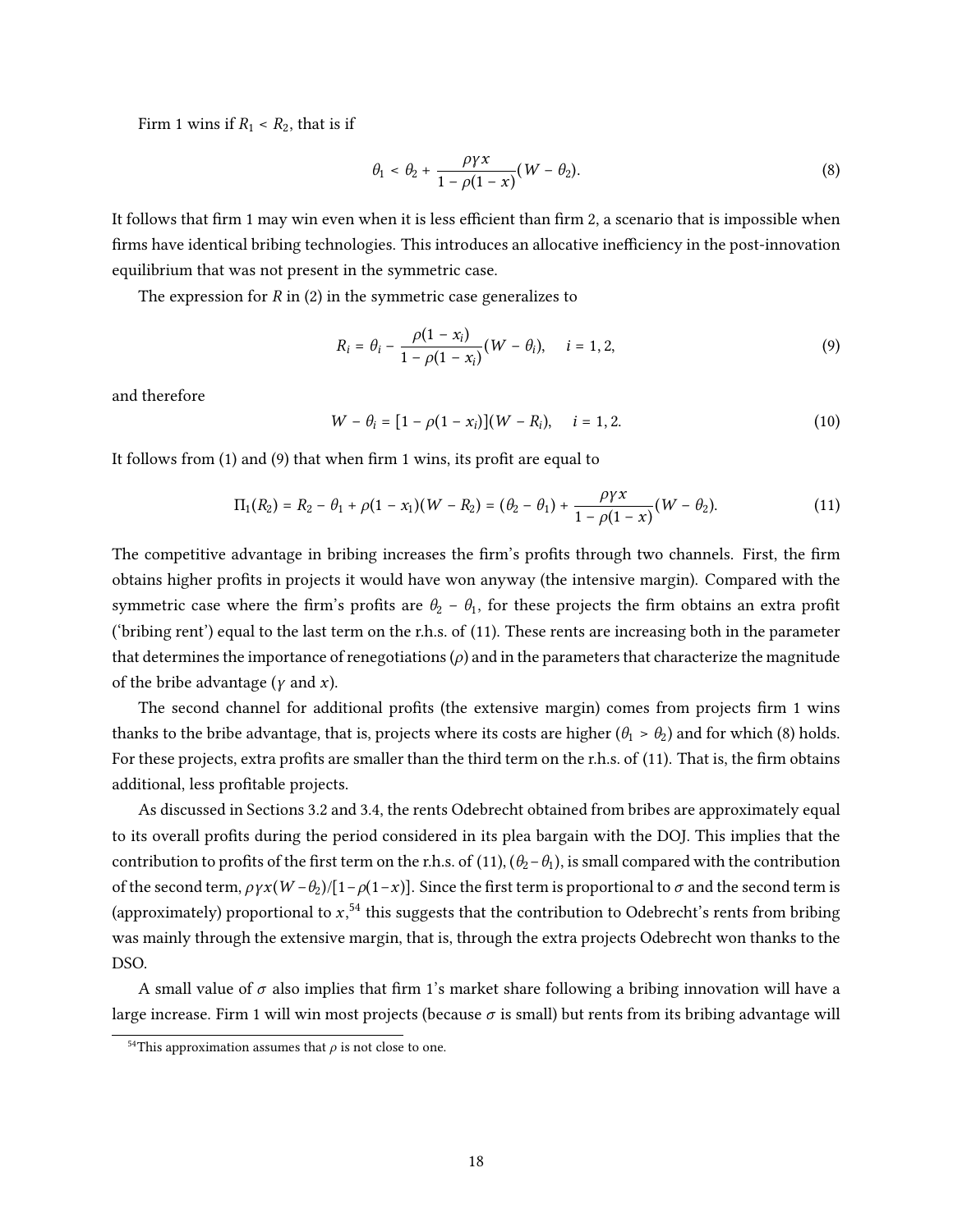be small (because x is small as well).<sup>55</sup> The parallel of the above digression with Bertrand competition is evident. As is well known, the profits made by a firm that has a small cost advantage and competes Bertrand are equal to volume times the cost advantage. Thus our model suggests that Odebrecht's profits came mainly from its ability to create more "value" per dollar of bribe paid.

We formalize the insight discussed above in the following proposition:

Proposition 2 (Post-innovation equilibrium) Consider the same assumptions as in Proposition 1, but allow for firm-specific values of the bribe parameter  $x: x_1 = (1 - y)x$  and  $x_2 = x$  with  $0 < y \le 1$ . Define

$$
C = \frac{\rho \gamma x}{1 - \rho(1 - x)}.\tag{12}
$$

Then, firm 1 wins if and only if

$$
\theta_1 < \theta_2 + C(W - \theta_2),
$$

and the firm's profits, conditional on winning, are equal to

$$
[\Pi_1| wins] = \theta_2 - \theta_1 + C(W - \theta_2). \tag{13}
$$

Define

$$
\mu = C(W - \bar{\theta}), \quad \tau^2 = [(1 - C)^2 + 1]\sigma^2.
$$

Then the probability that firm 1 wins and its unconditional expected profits are given by:

$$
Pr(Firm 1 wins) = \Phi(\mu/\tau), \qquad (14)
$$

$$
E[\Pi_1] = \mu \Phi(\mu/\tau) + \tau \phi(\mu/\tau), \qquad (15)
$$

where  $\Phi$  and  $\phi$  denote the cumulative distribution function and probability density function for a standard normal random variable.

#### Proof See Appendix D. ■

We may use (14) and (15) to understand the effects of the creation of the DSO by Odebrecht. The parameter  $\mu$ , which was zero before the DSO, became positive. As a result, Odebrecht's market share increased dramatically if  $\mu/\tau$  is large, that is, if  $\sigma$  is small or  $\rho$  is close to one. With respect to profits, the comparative statics implied by (15) are non-monotone in most parameters, yet the following upper bound,

$$
S = W - (\Pi_1 + \theta_1) - (1 - \gamma)x(W - R_2) = \frac{(1 - \rho)[1 - (1 - \gamma)x]}{1 - \rho(1 - x)}(W - \theta_2).
$$

 $55$ Note that social surplus (or the politician's surplus), when firm 1 wins is given by:

We have that  $\frac{\partial S}{\partial x} = -(1 - \rho)[1 - \gamma(1 - \rho)]/[1 - \rho(1 - x)]^2 < 0$  and  $\frac{\partial S}{\partial \rho} = -x\rho[1 - (1 - \gamma)x](W - \theta_2)[1 - \rho(1 - x)]^2 < 0$ . Also, it is straightforward to see that  $\partial S/\partial y > 0$ . It follows that the surplus is decreasing in the bribe parameter x and in the renegotiation parameter,  $\rho$ , and increasing in the bribing efficiency parameter  $\gamma$ .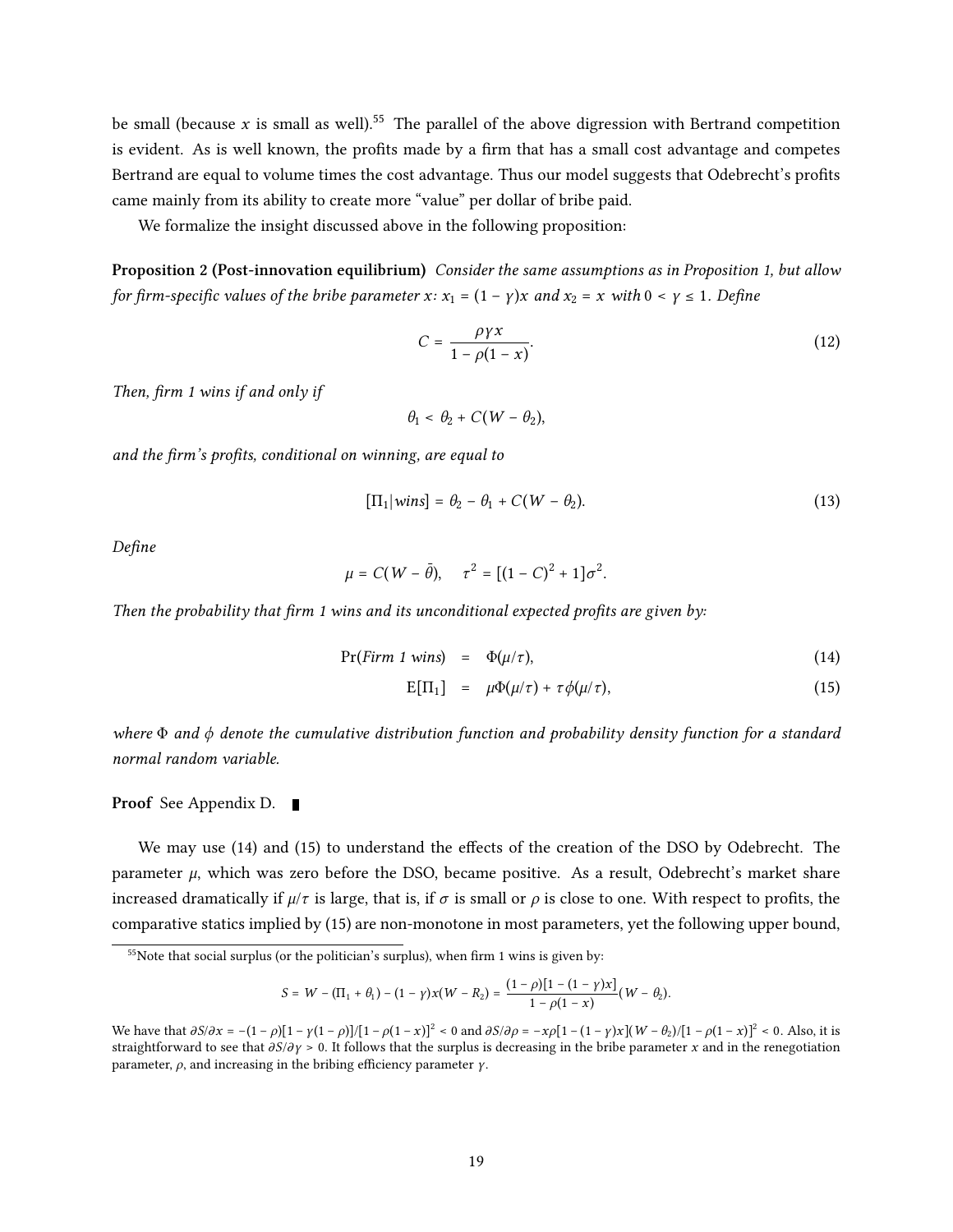that requires small  $x$ , provides valuable insights:

$$
\mathrm{E}[\Pi_1] \leq \frac{\rho \gamma x}{1-\rho} (W - \bar{\theta}) + \frac{\sigma}{\sqrt{\pi}}.
$$

The first term on the r.h.s. bounds profits that result from the innovation in bribing. If x is small and  $\rho$  is not too close to one, these bribing rents will be small. The second term is the one we already had in the symmetric case.

The general lesson from Proposition 2 is that when there is intense competition in the auction (small  $\sigma$ ) and bribes are small (small  $x$ ), an advantage in bribing buys a large increase in the probability of winning, i.e., in the market share, but only a modest increase in profits. A competitive advantage in bribing implies a positive value of  $\mu$ , thus  $\mu/\tau$  can be arbitrarily large when competition is intense and it follows from (14) that the probability that firm 1 wins will take values close to one. By contrast, it follows from (15) that expected profits will increase by little, since the first term on the r.h.s. is proportional to  $x$  and the second term is proportional to  $\sigma$ . This is reminiscent of price competition with almost homogeneous products: a small cost advantage generates a large change in market share but no major increase in profits.

## 5 Gauging the size of parameter values

Odebrecht's plea bargain with the DOJ includes assessments of both bribes paid by Odebrecht and the rents Odebrecht obtained from paying these bribes. Next we show how this information and the data we collected on contract renegotiations can be used to gauge the magnitude of the parameters in our model.<sup>56</sup> We then use the bounds on parameter values to illustrate the main insights from the preceding section and to obtain a rough estimate for the welfare costs from corruption.

#### 5.1 Bribing efficiency parameter  $\gamma$

It follows from (11) that Odebrecht's rents from bribing are given by:

$$
\text{Rents} = \begin{cases} \frac{\rho \gamma x}{1 - \rho(1 - x)} (W - \theta_2) - (\theta_1 - \theta_2), & \text{if } \theta_1 > \theta_2, \\ \frac{\rho \gamma x}{1 - \rho(1 - x)} (W - \theta_2), & \text{otherwise.} \end{cases}
$$

Therefore

$$
\text{Rents} \le \frac{\rho \gamma x}{1 - \rho(1 - x)} (W - \theta_2),\tag{16}
$$

with equality when  $\sigma = 0$ .

We also have that

Bribes = 
$$
(1 - \gamma)x(W - R_2) = \frac{(1 - \gamma)x}{1 - \rho(1 - x)}(W - \theta_2),
$$
 (17)

<sup>&</sup>lt;sup>56</sup>Throughout this section we ignore that projects are adjudicated in first-price auctions and not in second-price auctions as assumed in our model. This is justified because, as established in Sections 3 and 4, both x and  $\sigma$  are small.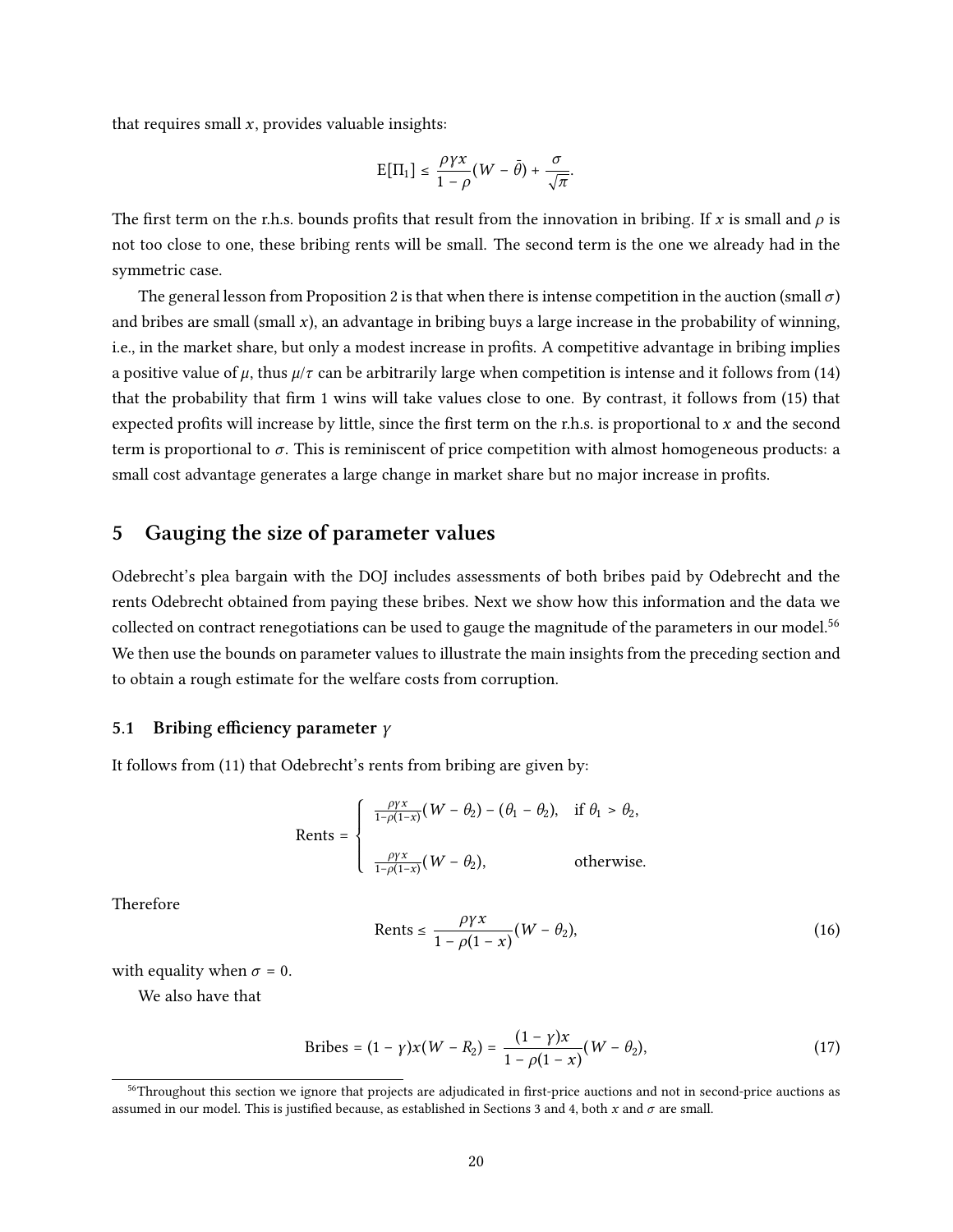where we used (9) in the second equality. Combining (16) and (17) yields

$$
\frac{\text{Rents}}{\text{Bribes}} \le \frac{\rho \gamma}{1 - \gamma},\tag{18}
$$

and therefore

$$
\frac{\text{Rents}}{\text{Rents} + \text{Bribes}} = \frac{1}{1 + \text{Bribes/Rents}} \le \frac{1}{1 + \frac{1 - \gamma}{\rho \gamma}} = \frac{\rho \gamma}{\rho \gamma + 1 - \gamma}.
$$
\n(19)

Since the right hand side of this expression is increasing in  $\rho$ , it will be bounded from above by the value it takes when  $\rho = 1$ , that is, by  $\gamma$ . This yields the following lower bound for  $\gamma$ :

$$
\gamma \ge \frac{\text{Rents}}{\text{Rents} + \text{Bribes}}.\tag{20}
$$

This bound increases with the ratio of rents to bribes, from zero in the case with no rents, approaching one as the ratio becomes large. We also note that the bound in (20) becomes an identity when  $\rho = 1$  and  $\sigma = 0$ . In this case rents obtained by Odebrecht equal  $\gamma x(W - R_2)$  and bribe payments equal  $(1 - \gamma)x(W - R_2)$ . Because of its technological advantage in bribe payments, Odebrecht pays  $(1 - \gamma)x(W - R_2)$  in bribes instead of  $x(W - R_2)$ . Odebrecht's rents are equal to its savings in bribe payments because it obtains all rents left after bribe payments ( $\rho = 1$ ) and because Odebrecht never wins projects where its costs are higher than those of its competitors ( $\sigma = 0$ ).

Using the numbers reported by Odebrecht in its plea bargain with the DOJ (see Table 1), we obtain a lower bound for  $\gamma$  of 0.75. If we compute rents and bribes for the 90 projects in Tables 2 and 3, we conclude that  $y \ge 0.71$ . We conclude that the reduction in leakage (for Odebrecht) and transaction costs (for the bribe recipient) added up to a significant competitive advantage in the infrastructure business for Odebrecht.

The above bound implies that even though bribe payments were relatively small, Odebrecht's competitive advantage in bribe payments was large. For example, if a competitor needed to pay \$10 million to bribe a public official, Odebrecht required at most \$3 million. Extrapolating from the anecdotal evidence presented in Section 3.3, we have that five of the seven million dollars saved by Odebrecht are explained by the elimination of leakage. Arguably, the remaining two million correspond to the corrupt official's valuation of receiving bribes in a manner that seemed impossible to detect.

#### 5.2 Bribe payment parameter,  $x$

We have that the Odebrecht's investment following the renegotiation,  $\Delta I$ , satisfies

$$
\Delta I = \rho [1 - (1 - \gamma)x](W - R_2). \tag{21}
$$

Combining this expression with (17) implies

$$
\frac{\text{Bribes}}{\Delta I} = \frac{(1 - \gamma)x}{\rho [1 - (1 - \gamma)x]}.
$$
\n(22)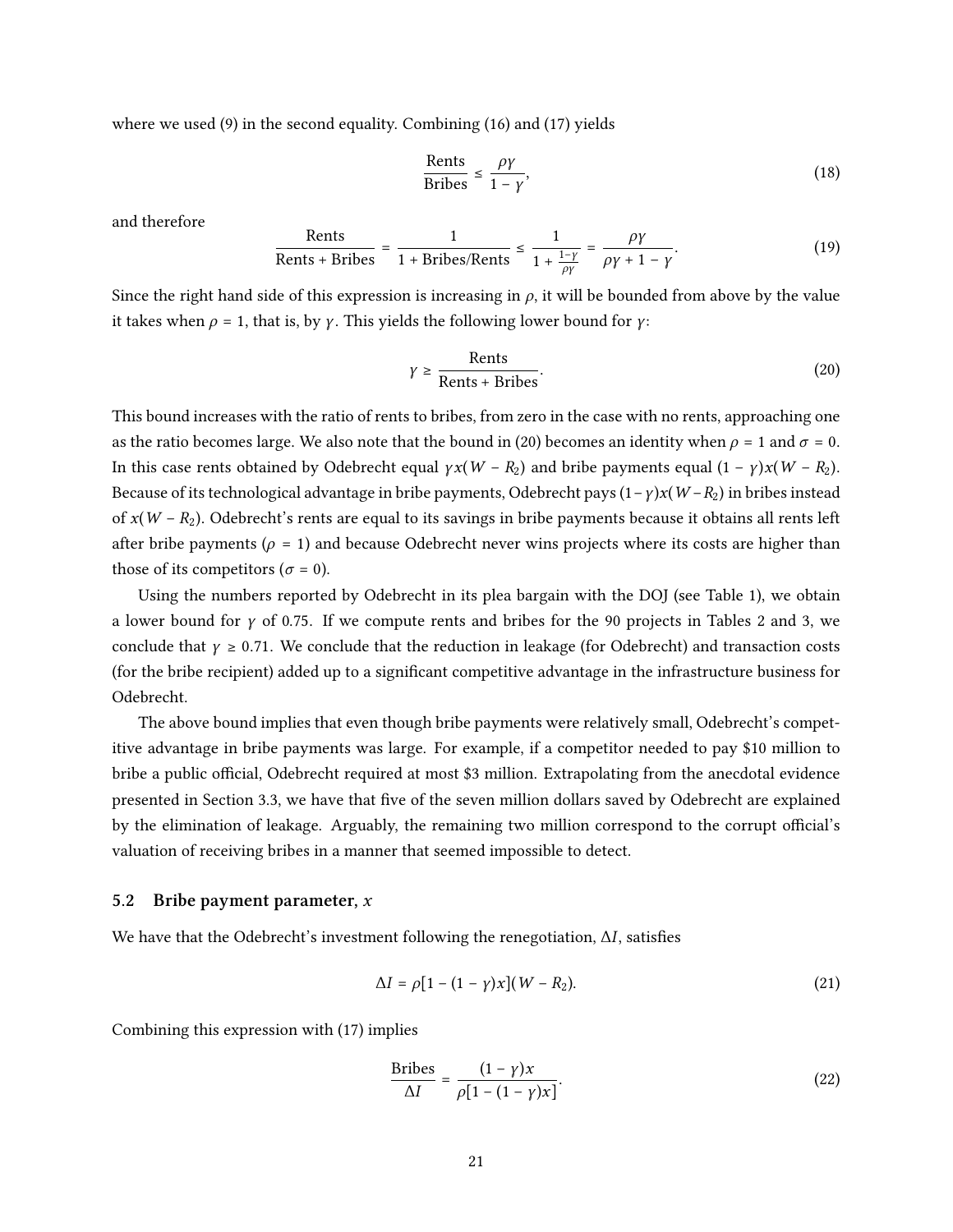Since  $\sigma$  is small, (18) holds (approximately) with equality. Combining this expression with (22) yields

$$
\frac{\text{Rents}}{\Delta I} \simeq \frac{\gamma x}{1 - (1 - \gamma)x}.\tag{23}
$$

And using (22) and (23) we have that

$$
x = \gamma x + (1 - \gamma)x \approx [1 - (1 - \gamma)x] \left\{ \rho \frac{\text{Bribes}}{\Delta I} + \frac{\text{Rents}}{\Delta I} \right\}
$$

and therefore

$$
x \approx \frac{\rho \frac{\text{Bribes}}{\Delta l} + \frac{\text{Rents}}{\Delta l}}{1 + \rho(1 - \gamma) \frac{\text{Bribes}}{\Delta l} + (1 - \gamma) \frac{\text{Rents}}{\Delta l}}.
$$
(24)

Since rents and bribes in our dataset are much smaller then the investments that resulted from renegotiations, we obtain the following approximate expression for  $x$ :

$$
x \approx \rho \frac{\text{Bribes}}{\Delta I} + \frac{\text{Rents}}{\Delta I}.
$$

Finally, since  $\rho$  takes values between 0 and 1, the above expression yields the following approximate bounds for  $x$ :

$$
\frac{\text{Rents}}{\Delta I} \le x \le \frac{\text{Rents} + \text{Bribes}}{\Delta I}.\tag{25}
$$

Table 4 presents the bounds for  $x$  obtained from (25). Total bribe and rents are those reported by Odebrecht for the eight countries for which we have data on renegotiations. To compute  $\Delta I$  we consider only projects where bribes were paid. For projects with either legal or media evidence of bribe payments, we obtain a lower and upper bound of 0.041 and 0.058. The bounds are slightly larger if we only consider projects with legal evidence of bribe payments.

Table 4: Bounds on the parameter  $x$ 

|                         | Number | <b>Bribes</b> | Rents       | ΛI        | Bounds for $x$ |       |
|-------------------------|--------|---------------|-------------|-----------|----------------|-------|
|                         |        | $(MM$ US\$)   | $(MM$ US\$) | (MM US\$) | Lower          | Upper |
| Only legal sources:     | 40     | 288           | 710         | 15.371    | 0.046          | 0.065 |
| Legal or media sources: | 63     | 288           | 710         | 17.307    | 0.041          | 0.058 |

Authors' calculations. Projects with bribes determined from legal and media sources.

Investment data obtained from government agencies. See Appendix A for details.

In Section 3 we established that bribes, as a fraction of initial and final investment, were small (see Table 3). Table 4 shows that bribes are also small when viewed through the lense of our model. Bribes, as a fraction of rents up for grabs at renegotiations, are somewhere between 4.1 and 6.5%.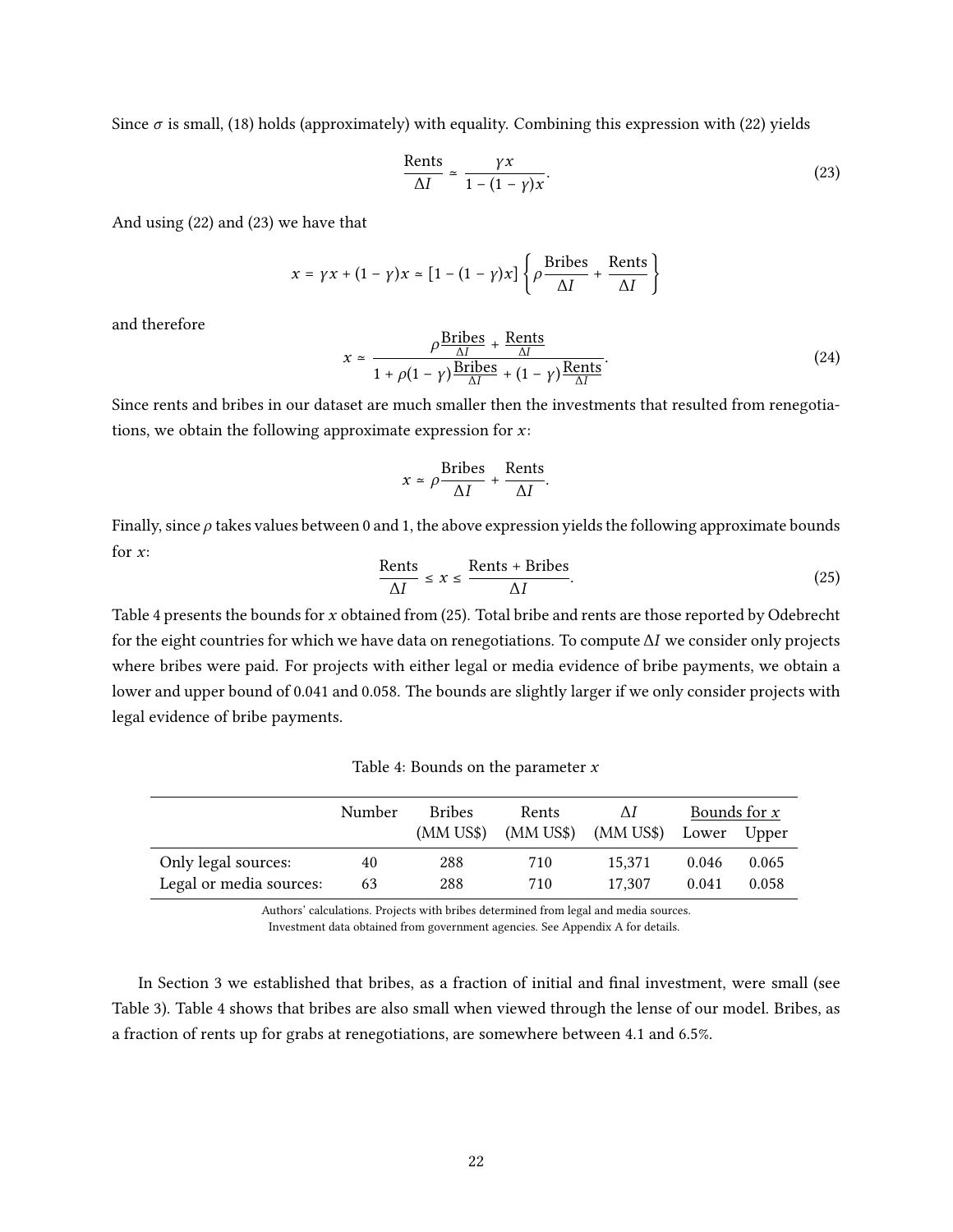# 5.3 Renegotiation parameters  $\rho^N$  and  $\rho^B$

Combining (21) and (10) and ignoring terms of order  $x$  leads to

$$
\Delta I \simeq \frac{\rho}{1-\rho} (W - \theta_2).
$$

Since  $\sigma$  is small, we may replace  $\theta_2$  by  $\theta_1$ . Dividing both sides by  $\theta_1$  and rearranging terms then yields

$$
\frac{\rho}{1-\rho} \simeq \frac{\Delta I/\theta_1}{(W-\theta_1)/\theta_1}.\tag{26}
$$

Solving for  $\rho$  we obtain

$$
\rho \simeq \frac{K}{1+K},\tag{27}
$$

with

$$
K = \frac{\Delta I/\theta_1}{(W - \theta_1)/\theta_1}.\tag{28}
$$

The expression for  $\rho$  in (27) depends on the two ratios that define K in (28). The first ratio, (W –  $\theta_1$ )/ $\theta_1$ , may be interpreted as the social return on the investment.<sup>57</sup> Even though estimates for returns on infrastructure projects vary considerably, estimates based on more than 1,000 World Bank transport sector projects suggest average returns between 14 percent (rail) to 26 percent (highways). Also, returns for highway projects in the US between 1950 and 1980 are close to 30 percent.<sup>58</sup> Thus, since World Bank projects are likely to have higher returns on average than other projects, below we consider values for this ratio between 10 and 30 percent.

The second ratio that determines K, and therefore  $\rho$ , is  $\Delta I/\theta_1$ , that is, renegotiations as a fraction of total investment. Table 2, that reports renegotiations as a fraction of initial investments, can be used to calculate this ratio, leading to estimates that are much larger for projects with bribes than for projects without bribes.

| Source for bribes       | $\Delta I^N/\theta_1 \quad \Delta I^B/\theta_1$ |       | Return on projects | $\rho^N$ | $\rho^B$ |
|-------------------------|-------------------------------------------------|-------|--------------------|----------|----------|
| Only legal sources:     | 0.105                                           | 0.447 | $10\%$             | 0.51     | 0.82     |
|                         |                                                 |       | 20%                | 0.35     | 0.69     |
|                         |                                                 |       | 30%                | 0.26     | 0.60     |
| Legal or media sources: | 0.061                                           | 0.416 | $10\%$             | 0.38     | 0.81     |
|                         |                                                 |       | 20%                | 0.23     | 0.68     |
|                         |                                                 |       | 30%                | 0.17     | 0.58     |
|                         |                                                 |       |                    |          |          |

Table 5: Range of values for  $\rho^N$  and  $\rho^B$ 

Authors' calculations, based on (27) and (28) and numbers reported in Table 2 for the case with weighted averages.

<sup>&</sup>lt;sup>57</sup>This interpretation considers realized returns, not ex ante expected returns, which would lead to  $(W - R)/R$ . One advantage of the interpretation of returns we choose is that it does not depend on the bias introduced by renegotiations in the calculation of social returns.

<sup>58</sup>For both sets of estimates of returns see FHWA (2016).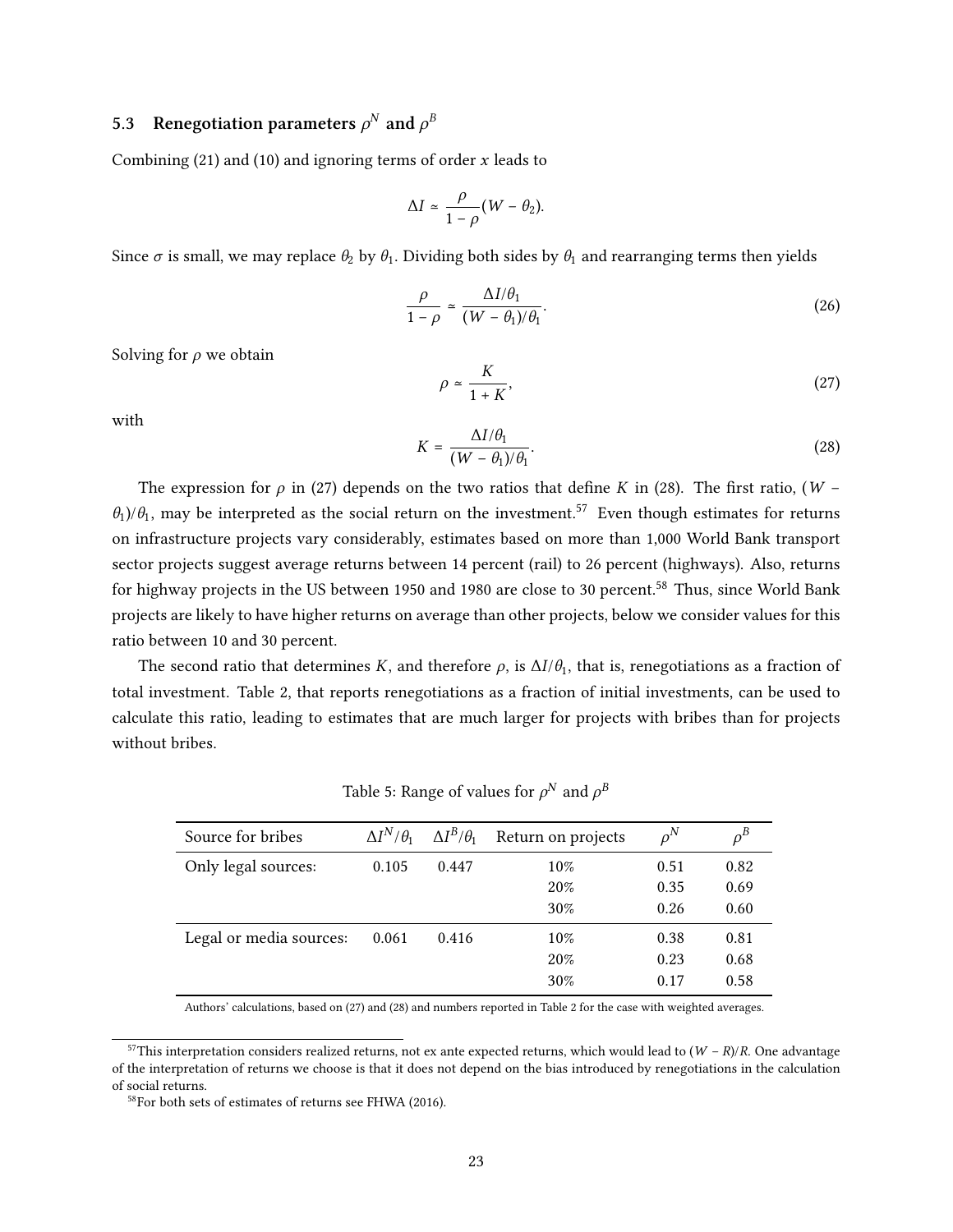The expressions obtained in (27) and (28) are valid both for  $\rho^N$  and  $\rho^B$ , as long as we note that, as discussed above, the ratios that enter K, especially  $\Delta I/\theta_1$ , are different for projects with and without bribes.<sup>59</sup> Table 5 reports values for  $\rho^N$  and  $\rho^B$  obtained from these expressions, using the weighted estimates for renegotiations from Table 2. For example, when the return on projects is 20 percent and both media and legal sources are considered to determine whether bribes were paid,  $\rho^B$  = 0.68 while  $\rho^N$  = 0.23. $^{60}$ 

## 5.4 Returns and participation before and after the DSO: An example

Next we illustrate the main insights from Section 4 using the parameter values we derived above. We assume  $\rho^B$  = 0.68, consistent with the value in Table 5 when returns to projects are 20 percent and both legal and media sources are used to determine projects with bribes. It then follows from (24) and (19) that  $x = 0.048$  and  $y = 0.78$ .

For interpretation purposes it is convenient to rewrite the expressions we derived in Proposition 2 in terms of the coefficient of variation of  $\theta$ , CV =  $\sigma/\bar{\theta}$ . To do this we recall that  $C = \rho \gamma x/[1 - \rho(1 - x)]$  and define

$$
\tilde{\mu}=\mu/\bar{\theta}=C\frac{(W-\bar{\theta})}{\bar{\theta}},\hspace{1.5cm}\tilde{\tau}^2=\tau^2/\bar{\theta}^2=[(1-C)^2+1]\text{CV}^2.
$$

The probability that firm 1 wins and its unconditional expected profits may then be written as:

$$
Pr(Firm 1 wins) = \Phi(\tilde{\mu}/\tilde{\tau}), \qquad (29)
$$

$$
\frac{\mathrm{E}[1\mathrm{I}_1]}{\bar{\theta}} = \tilde{\mu}\Phi(\tilde{\mu}/\tilde{\tau}) + \tilde{\tau}\phi(\tilde{\mu}/\tilde{\tau}), \tag{30}
$$

Figure 3 shows the probability of winning as a function of the coefficient of variation of  $\theta$ , CV, both before (lower, green line) and after (upper, blue line) the creation of the DSO, that is, both in the symmetric equilibrium of Proposition 1 and in the post-bribe-innovation equilibrium of Proposition 2. In the preinnovation equilibrium, the probability of winning does not depend on the CV and is always 0.5. By contrast, in the post-innovation equilibrium the probability of winning jumps to 1 when the CV is close to zero and decreases as the CV grows, reaching  $0.6$  when  $CV = 0.042$  and  $0.55$  when  $CV = .084$ .

Figure 4 shows how profits, normalized by total investment, vary with CV, both before (lower, green line) and after (upper, blue line) the creation of the DSO. When CV=0, profits in the symmetric equilibrium

$$
\frac{\rho^B/(1-\rho^B)}{\rho^N/(1-\rho^N)}\,\simeq\,\frac{\Delta I^B/\theta_1}{\Delta I^N/\theta_1},
$$

 $59$ As a first approximation we may assume no systematic difference in the returns to projects with and without bribes.

 $^{60}$ The ratios between the value of renegotiations associated to the parameters  $\rho^B$  and  $\rho^N$  in Table 5 are smaller than the ratios between renegotiations. For example, with the broader definition for bribe payments, the ratios for the latter are 11 when normalizing by initial investment (see Table 2) and 6.8 when normalizing by total investment (see Table 5), which are both much larger than the corresponding value of  $\rho^B/\rho^N$ , which is approximately 3 when the social return to projects is 20%. To see why this is the case, we note that using (26) for  $\rho^B$  and  $\rho^N$ , dividing the first expression by the second one and assuming that returns to projects are, on average, the same for projects with and without bribes, leads to:

where  $\Delta I^B/\theta_1$  and  $\Delta I^N/\theta_1$  denote the ratios of renegotiations to total investment for projects with and without bribes. It follows that the *odds ratio* of the renegotiation  $\rho^B$  and  $\rho^N$  is equal to the ratio of renegotiations with and without bribes, not the ratio of renegotiation parameters. Furthermore, if there is no systematic relation between returns to projects with and without bribes, this odds ratio does not depend on actual returns to the projects.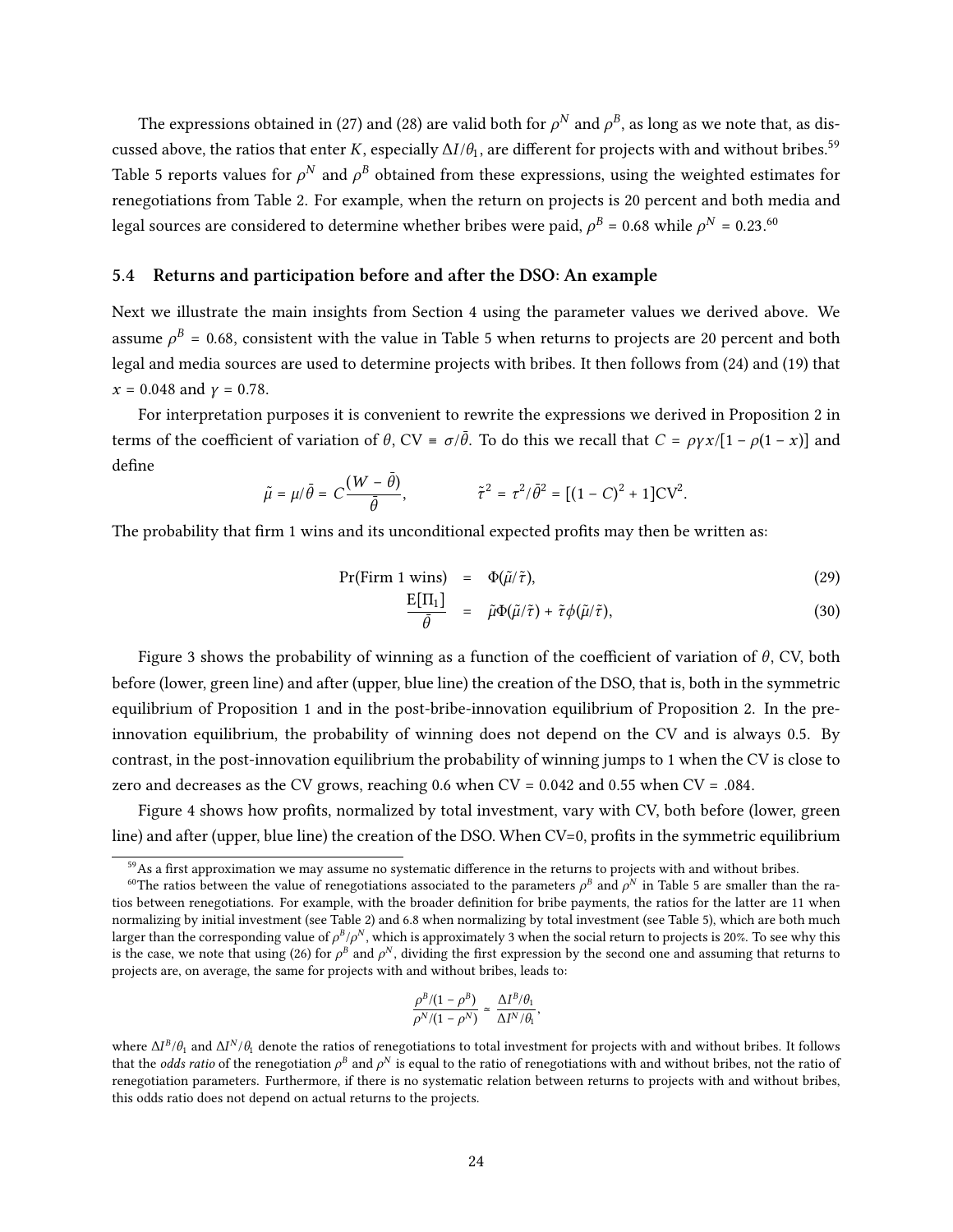



are equal to zero. while in the post-bribe-innovation equilibrium they are equal to  $\tilde{\mu}$  = 0.2 $C$  = 1.44 percent. As CV grows, the difference between pre- and post-innovation profits decreases systematically.

Figure 4: Profits as a fraction of total investment: Before and after the creation of the DSO



The data in Table 3 suggest a value of 1.71 percent for profits relative to total investment. Figure 3 implies a coefficient of variation of 1.5 percent for this level of post-innovation profits while Figure 4 implies a probability of winning of 76 percent. The corresponding pre-innovation profits are 0.85% of investments. Thus, in our simple model, the creation of the DSO increased Odebrecht's market share by approximately 50 percent while its profits doubled. Since initial profits, relative to investment were less than one percent, profits after the innovation continued being small.

Summing up, our admittedly stylized competitive model with bribe payments can be taken to the data quite easily, obtaining relatively tight bounds for its parameters. These parameter values are reasonable and imply that profits and market shares reacted to an innovation in the bribing technology as predicted by our model: Odebrecht's market participation increased significantly while its profits remained modest.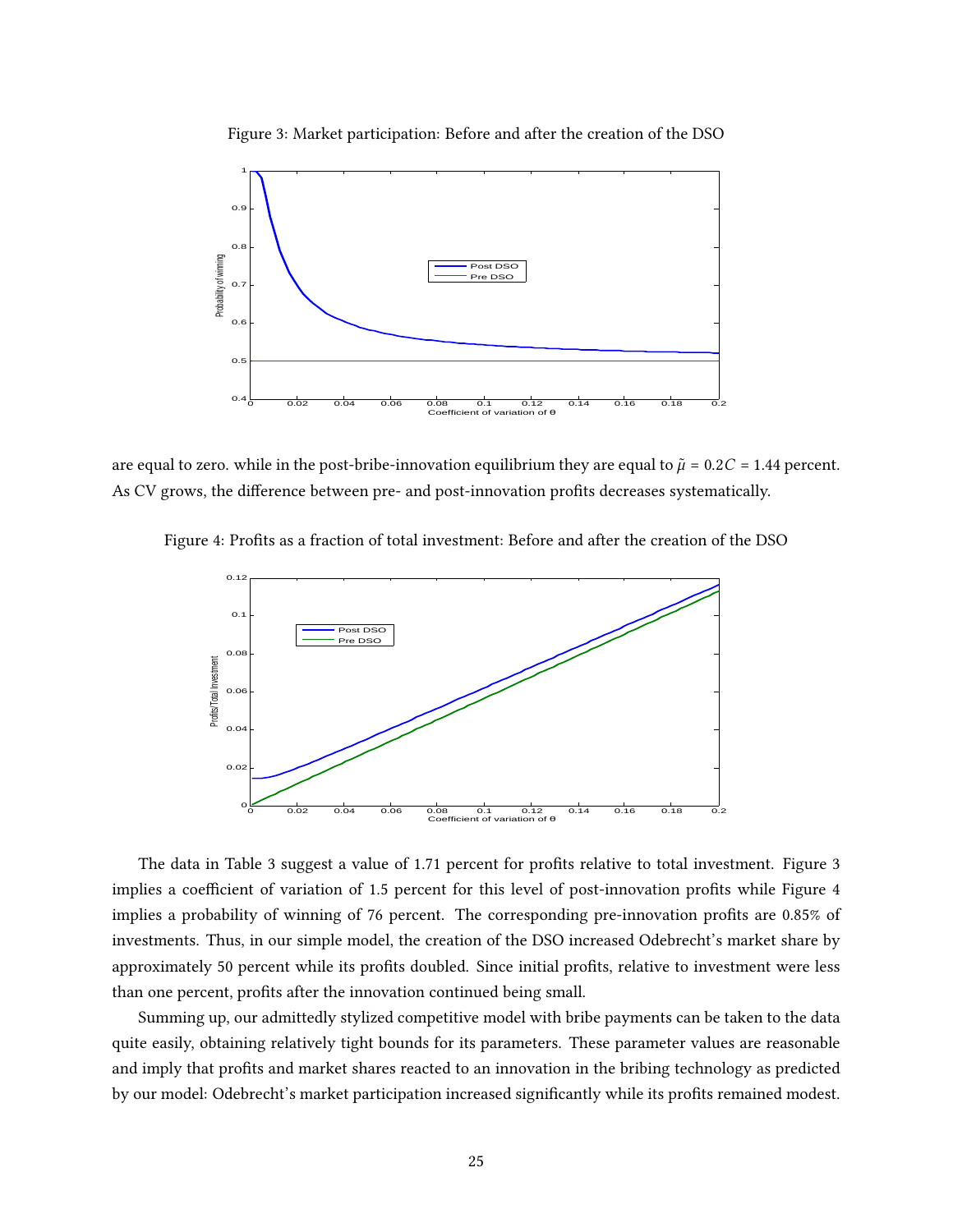### 5.5 Welfare costs

We end this section with an analysis of the welfare costs of corruption, as implied by our model. We consider first the symmetric equilibrium, that is, the equilibrium prior to the creation of the DSO.<sup>61</sup> It follows from (6) that in the symmetric equilibrium the social surplus as a function of the bribe parameter,  $S(x)$ , is given by:

$$
S(x) = \frac{(1 - \rho)(1 - x)}{1 - \rho(1 - x)} (W - \theta'),\tag{31}
$$

where  $\theta'$  denotes the loosing firm's cost. It follows that the welfare cost of corruption, as a fraction of surplus, is given by

$$
\frac{\text{Welfare Loss}}{S(0)} = \frac{S(0) - S(x)}{S(0)} = \frac{x}{1 - \rho(1 - x)}.
$$
\n(32)

With the parameter values from Section 5.4, this leads to a 13.6% reduction in welfare due to corruption.

An alternative measure for the welfare costs of corruption is obtained normalizing the welfare difference by the investments at stake. It follows from (31) that this measure is given by

$$
\frac{\text{Welfare Loss}}{\theta} = \frac{S(0) - S(x)}{\theta} = \frac{S(0) - S(x)}{S(0)} \times \frac{S(0)}{\theta} = \frac{x}{1 - \rho(1 - x)} \times \frac{W - \theta'}{\theta} \approx \frac{x}{1 - \rho(1 - x)} \text{SR},\tag{33}
$$

where SR =  $(W - \theta)/\theta$  denotes the social return of the project,  $\theta$  the cost of the winning firm, and in the final step we used that  $\theta$  and  $\theta'$  are similar because the coefficient of variation of  $\theta$  is small. Since SR is 20 percent, we conclude that the welfare cost, as a fraction of total investment is approximately 2.7 percent.

Thus, corruption leads to a significant reduction in welfare of 13.6 percent in the symmetric preinnovation equilibrium, yet this loss amounts to only 2.7 percent of investments and therefore, at least by this measure, is small.

Following the creation of the DSO, there are three mechanisms that can lead to a change in the welfare costs of corruption. Bribe payments are lower which reduces the welfare cost of corruption. Pointing in the opposite direction we have that Odebrecht will appropriate a rent for its bribing advantage and that, in contrast with the symmetric equilibrium, now we may have the less efficient firm building the project. Note that the welfare calculation also needs to consider what happens to the less efficient firm. Even though it continues paying the same amounts in bribes, the rents it obtains when its cost draw is lower are reduced by Odebrecht's competitive advantage in bribing.

Denoting by  $S_i(x)$  the surplus when firm *i* wins,  $i = 1, 2$ , we have:<sup>62</sup>

$$
S_1(x) = \frac{(1-\rho)[1-(1-\gamma)x]}{1-\rho(1-x)}(W-\theta_2),
$$
  
\n
$$
S_2(x) = \frac{(1-\rho)(1-x)}{1-\rho[1-(1-\gamma)x]}(W-\theta_1).
$$

 $<sup>61</sup>$ Since we estimated parameter values with data from the asymmetric equilibrium, here we use our admittedly very simple</sup> "structural model" to make inferences in counterfactual scenarios.

<sup>&</sup>lt;sup>62</sup>The expression for  $S_1(x)$  follows from footntoe 55, the expression for  $S_2(x)$  from an analogous calculation.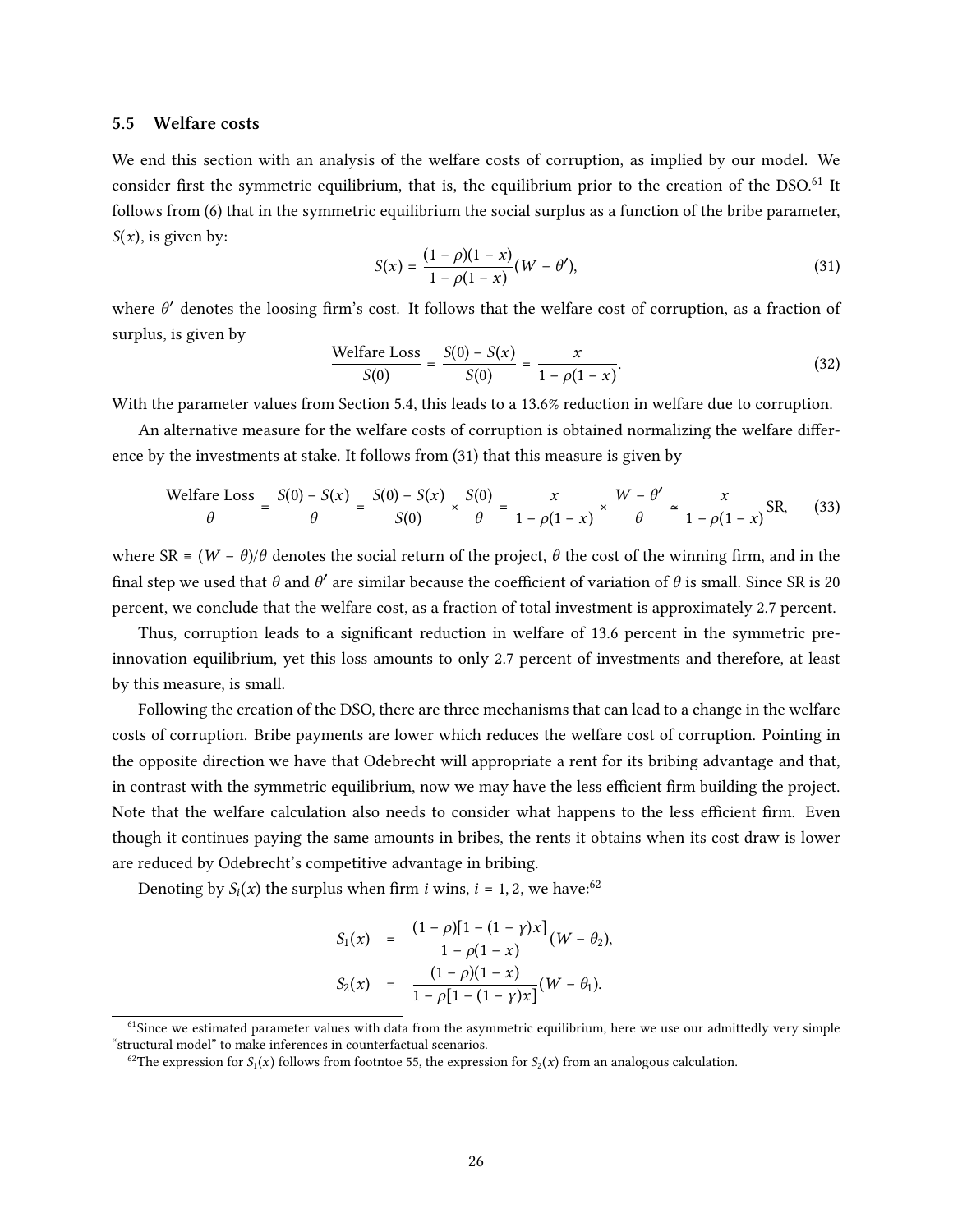Using the same logic with which we derived (32) and (33) then yields

$$
\frac{\text{Welfare Loss}}{\text{Welfare with no bribes}} = \begin{cases} \frac{(1-\rho)[1-(1-\gamma)x]}{1-\rho(1-x)} & \text{if firm 1 wins,} \\ \frac{(1-\rho)[1-x]}{1-\rho[1-(1-\gamma)x]} & \text{if firm 2 wins,} \end{cases} \tag{34}
$$

and

$$
\frac{\text{Welfare Loss}}{\theta} \simeq \begin{cases} \frac{(1-\rho)[1-(1-\gamma)x]}{1-\rho(1-x)} \text{SR} & \text{if firm 1 wins,} \\ \frac{(1-\rho)[1-x]}{1-\rho[1-(1-\gamma)x]} \text{SR} & \text{if firm 2 wins.} \end{cases} \tag{35}
$$

Using the parameter values from Section 5.4,  $(34)$  leads to reduction in welfare of 10.2 percent when firm 1 wins, as compared with 13.6 percent in the symmetric equilibrium. The intuition is the following: When Odebrecht wins after the creation of the DSO, bribe payments are lower, yet an important part of this reduction accrues to Odebrecht as a rent. Furthermore, Odebrecht increases its market participation from 50 to 76 percent and all the extra projects are projects where Odebrecht is less efficient than its competitor. This explains why the welfare loss decreases by only 25 percent even though bribe payments by Odebrecht are 78 percent lower.

Equation  $(34)$  also implies that the welfare cost of corruption when firm 2 wins is 6.9 percent. This firm continues paying the same bribes as before, yet its rents are lower because of Odebrecht's competitive advantage. Finally, since Odebrecht wins 76 percent of the projects, the overall welfare cost of corruption, as a fraction of the surplus without bribes, is of 9.4 percent.

As in the symmetric case, the above numbers are much smaller if we normalize by investments. For example, the overall cost of corruption is only 1.9 percent of investment.

Our model assumes that the distribution of costs and the renegotiation parameter is the same for both firms. The cost of corruption may be considerably larger if we relax these assumptions. If firms that are better at renegotiating are less efficient in building, we may have a selection effect that excludes firms that are more efficient at building projects but less effective in renegotiating.<sup>63</sup> In this case, the welfare costs from corruption may be large, even when compared with investments.

# 6 Conclusion

We began this paper by documenting a striking positive correlation between bribes and the amounts renegotiated. We also found that, even though corruption in the procurement of large infrastructure projects was widespread, Odebrecht paid modest bribes and made small profits, at least when compared with the magnitude of investments. Our formal analysis then showed that these outcomes stem from a subtle interaction between competitive auctions and bilateral renegotiations—a mechanism that Oliver Williamson called the 'fundamental transformation.' To conclude, we discuss the open questions that emerge from this

 $63$  For a model formalizing this intuition see Engel et al. (2019b). The effect is similar, but potentially much larger, than the one described in Result 4 above. Also note that this effect corresponds to the selection channel from the misallocation literature, see e.g. Restuccia and Rogerson (2017).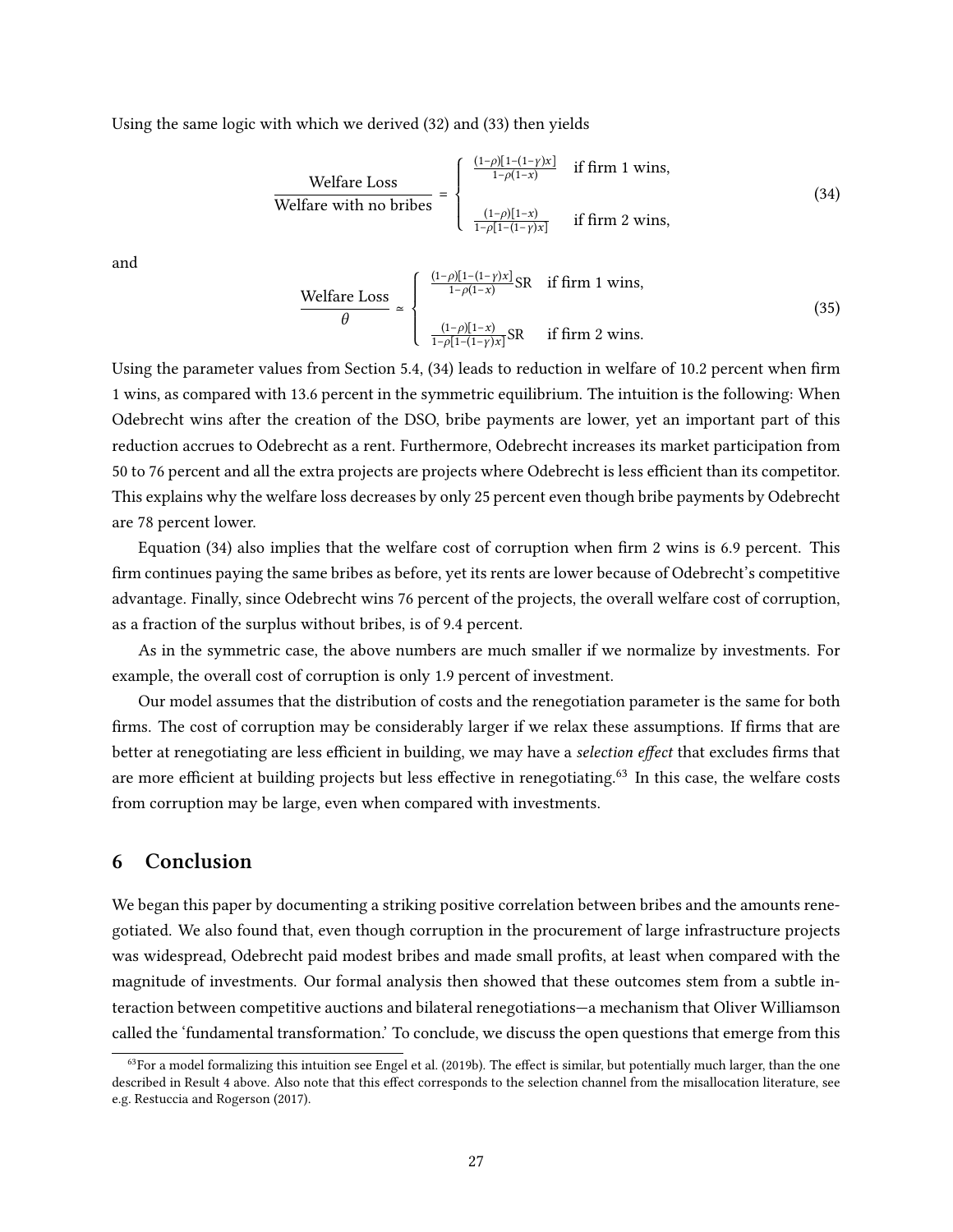research.

The literature teaches that the aim of many corrupt transactions is to steal money from the public purse. When the aim of corruption is to steal, bribes are used to divide the proceeds between the corrupt official and the firm. The level of surplus extraction is the endogenous outcome of bargaining between the bribe payer and the public official. In the Odebrecht case, however, the main aim of bribing was not stealing, but to buy influence and bargaining power in renegotiations. That is, bribes are akin to the price of a service, and not the means for splitting the spoils. Moreover, we showed that when firms compete in the auction, small bribes are necessary to rationalize the large renegotiations observed in the data. Because our aim in this paper was to understand the link between bribing and large renegotiations, we assumed that bribes were exogenous and small. But one would like to explain why small bribes emerge endogenously in equilibrium. Moreover, there are countries where the aim of corruption in large infrastructure projects is to steal. What determines whether one country ends in one or the other equilibrium is an open question.<sup>64</sup>

The idea that firms bribe to buy influence has received comparatively less attention in the corruption literature, perhaps because influence is thought to be the outcome of mainly lobbying and campaign financing. Indeed, our model combines an illegal act (bribing) with an outcome that is not necessarily illegal—influencing the outcome of a renegotiation. One paper that studies the interaction of influence and corruption (or, in their terminology, legal and illegal corruption) is Kaufmann and Vicente (2011). They model corruption at the macro level, and ask when one or the other form of corruption will prevail in a given country.<sup>65</sup> By contrast, the Odebrecht case suggests that some influence is bought with bribes and that construction firms use both legal and illegal means of influence. Modeling the joint determination of both means of influence, as part of a portfolio decision, seems a fruitful line of research.

In our analysis we have barely touched on the relation between bribes, corruption and efficiency. Our model has rather conflicting implications. On the one hand, if competition in the auction is intense, then inefficiencies due to corruption are small. On the other hand, bribe payments may induce a self-selection effect—bribes exclude firms that do not pay them, because they cannot compete in the auction. The latter effect can be large if the renegotiating ability of firms is negatively correlated with technical efficiency (see Engel et al., 2019b for a formal model). Finding evidence to estimate the magnitude of this effect, however, remains an open question. Furthermore, understanding other channels that may affect the efficiency cost caused by corruption seems important as well. For example, an important question is whether corruption creates the incentives for poor project design and inadequate management that lead to large renegotiations; or rather that corrupt public officials take advantage of poor design and management to make their influence valuable in renegotiations.

The last observation is about the policy implications of our analysis. One is that, somewhat surpris-

<sup>&</sup>lt;sup>64</sup>One hypothesis is that the combination of competitive auctions with increased transparency of contracts and renegotiations limits the discretion of public officials. Similarly, improved disclosure of financial information for firms that operate in international bond markets limits the ability to generate funds available for bribes.

 $65$ For example, as empirical proxies of legal corruption they use influence of well-connected firms in procurement, influence of legal contributions to political parties, independence of the judiciary from influence, and influence on laws and regulations. As proxies for illegal corruption they use illegal donations to political parties, diversion of public funds due to corruption, frequency of bribes in procurement, frequency of bribes in influencing laws and policies, and frequency of bribes in influencing judicial decisions.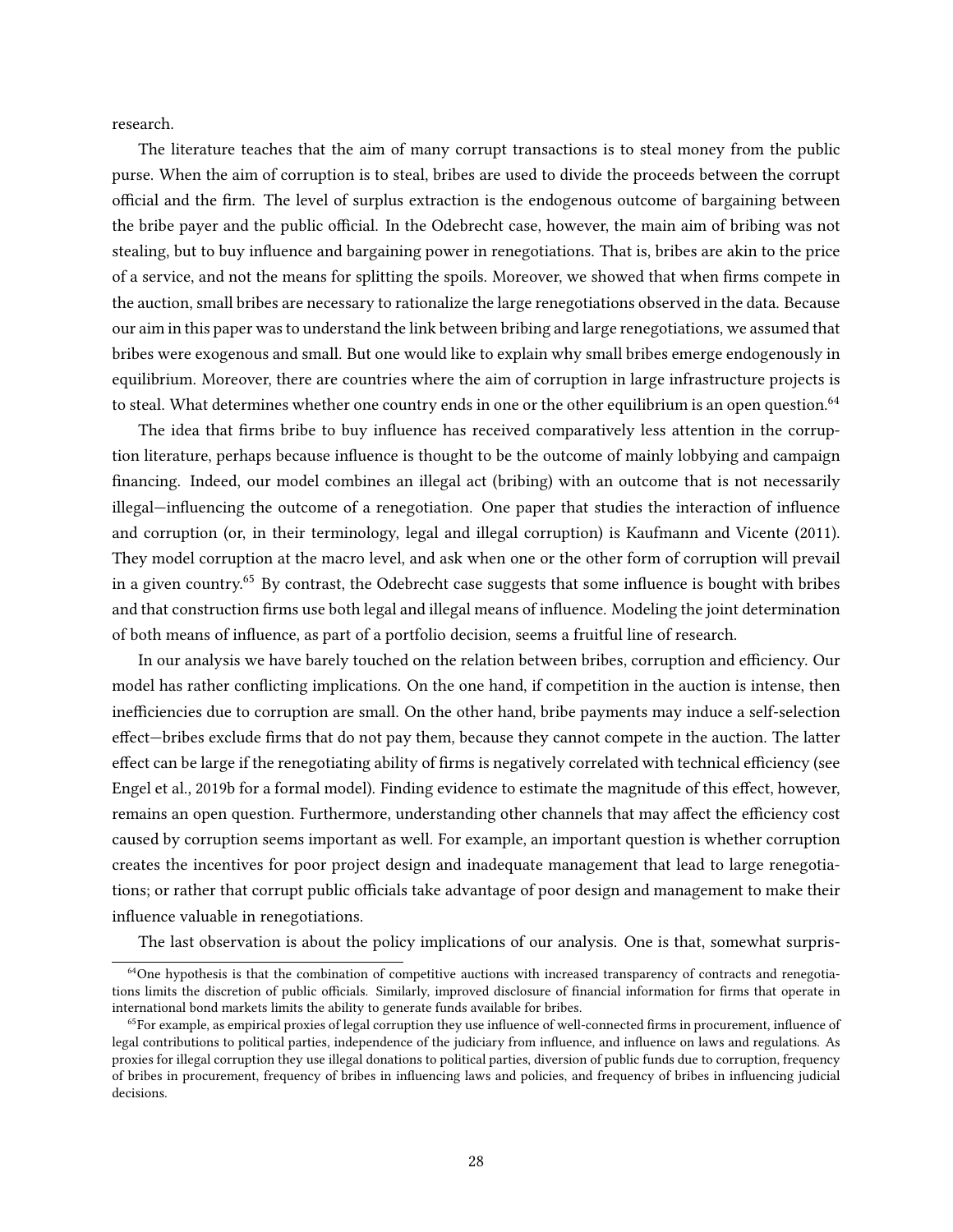ingly, the Odebrecht case suggests that in many countries, even when affected by corruption, auctions of large infrastructure projects work fairly well—they are competitive.<sup>66</sup> Moreover, public officials seem to be unable to create rents by "selling" access to projects via large bribes. At the same time, the post tender stage seems to be working very poorly. A first and simple policy is to require that all the information on contract renegotiations of infrastructure projects be easily available to the public. A more ambitious, yet very simple reform follows from our analysis as well. As we have shown in Engel et al. (2019a), lowballing can be eliminated by increasing the government's bargaining power in the post tender stage. Thus, as argued in Engel et al. (2014, ch. 8), one should subject renegotiations to independent review and approval by an expert panel, and award all additional post tender works in open auctions.<sup>67</sup> Then influence will have little value and there will be no lowballing.

<sup>&</sup>lt;sup>66</sup>The prevalence of competitive tendering is not a coincidence, but the result of decades of insistence that projects must be tendered in open and transparent auctions by development banks and other institutions. For example, at least since the 1990's, the World Bank has promoted competitive bidding for the projects it finances. More generally, competitive bidding and at least some degree of transparency in public auctions for infrastructure have become fairly common in many developing countries, especially in Latin America. As Knack et al. (2017) find in a sample of 88 countries, more transparency in the procurement process foster firm participation in the bidding process because firms pay smaller bribes or kickbacks and less frequently.

 $67$ The 2010 reform of Chile's PPP legislation created such a panel.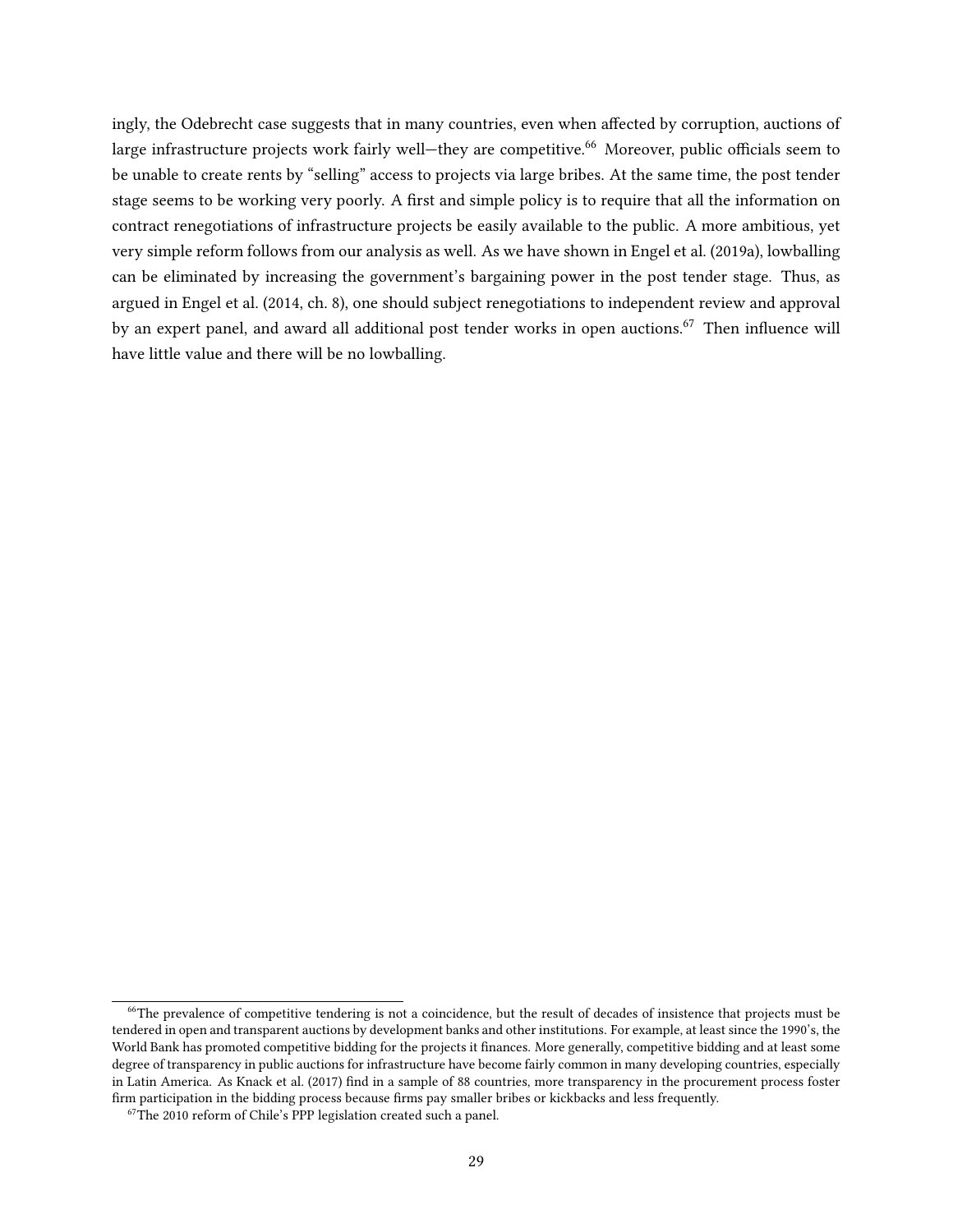# References

- [1] Ades, A., and Di Tella, R. (1999). "Rents, competition, and corruption," American Economic Review, 89(4), 982–93.
- [2] American Society of Civil Engineers, 2004 . "Civil engineers call for global standards to curb trillion dollar worldwide corruption." Sept. 30, 2004.
- [3] Amir, R., and Burr, C. (2015). "Corruption and socially optimal entry". Journal of Public Economics, 123, 30–41.
- [4] Andres, L., Foster, V., Guasch, J.L., and Haven, T. (2008a). "The impact of private sector participation in infrastructure: lights, shadows, and the road ahead." The World Bank.
- [5] Andres, L., Guasch, J.L., and Azumendi, S.L. (2008b). "Regulatory governance and sector performance: methodology and evaluation for electricity distribution in Latin America." The World Bank.
- [6] Andres, L., and Guasch, J.L. (2008). "Negotiating and renegotiating PPPs and concessions." In Public Investment and Public-Private Partnerships (pp. 197-227). Palgrave Macmillan, London.
- [7] Arozamena, L., and Weinschelbaum, F. (2009). "The effect of corruption on bidding behavior in first-price auctions." European Economic Review, 53(6), 645–57.
- [8] Bajari, P., Houghton, S., and Tadelis, S. (2014). "Bidding for Incomplete Contracts: An Empirical Analysis of Adaptation Costs." American Economic Review, 104(4), 1288–1319.
- [9] Bandiera, O. (2009). "Active and Passive Waste in Government Spending." American Economic Review, 99(4), 1278–1308.
- [10] Banerjee, A., Hanna, R. and Mullainathan, S. (2012). "Corruption," The Handbook of Organizational Economics. Ed. Robert Gibbons and John Roberts. Princeton University Press, 1109–47.
- [11] Bitran, E., Nieto-Parra, S., and Robledo, J.S. (2013). "Opening the black box of contract renegotiations." OECD.
- [12] Bliss, C., and Di Tella, R. (1997). "Does competition kill corruption?" Journal of Political Economy, 105(5), 1001– 1023.
- [13] Boas, T.C., Hidalgo, F.D., and Richardson, N.P. (2014). "The spoils of victory: campaign donations and government contracts in Brazil." The Journal of Politics, 76(2), 415–29.
- [14] Burgess, R., Hansen, M., Olken, B.A., Potapov, P., and Sieber, S. (2012). "The political economy of deforestation in the tropics." Quarterly Journal of Economics, 127(4), 1707–54.
- [15] Burguet, R., and Che, Y.K. (2004). "Competitive procurement with corruption." RAND Journal of Economics,  $35(1), 50-68.$
- [16] Burguet, R. Ganuza, J.J., and Montalvo, J. (2016). "The Microeconomics of Corruption: A Review of Thirty Years of Research." Barcelona GSE Working Paper Series No. 908.
- [17] Burguet, R., and Perry, M.K. (2007). "Bribery and favoritism by auctioneers in sealed-bid auctions." BE Journal of Theoretical Economics, Contributions, 7(1). Article 23.
- [18] Campos, N., Engel, E., Fischer, R.D., and Galetovic, A. (2019), "Corruption in Infrastructure Procurement: Narrative Evidence from the Odebrecht Case." Work in progress.
- [19] Collier, P., Kirchberger, M., and Söderbom, M. (2016). "The Cost of Road Infrastructure in Low and Middle Income Countries," World Bank Economic Review, 30, 522–48.
- [20] Compte, O., Lambert-Mogiliansky, A., and Verdier, T. (2005). "Corruption and competition in procurement auctions." Rand Journal of Economics, 36(1), 1–15.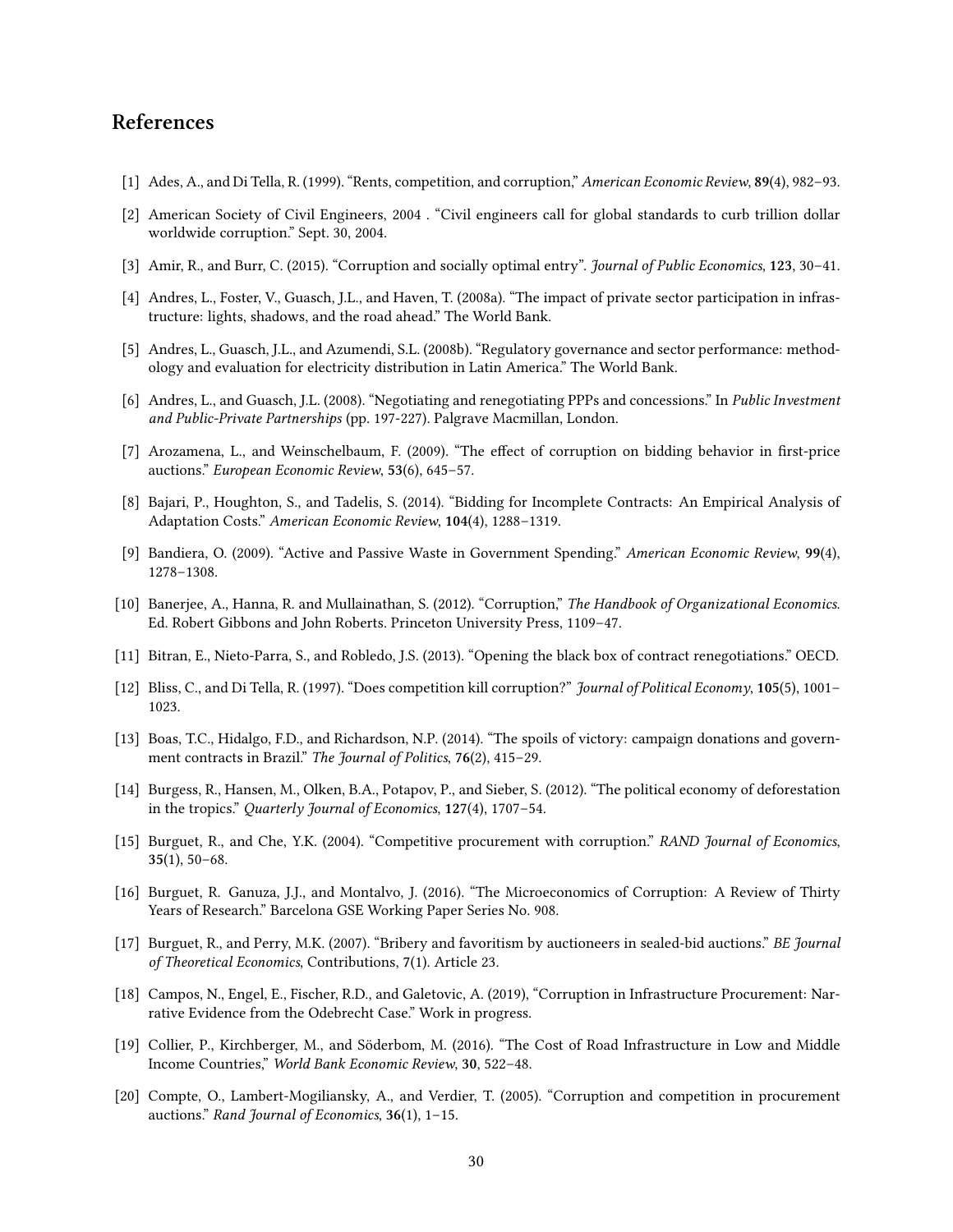- [21] Dewatripont, M., and Legros, P. (2005). "Public-private partnerships: contract design and risk transfer." EIB papers, 10(1), 120–45.
- [22] Drugov, M. (2010). "Competition in bureaucracy and corruption." Journal of Development Economics, 92(2), 107–14.
- [23] Engel, E., Fischer R., and Galetovic A. (2014). The Economics of Public-Private Partnerships: A Basic Guide . Cambridge University Press.
- [24] Engel, E., Fischer R., and Galetovic A. (2019a). "Soft budgets and renegotiations in transport PPPs: An equilibrium analysis," Economics of Transportation, 17,40–50.
- [25] Engel, E., Fischer R., and Galetovic A. (2019b). "Renegotiations and adverse selection in a model with endogenous firm formation," Work in progress.
- [26] Fazekas, M., and Toth, B. (2018). "The extent and cost of corruption in transport infrastructure. New evidence from Europe." Transportation Research Part A: Policy and Practice, 113, 35-54.
- [27] Ferraz, C., and Finan, F. (2008). "Exposing corrupt politicians: the effects of Brazil's publicly released audits on electoral outcomes." Quarterly Journal of Economics, 123(2), 703–45.
- [28] Ferraz, C., and Finan, F. (2011). "Electoral accountability and corruption: Evidence from the audits of local governments." American Economic Review, 101(4), 1274–1311.
- [29] FHWA (2016). Economic Returns from Transportation Investment. Policy Forum Proceedings. Federal Highway Administration. February 17, 2016. Washington, DC.
- [30] Fisman, R. and Gatti, R. (2006), "Bargaining for Bribes: The Role of Institutions," in Rose-Ackerman, S., (ed), International Handbook on the Economics of Corruption, Vol. 1,
- [31] Fisman, R., and Wei, S.J. (2004). "Tax rates and tax evasion: evidence from "missing imports" in China." Journal of Political Economy, 112(2), 471–96.
- [32] Flyvbjerg, B., Bruzelius, N., and Rothengatter, W. (2002). Megaprojects and risk: Making decisions in an uncertain world. Cambridge University Press.
- [33] Golden, M.A., and Picci, L. (2005). "Proposal for a new measure of corruption, illustrated with Italian data." Economics and Politics, 17(1), 37–75.
- [34] Gorodnichenko, Y., and Peter, K.S. (2007). "Public sector pay and corruption: Measuring bribery from micro data." Journal of Public Economics, 91(5-6), 963–91.
- [35] Guasch, J. L. (2004). Granting and renegotiating infrastructure concessions: doing it right. The World Bank.
- [36] Guasch, J.L., Laffont, J.J., and Straub, S. (2006). "Renegotiation of concession contracts: a theoretical approach." Review of Industrial Organization, 29(1-2), 55–73.
- [37] Guasch, J.L., Laffont, J.J., and Straub, S. (2007). "Concessions of infrastructure in Latin America: Governmentled renegotiation." Journal of Applied Econometrics, 22(7), 1267–94.
- [38] Guasch, J.L., Laffont, J.J., and Straub, S. (2008). "Renegotiation of concession contracts in Latin America: Evidence from the water and transport sectors." International Journal of Industrial Organization, 26(2), 421-42.
- [39] Guasch, J.L., and Straub, S. (2006). "Renegotiation of infrastructure concessions: An overview." Annals of Public and Cooperative Economics, 77(4), 479–93.
- [40] Guasch, J.L., and Straub, S. (2009). "Corruption and concession renegotiations.: Evidence from the water and transport sectors in Latin America." Utilities Policy, 17(2), 185–90.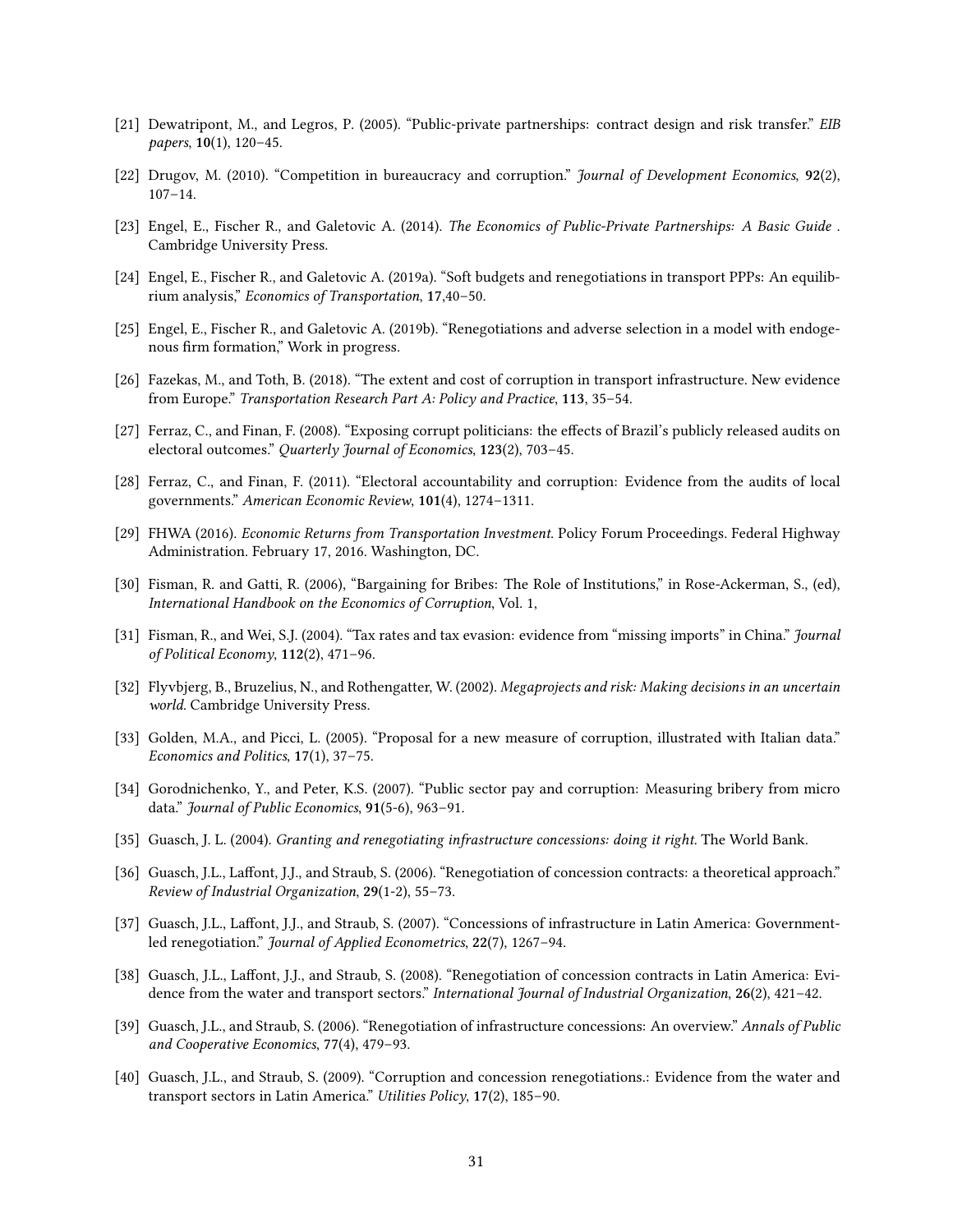- [41] Hsieh, C.T., and Moretti, E. (2006). "Did Iraq cheat the United Nations? Underpricing, bribes, and the oil for food program." Quarterly Journal of Economics, 121(4), 1211–48
- [42] IMF (2016). "Corruption: Costs and Mitigating Strategies." IMF Staff Discussion Note. May, 2016.
- [43] Iossa, E., and Martimort, D. (2016). "Corruption in PPPs, incentives and contract incompleteness," International Journal of Industrial Organization, 44, 85–100.
- [44] Kaufmann, D. (2005). "Myths and Realities of Governance and Corruption." MPRA Paper 8089, Munich.
- [45] Kaufmann, D., and Vicente, P. (2011). "Legal corruption," Economics and Politics 23, 195–219.
- [46] Kenny, C. (2009a). "Transport Construction, Corruption and Developing Countries." Transport Reviews, 29, 21– 41.
- [47] Kenny, C. (2009b). "Measuring Corruption in Infrastructure: Evidence from Transition and Developing Countries." Journal of Development Studies, 45, 314–32.
- [48] Kiselev, E. (2012). "Bribe-taking and bureaucratic competition: A search cost model of corruption." Brandeis University.
- [49] Klitgaard, R. (1988). Controlling corruption. Univ. of California Press.
- [50] Knack, S., Biletska N., and Kacker, K. (2017). "Deterring Kickbacks and Encouraging Entry in Public Procurement Markets: Evidence from Firm Surveys in 88 Developing Countries," World Bank, Policy Research Working Paper No. 8078.
- [51] Koc, S.A., and Neilson, W.S. (2008). "Interim bribery in auctions." Economics Letters, 99(2), 238–41.
- [52] Lengwiler, Y., and Wolfstetter, E. (2010). "Auctions and corruption: An analysis of bid rigging by a corrupt auctioneer." Journal of Economic Dynamics and Control, 34(10), 1872–92.
- [53] Locatelli, G., Mariani, G., Sainati, T., and Greco, M. (2017). "Corruption in public projects and megaprojects: There is an elephant in the room!" International Journal of Project Management, 35(3), 252–68.
- [54] Mauro, P. (1997). Why worry about corruption? International Monetary Fund.
- [55] McMillan, J., and Zoido, P. (2004). "How to subvert democracy: Montesinos in Peru." Journal of Economic Perspectives, 18(4), 69–92.
- [56] Menezes, F.M., and Monteiro, P.K. (2006). "Corruption and auctions." Journal of Mathematical Economics, 42(1), 97–108.
- [57] Niehaus, P., and Sukhtankar, S. (2010, October). "Marginal leakage in public programs." In Berkeley Development Workshop.
- [58] Olken, B.A. (2006). "Corruption and the costs of redistribution: Micro evidence from Indonesia." Journal of Public Economics, 90(4-5), 853–70.
- [59] Olken, B.A. (2007). "Monitoring corruption: evidence from a field experiment in Indonesia." Journal of Political Economy,  $115(2)$ ,  $200-49$ .
- [60] Olken, B.A., (2009). "Corruption perceptions vs. corruption reality." Journal of Public Economics, 93(7-8), 950–64.
- [61] Olken, B.A., and Barron, P. (2009). "The simple economics of extortion: evidence from trucking in Aceh." Journal of Political Economy,  $117(3)$ ,  $417-52$ .
- [62] Olken, B.A., and Pande, R. (2012). "Corruption in Developing Countries." Annual Review of Economics, 4, 479– 509.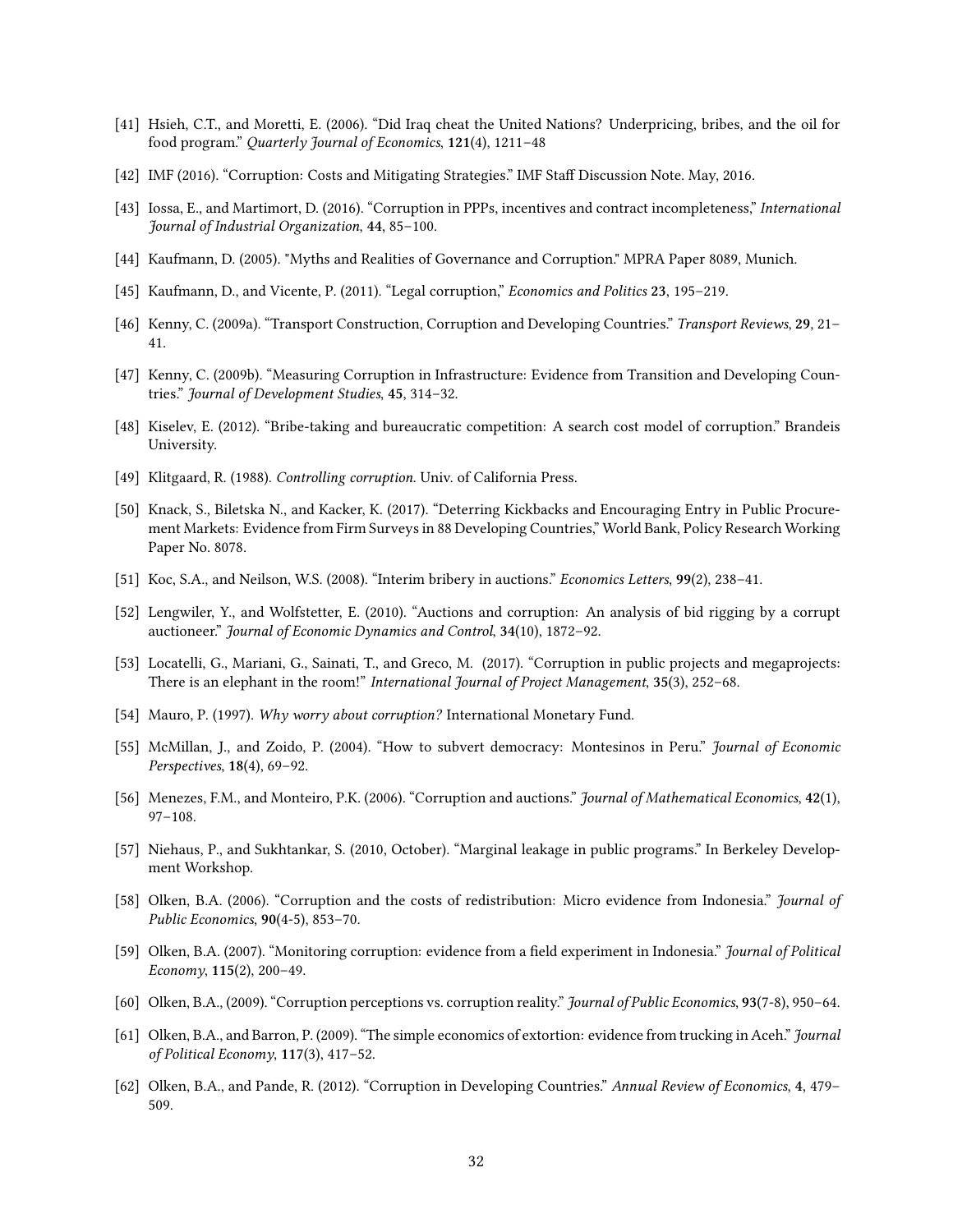- [63] Piga, G. (2011). "A fighting chance against corruption in public procurement." in Rose-Ackerman, S. and Soreide, T., eds., International Handbook on the Economics of Corruption, Vol. 2 141–81.
- [64] Reinikka, R., and Svensson, J. (2004). "Local capture: evidence from a central government transfer program in Uganda." Quarterly Journal of Economics, 119(2), 679–705.
- [65] Restuccia, D. and Rogerson, R. (2017). "The Causes and Costs of Misallocation," Journal of Economic Perspectives, 31(3), 151–74.
- [66] Rose-Ackerman, S. (1975). "The economics of corruption." Journal of Public Economics, 4(2), 187-203.
- [67] Rose-Ackerman, S., and Palifka, B.J. (2016). Corruption and government: Causes, consequences, and reform. Cambridge University Press.
- [68] Sequeira, S., and Djankov, S. (2010). " An empirical study of corruption in ports." London School of Economics.
- [69] Shleifer, A., and Vishny, R.W. (1993). "Corruption." Quarterly Journal of Economics, 108(3), 599–617.
- [70] Soreide, T. (2002). "Corruption in public procurement. Causes, consequences and cures." Chr. Michelsen Institute.
- [71] Svensson, J. (2003). "Who must pay bribes and how much: Evidence from a cross-section of firms." Quarterly Journal of Economics, 118(1), 207–30.
- [72] Svensson, J. (2005). "Eight questions about corruption." Journal of Economic Perspectives, 19(3), 19–42.
- [73] Williamson, O.E. (1979) "Transaction-Cost Economics: The Governance of Contractual Relations." Journal of Law and Economics 22, 233–61.
- [74] Williamson, O. E. (1985). The economic institutions of capitalism. Firms, markets, relational contracting. Free Press: New York.
- [75] Zitzewitz, E. (2012). "Forensic Economics." Journal of Economic Literature, 50(3), 731–69.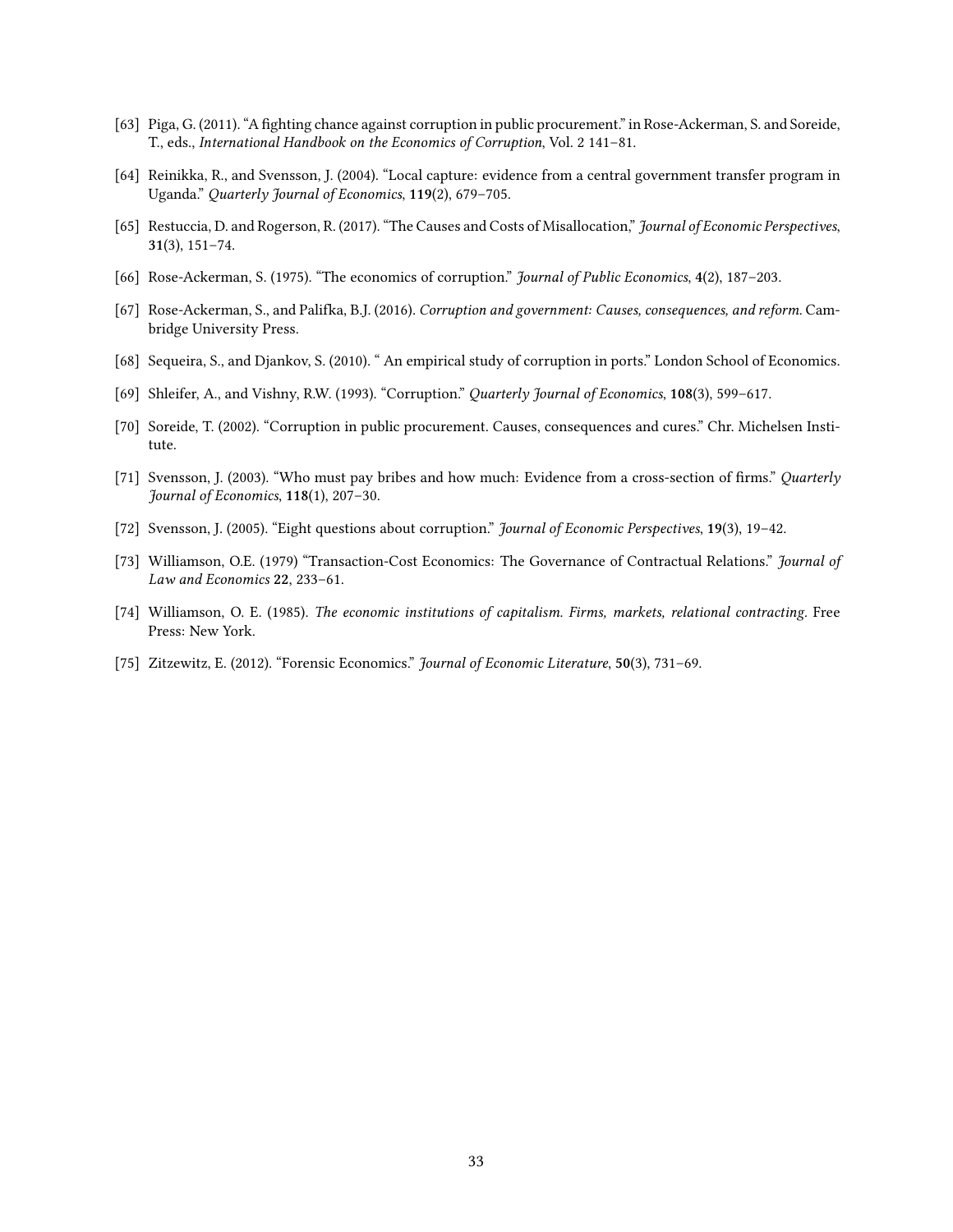# **APPENDIX**

# A Database

The main empirical fact emerging from the Odebrecht case is the systematic correlation between bribes and the size of a renegotiation. As we show in Table 3, on average, and conditional on having paid bribes, renegotiated amounts are about ten times larger in projects where Odebrecht paid a bribe. To establish this correlation, one needs to know, for each public project undertaken by Odebrecht, whether Odebrecht paid bribes, the estimated investment at the time of tendering (initial investment), and total investment after completion of the project (final investment). Nevertheless, the plea agreement only reports, country by country, the total amounts that Odebrecht paid in bribes, and the total profits it made by bribing. It neither reports investment by project nor lists the specific projects in which Odebrect paid bribes.<sup>68</sup> In this appendix we explain how we obtained information about each project.

To capture the data we proceeded in three steps. First, from Odebrecht's annual reports and the websites of Odebrecht's subsidiaries in several countries, we obtained the list of public infrastructure projects awarded each year to Odebrecht in each country. When selecting projects, we only considered years covered by the DOJ's investigation, which vary across countries (see the next to last column in Table 1).

Second, two research assistants conducted systematic on-line searches to find the amounts invested (initial and final) by each project in the list, and evidence of bribe payments associated with each project. To do so, they downloaded all official documents issued by government and judicial bodies which mentioned a project in the list—e.g. contracts, minutes of the bidding process, supplementary contracts. In addition, they downloaded from JOTA.Info all documents issued by public prosecutors that mentioned a project in the list, and the depositions of Odebrecht executives.<sup>69</sup> Last, they downloaded press reports that mentioned a project in the list.

Third, the number of downloaded pages is in the thousands. We therefore deposited the documents and press reports in a bespoke platform where they can be electronically searched by key words.<sup>70</sup> We used key words to select documents that mentioned each project, and then two research assistants read them looking for the amounts invested and evidence of bribe payments.

So far we obtained the amounts invested and renegotiated for 90 public infrastructure projects in eight Latin American countries—Argentina, Colombia, Dominican Republic, Ecuador, Guatemala, Mexico. Panama and Peru.<sup>71</sup> This list comprises all projects that were awarded to Odebrecht during the years

<sup>&</sup>lt;sup>68</sup>Odebrecht's plea agreement states: "During the relevant time period, Odebrecht, together with its co-conspirators, paid approximately \$788 million in bribes in association with more than 100 projects in twelve countries, including Angola, Argentina, Brazil, Colombia, Dominican Republic, Ecuador, Guatemala, Mexico, Mozambique, Panama, Peru and Venezuela".

 $69$ JOTA.Info is a repository of the legal documents generated by the hundreds of processes that comprise Operation Lava Jato, of which Odebrecht's case is part. Operation Lava Jato is an ongoing criminal investigation of the Federal Police of Brazil, which began as money laundering investigation, but was expanded to cover allegations of corruption in the state-owned oil company Petrobras.

 $^{70}$ The platform can be found at  $\text{http://searchbench.unholster.com}.$ 

 $71$ When two sources provided different data for the same project, priority was given to information on contracts and official documents issued by the government. When this information was not available, the information provided by judicial bodies, investigative media and civil society organizations was used.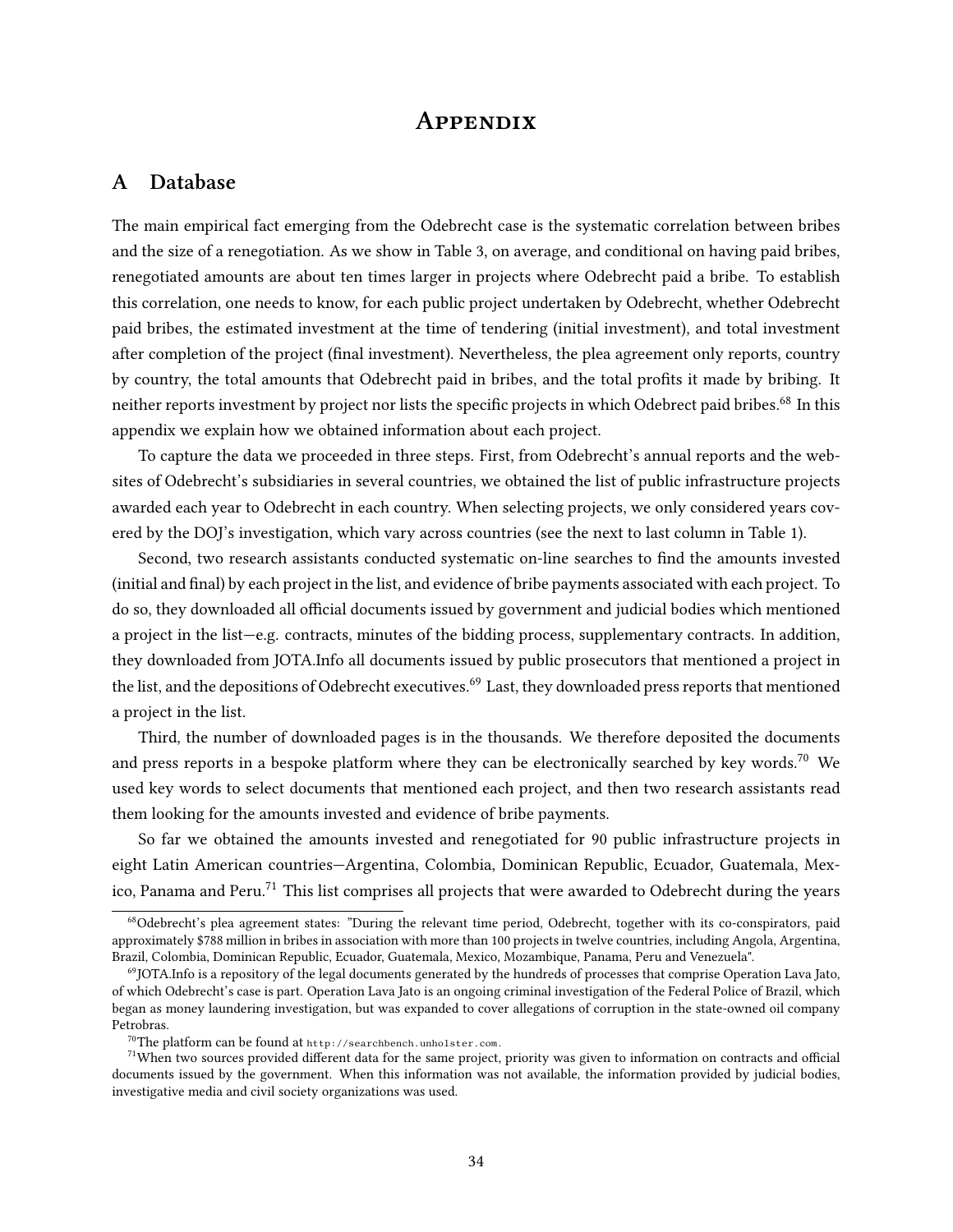covered by the DOJ's investigation. We are still working on Brazil, and excluded Venezuela, Mozambique and Angola for lack of reliable information about project-specific bribe payments and investments.

In addition, for each of the 90 projects we looked for evidence of bribe payments. We concluded that a bribe was paid in a given project if an official document or a press report mentions at least one bribe payment. We call this legal and media corruption. Under this criterion, the number of projects with bribe payments is 63 (70 percent). To check the robustness of the association between bribe payments and renegotiated amounts we also built an indicator that concludes that a bribe was paid only if at least one official document mentions that a bribe was paid. This criterion is stricter and yields that the number of projects with bribe payments is 40 (44 percent).

## B Profit rates in the construction industry

On of the striking features of the construction industry worldwide is that profitability, as a fraction of sales, is low. This may seem at odds with the notion that there is corruption in the industry, and that corruption would lead to large profits (and margins) for the corrupting firms. To examine this issue we have divided the world into groups of countries according to a somewhat idiosyncratic division into: Spanish Latin America, Europe without Scandinavia, Scandinavia, Japan, Korea, Australia, China, Brazil and the US.

|                      |               | ັ      |              | $\check{ }$<br>$\sim$ |         |                |         |                      |                                        |         |          |         |  |
|----------------------|---------------|--------|--------------|-----------------------|---------|----------------|---------|----------------------|----------------------------------------|---------|----------|---------|--|
|                      | 2006          | 2007   | 2008         | 2009                  | 2010    | 2011           | 2012    | 2013                 | 2014                                   | 2015    | 2016     | Average |  |
| Sp. Latin America    | 7,70          | 11.77  | 6.03         | 8.08                  | 8.90    | 7,59           | 6.90    | 6.65                 | 4.92                                   | 5,31    | 8.05     | 7,45    |  |
| Australia            | 4,58          | 5,50   | 6.67         | 5,11                  | 5.10    | 3,59           | 3,07    | 2,83                 | 2,50                                   | 1.75    | 2,86     | 3,96    |  |
| <b>Brazil</b>        | 8,90          | 7,91   | 6,58         | 7,49                  | 4,70    | 6,28           | $-3,39$ | 2,20                 | $-1.43$                                | $-7,70$ | $-22,23$ | 0,85    |  |
| China                | 2,16          | 2,66   | 2,28         | 2,54                  | 2.08    | 2.48           | 2,50    | 2.45                 | 2.54                                   | 2,71    | 2,83     | 2,48    |  |
| South Korea          |               |        |              |                       | 4,81    | 4,42           | 2,58    | $-2,50$              | $-0.03$                                | 5,15    | $-0.02$  | 2,06    |  |
| <b>United States</b> | 3.03          | 3,11   | 1.90         | 3,46                  | 3,78    | 3,89           | 2,25    | 3,35                 | 3,35                                   | $-0.48$ | 0,06     | 2,52    |  |
| Scandinavian         | 3,59          | 3,55   | 3,00         | 3,23                  | 2,94    | 3,28           | 2,37    | 2,49                 | 3,20                                   | 3,13    | 2,98     | 3,07    |  |
| Europe               | 2,38          | 2,10   | 1,36         | 1,47                  | 1,52    | 1,74           | 0,85    | 1,26                 | 1,18                                   | 1,39    | 2,27     | 1,59    |  |
| Japan                | 1,76          | 1,93   | 1,57         | 0,04                  | $-0,32$ | 1,05           | 0,30    | 1,00                 | 1,56                                   | 2,01    | 4,34     | 1,39    |  |
| $\sim$               | $\sim$ $\sim$ | $\sim$ | $\mathbf{1}$ | $\blacksquare$        |         | $\blacksquare$ |         | $\sim$ $\sim$ $\sim$ | $\mathbf{1}$ $\mathbf{1}$ $\mathbf{0}$ |         |          |         |  |

Table 6: Average Profit Margin (profit/sales) by group of countries, in percent

Source: Authors, from balance sheets and annual statements of the selected firms.

This division provides a fairly broad view of the industry, considering groups of countries with different levels of corruption according to the standard indicators (Transparency International's CPI and the World Bank Control of Corruption indicator). In each country group we have looked at the 5 largest firms that have (usually) audited financial information for recent years.<sup>72</sup> The average rate of profits on sales is very low, with Spanish LA firms having the highest rates, as shown in table 6. Even then it is a fairly low number, and seems consistent with the higher risks of the industry in Spanish LA. Thus, the low profitability of Odebrecht does not seem to be an outlier.

While the return on sales is highest for Spanish LA countries, the return on equity in LA for the

 $72$ The firms are diverse, and often have divisions that are unrelated to construction. For example, Spanish firms hace divisions that have operating PPPs, which are very profitable, but are unrelated to the construction of infrastructure. Some firms include mining services, another unrelated business. Unfortunately, the profitability of the Engineering and construction division -closest to our interest– in terms of assets and equity, or even of sales is usually unavailable.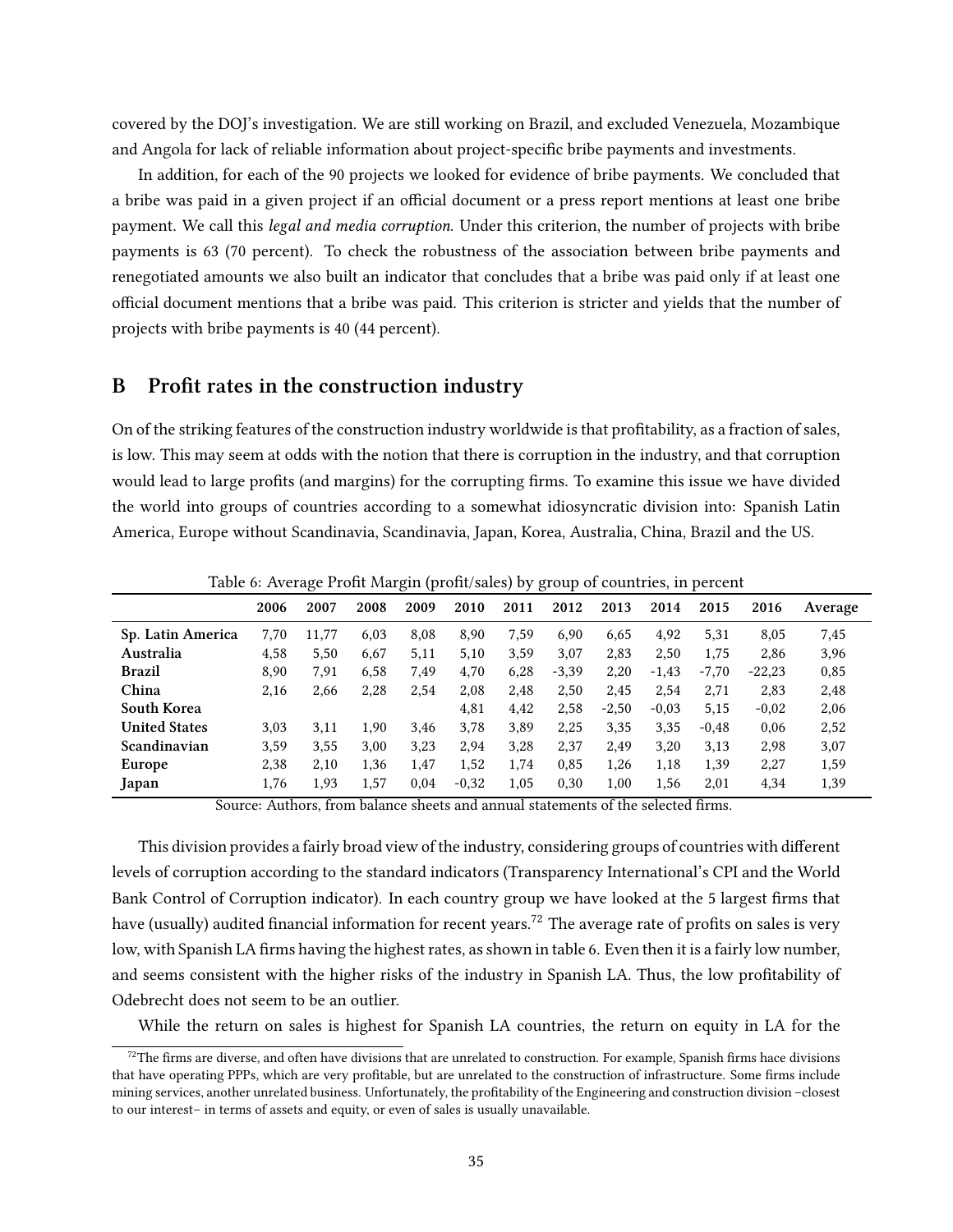|                      |       | ັ     |       |         |         | ◡     |          |         |         |         |         |         |
|----------------------|-------|-------|-------|---------|---------|-------|----------|---------|---------|---------|---------|---------|
|                      | 2006  | 2007  | 2008  | 2009    | 2010    | 2011  | 2012     | 2013    | 2014    | 2015    | 2016    | Average |
| Sp. Latin America    | 19.75 | 20.39 | 12.18 | 14.80   | 19.27   | 16.38 | 13.44    | 10.91   | 8.46    | 8.45    | 9.71    | 13.98   |
| Australia            | 27.48 | 24.96 | 32.76 | 21.50   | 20.21   | 14.43 | 15.79    | 14.45   | 11.59   | 6.30    | 9.63    | 18.10   |
| <b>Brazil</b>        | 36.15 | 30.10 | 32.15 | 35.89   | 17.20   | 16.71 | $-16.71$ | 9.81    | $-6.28$ | 3.10    |         | 15.81   |
| China                | 23.84 | 18.38 | 5.05  | 9.20    | 7.92    | 8.41  | 8.45     | 8.62    | 8.02    | 9.42    | 9.33    | 10.60   |
| South Korea          |       |       |       |         | 12.32   | 9.94  | 6.31     | $-8.29$ | 0.58    | 6.53    | $-4.50$ | 3.27    |
| <b>United States</b> | 21.05 | 17.93 | 11.16 | 17.46   | 13.80   | 16.89 | 11.27    | 16.65   | 18.69   | $-2.69$ | $-0.58$ | 12.87   |
| Scandinavian         | 28.77 | 29.08 | 25.00 | 21.85   | 16.06   | 20.80 | 16.33    | 15.98   | 21.22   | 19.35   | 18.62   | 21.19   |
| Europe               | 34.33 | 6.70  | 5.58  | 5.96    | 5.83    | 7.60  | 3.48     | 4.82    | 4.69    | 5.50    | 8.64    | 8.47    |
| Japan                | 7.34  | 7.92  | 7.87  | $-0.57$ | $-0.58$ | 4.55  | 1.10     | 3.93    | 5.53    | 6.68    | 13.13   | 5.17    |

Table 7: Average return on equity by group of countries, in percent

Source: Authors.

period is 13.98%, which is smaller than the 18.10% return in Australia and the 21.19% return on equity in Scandinavia, see table 7. Scandinavia has low profits on sales, but the stability of the market means that firms require less capital in order to operate, leading to the highest RoE among the groups of countries analyzed. Thus the higher margin in Spanish LA may reflect a market in which higher margins on sales are needed to obtain a reasonable return. This is corroborated when considering the variation in the return on assets, as measured by the standard deviation of annual returns on assets, which ranges from 6.39% in Spanish LA to a 1.26% in Japan, see Table 8. Thus we conclude that this is an industry that is fairly competitive, without large margins on sales, but is reasonably profitable in terms of ROE. Observe that from the point of view of welfare, having low profits on sales means that the cost of a projects does not involve large rents for the construction company. The low margins on sales and standard profitability is important for our theoretical analysis.

|                      |       |       | ပ     |       |         | ັບ   |         |         |         |      |         |         |
|----------------------|-------|-------|-------|-------|---------|------|---------|---------|---------|------|---------|---------|
|                      | 2006  | 2007  | 2008  | 2009  | 2010    | 2011 | 2012    | 2013    | 2014    | 2015 | 2016    | Average |
| Latin America        | 8.31  | 10.02 | 5.20  | 7.02  | 8.83    | 7.05 | 6.12    | 5.60    | 3.87    | 3.57 | 4.70    | 6.39    |
| Australia            | 9.74  | 9.01  | 10.11 | 8.55  | 7.67    | 5.79 | 5.44    | 4.90    | 4.09    | 2.70 | 3.78    | 6.53    |
| <b>Brazil</b>        | 17.48 | 13.61 | 15.14 | 11.66 | 3.59    | 5.14 | $-3.99$ | 2.03    | $-2.38$ | 1.00 |         | 6.33    |
| China                | 2.17  | 2.43  | 1.99  | 2.59  | 2.31    | 2.25 | 2.08    | 1.81    | 1.90    | 1.89 | 1.95    | 2.13    |
| South Korea          |       |       |       |       | 4.32    | 3.73 | 2.49    | $-1.88$ | 0.08    | 2.56 | $-0.34$ | 1.57    |
| <b>United States</b> | 6.81  | 6.13  | 5.37  | 6.96  | 5.57    | 6.62 | 3.94    | 5.93    | 5.61    | 0.07 | 0.39    | 4.86    |
| Scandinavian         | 6.35  | 7.09  | 5.53  | 5.32  | 4.62    | 5.17 | 3.71    | 4.04    | 5.43    | 4.80 | 4.78    | 5.17    |
| Europe               | 4.02  | 2.68  | 1.70  | 1.92  | 1.81    | 2.30 | 1.09    | 1.48    | 1.44    | 1.70 | 2.72    | 2.08    |
| Japan                | 1.49  | 1.66  | 1.49  | 0.05  | $-0.35$ | 0.88 | 0.27    | 0.91    | 1.44    | 2.02 | 4.04    | 1.26    |

Table 8: Average return on assets by group of countries, in percent

Source: Authors.

# C Statistical tests

Table 2 in the main text shows a large and positive correlation between bribe payments and the magnitude of renegotiations. In this appendix we provide a description of the data underlying this table and perform various statistical tests to establish that this difference is not only economically but also statistically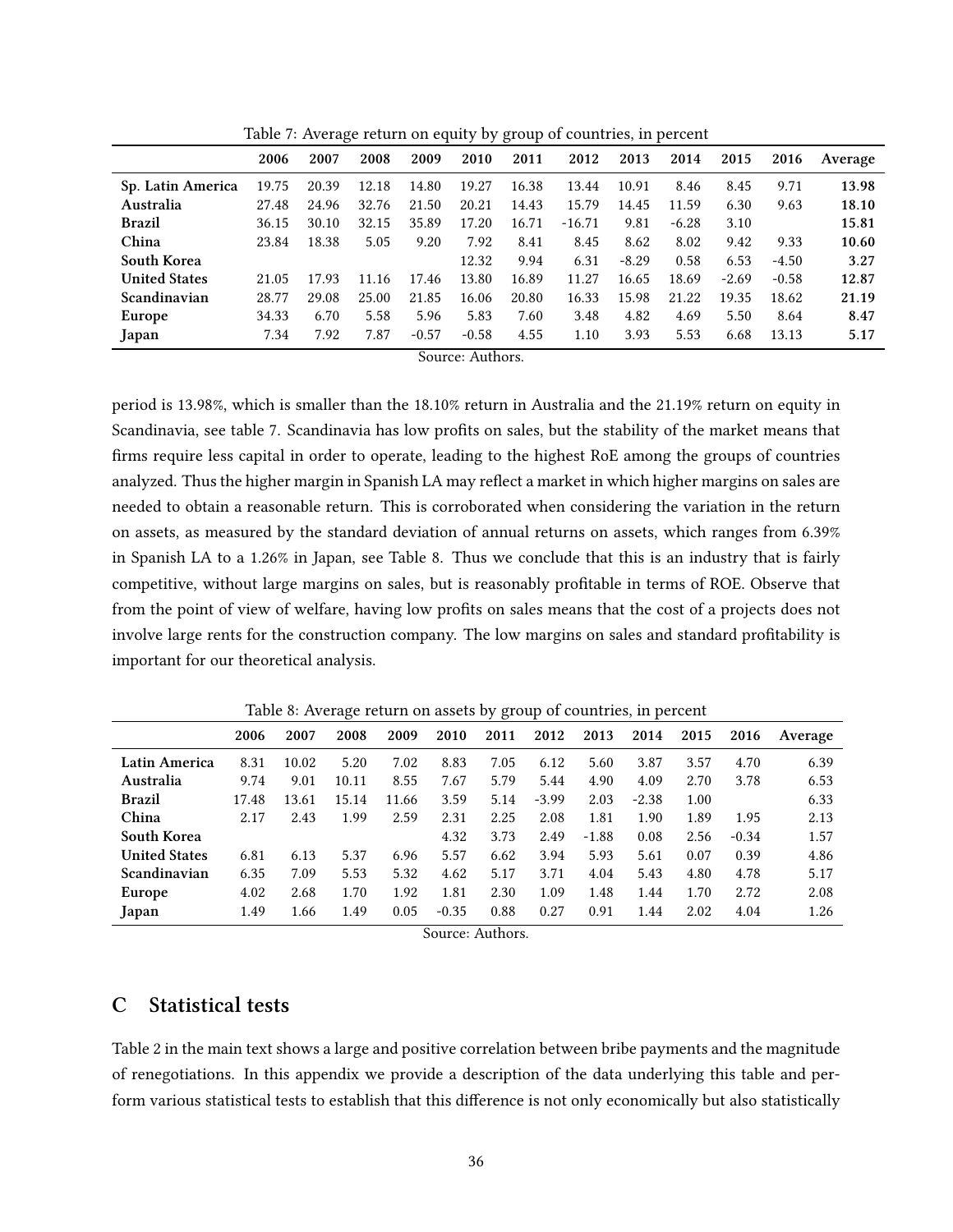### significant.

|                           | Statistic         | Projects considered |        |             |              |             |  |  |  |
|---------------------------|-------------------|---------------------|--------|-------------|--------------|-------------|--|--|--|
|                           |                   | All                 |        | No bribe    | <b>Bribe</b> |             |  |  |  |
|                           |                   |                     | Legal  | Legal/Media | Legal        | Legal/Media |  |  |  |
|                           | No. of projects:  | 90                  | 50     | 27          | 40           | 63          |  |  |  |
| Initial investment, $I_0$ | Average:          | 545.6               | 601.9  | 919.6       | 475.2        | 385.3       |  |  |  |
| (MM USD)                  | Median:           | 203.4               | 174.3  | 172.4       | 220.4        | 220.8       |  |  |  |
|                           | St.dev.:          | 1096.8              | 1345.7 | 1770.2      | 678.7        | 570.6       |  |  |  |
| Total investment, $I_1$   | Average:          | 755.9               | 673.1  | 979.7       | 859.5        | 660.0       |  |  |  |
| (MM USD)                  | Median:           | 293.5               | 227.9  | 206.7       | 417.3        | 298.8       |  |  |  |
|                           | St.dev.:          | 1552.6              | 1350.7 | 1774.8      | 1785.8       | 1452.0      |  |  |  |
| Renegotiation,            | Reneg > $0$ (%):  | 71.1                | 64.0   | 55.6        | 80.0         | 77.8        |  |  |  |
| Reneg = $(I_1 - I_0)/I_0$ | Simple avge.:     | 45.5                | 27.6   | 18.4        | 67.9         | 57.1        |  |  |  |
| (% of initial investment) | Weighted avge.:   | 38.5                | 11.8   | 6.5         | 80.9         | 71.3        |  |  |  |
|                           | St.dev.:          | 58.3                | 39.3   | 25.1        | 69.9         | 64.4        |  |  |  |
|                           | Weighted st.dev.: | 64.4                | 28.3   | 16.3        | 80.7         | 77.4        |  |  |  |

### Table 9: Descriptive Statistics

Authors' calculations using data sources described in Appendix A.

Table 9 provides descriptive statistics for initial investments,  $I_0$ , final investment,  $I_1$ , and the increase of the latter when compared with the former,  $(I_1 - I_0)/I_0$ . The first column considers the 90 projects in our database, the remaining columns consider either the subset of projects where bribes were paid or the subset where no bribes were paid. We present statistics with both criteria for bribe payments (see Appendix A). For initial and total investment we report the average and median values as well as the standard deviation. For the amount renegotiated, as a percentage of the initial investment, we report the simple average and the weighted average, with weights proportional to initial investment. The latter equals the ratio of total final investment to total initial investment and therefore provides a natural estimate for the aggregate importance of renegotiations.

A comparison of means and medians, both for initial investment and for total investment, suggest distributions that are skewed right. By contrast, if we consider the same statistics for the logarithm of both initial and total investment, the distributions are approximately symmetric. the mean and median of log-initial investment for the entire dataset are almost identical (5.312 vs. 5.313) and the mean and median of log-total investment are similar as well (5.625 vs. 5.682).

The lower third of the table provides statistics for renegotiations as a percentage of initial investment. The first two rows show that differences between projects with and without bribes are larger when we consider weighted averages than when working with simple averages, for both bribe criteria, which suggests a positive correlation between project size and the increase in project renegotiation due to bribes.

Table 10 reports  $p$ -values for six tests comparing the means of the magnitude of renegotiations of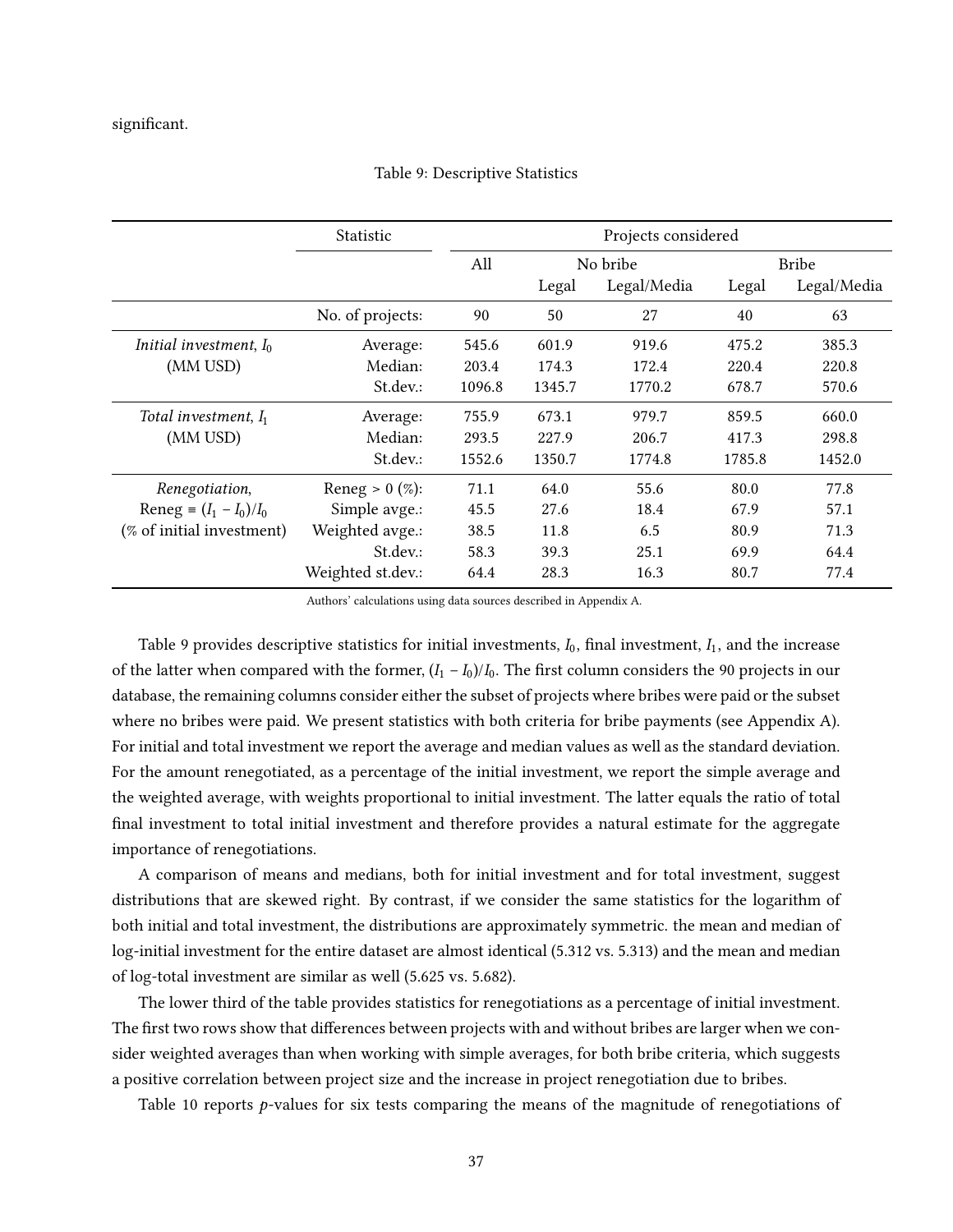#### Table 10: Formal tests:  $p$ -values

|           |                           | Bribe criterion |        |             |  |  |  |
|-----------|---------------------------|-----------------|--------|-------------|--|--|--|
| Variances | Method                    | Average         | Legal  | Legal/Media |  |  |  |
| Equal     | t-distribution            | Simple          | 0.0008 | 0.0034      |  |  |  |
| Unequal   | $t$ -dist. (Welch approx) | Simple          | 0.0019 | 0.0001      |  |  |  |
| Unequal   | Bootstrap                 | Simple          | 0.0014 | 0.0004      |  |  |  |
| Unequal   | Bootstrap                 | Weighted        | 0.0187 | 0.0091      |  |  |  |
| Unequal   | Permutation               | Simple          | 0.0014 | 0.0004      |  |  |  |
| Unequal   | Permutation               | Weighted        | 0.0040 | 0.0007      |  |  |  |

This table reports p-values for tests comparing the means of renegotiations of projects with and without bribes, both in percentages. Both definitions for projects with bribes are considered. The test statistic in all cases is the two sample t-statistic. The first columna indicates whether variances are pooled (Equal) or not (Unequal). the second column indicates how the  $p$ -value is calculated. The first row uses the exact  $t$ -distribution (standard two-sample t test). The second row uses a t-distribution approximation (Welch test). The third and fourth rows use the bootstrap and the fifth and sixth rows use random permutation (Fisher's exact p-value test). The number of replications when using the bootstrap and permutations is 1,000,000. The third column indicates whether simple or weighted (by initial investment) averages are used.

projects with and without bribes. Both definitions for evidence-of-bribes are considered. The first test is a standard two-sample  $t$  test. The second test is the Welch test, that also assumes normal distributions but allows for unequal variances. Both these tests lead to small  $p$ -values, less than 0.002 in all cases. The remaining four tests consider non-parametric tests and therefore do not require the normality assumption. They use the bootstrap and permutations to calculate  $p$ -values. Even though the  $p$ -values with weighted averages are somewhat larger, all  $p$ -values are less than 0.02 and their average is less than 0.005.

The evidence presented in table 2 in the main text suggested an economically significant difference in the magnitudes of renegotiations of projects with and without bribe payments. Table 10 shows that this difference is also statistically significant.

# D Proofs

**Lemma 1** Assume X is a normal random variable, with mean  $\mu$  and variance  $\tau^2$  and define

$$
Y = \begin{cases} X & if X > 0, \\ & \\ 0 & otherwise. \end{cases}
$$

Then:

$$
E[Y] = \mu \Phi(\mu/\tau) + \tau \phi(\mu/\tau), \qquad (36)
$$

where  $\Phi$  and  $\phi$  denote the cumulative distribution function and probability density function of a standard normal distribution respectively.